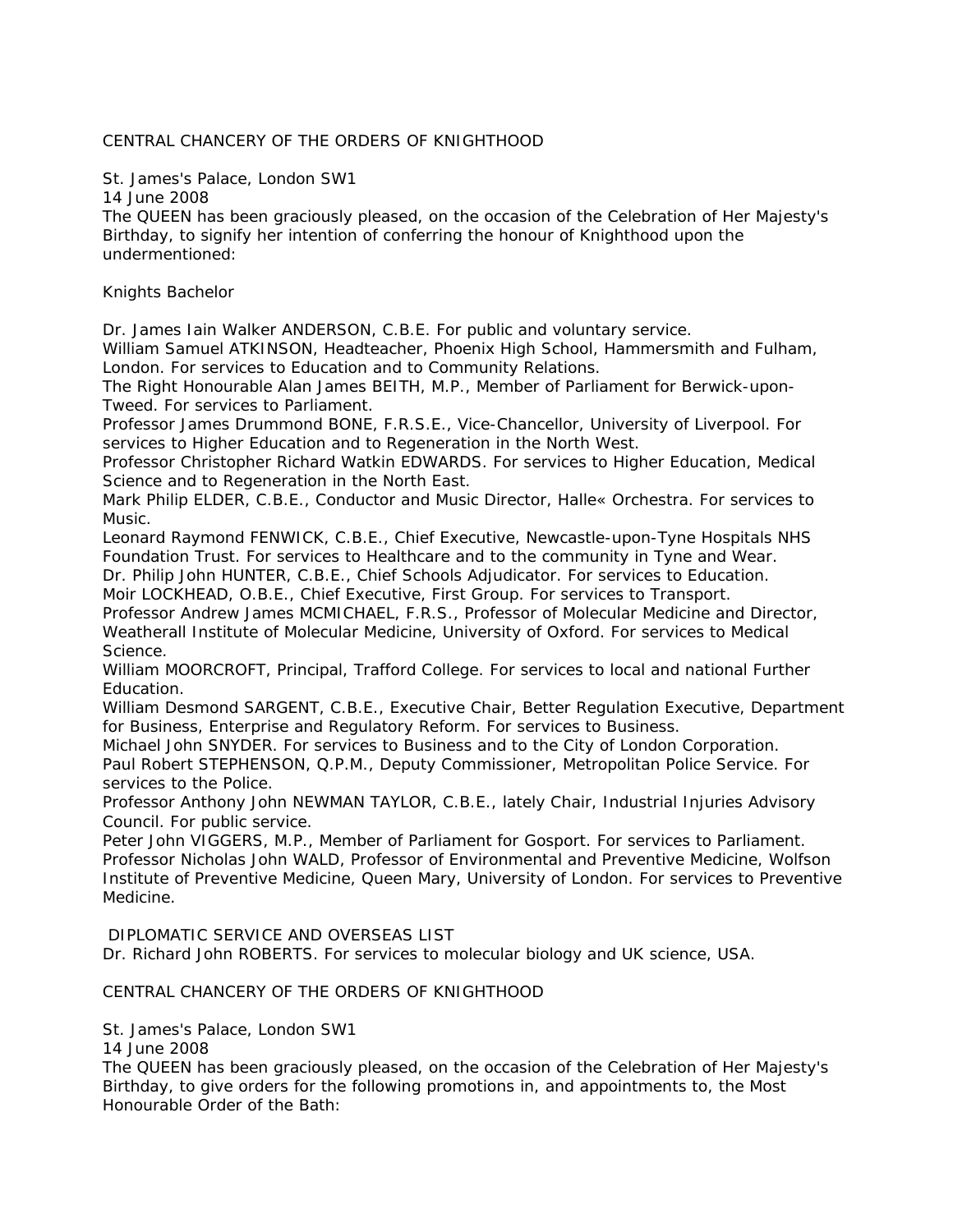Order of the Bath

(Military Division) MINISTRY OF DEFENCE (ROYAL NAVY) G.C.B.

To be an Ordinary Member of the Military Division of the First Class, or Knight Grand Cross, of the said Most Honourable Order:

Admiral Sir Jonathon BAND, K.C.B., A.D.C.

C.B.

To be Ordinary Members of the Military Division of the Third Class, or Companions, of the said Most Honourable Order:

Rear Admiral Richard Jeffery IBBOTSON, D.S.C.

Rear Admiral Paul LAMBERT.

MINISTRY OF DEFENCE (ARMY)

K.C.B.

To be an Ordinary Member of the Military Division of the Second Class, or Knight Commander, of the said Most Honourable Order:

Lieutenant General John Nicholas Reynolds HOUGHTON, C.B.E. (497441), late The Green Howards.

C.B.

To be Ordinary Members of the Military Division of the Third Class, or Companions, of the said Most Honourable Order:

Major General Gary Robert COWARD, O.B.E. (497393), late Army Air Corps.

Major General Gerald Cavendish Grosvenor, The Duke of WESTMINSTER, K.G., O.B.E., T.D.,

D.L.(494683), late The Queen's Own Yeomanry, Territorial Army.

MINISTRY OF DEFENCE (ROYAL AIR FORCE)

G.C.B.

To be an Ordinary Member of the Military Division of the First Class, or Knight Grand Cross, of the said Most Honourable Order:

Air Chief Marshal Sir Glenn (Lester) TORPY, K.C.B., C.B.E., D.S.O., A.D.C., Royal Air Force. C.B.

To be an Ordinary Member of the Military Division of the Third Class, or Companion, of the said Most Honourable Order:

Air Vice-Marshal Steven CHISNALL, Royal Air Force.

Order of the Bath

(Civil Division)

To be an Ordinary Member of the Civil Division of the Second Class, or Dame Commander, of the said Most Honourable Order:

D.C.B.

Helen Frances, Mrs. GHOSH, Permanent Secretary, Department for the Environment, Food and Rural Affairs.

To be Ordinary Members of the Civil Division of the Third Class, or Companions, of the said Most Honourable Order:

C.B.

Timothy John BURR, Comptroller and Auditor-General, National Audit Office.

Ms Louise CASEY. For public service.

Jeremy Carl GROOMBRIDGE, Director of Transformation and Product Management, Jobcentre Plus. For public and voluntary service.

Lin, Mrs. HOMER, Chief Executive, Border and Immigration Agency. For public and voluntary service.

William Roy JUNKIN, Deputy Director of Public Prosecutions for Northern Ireland.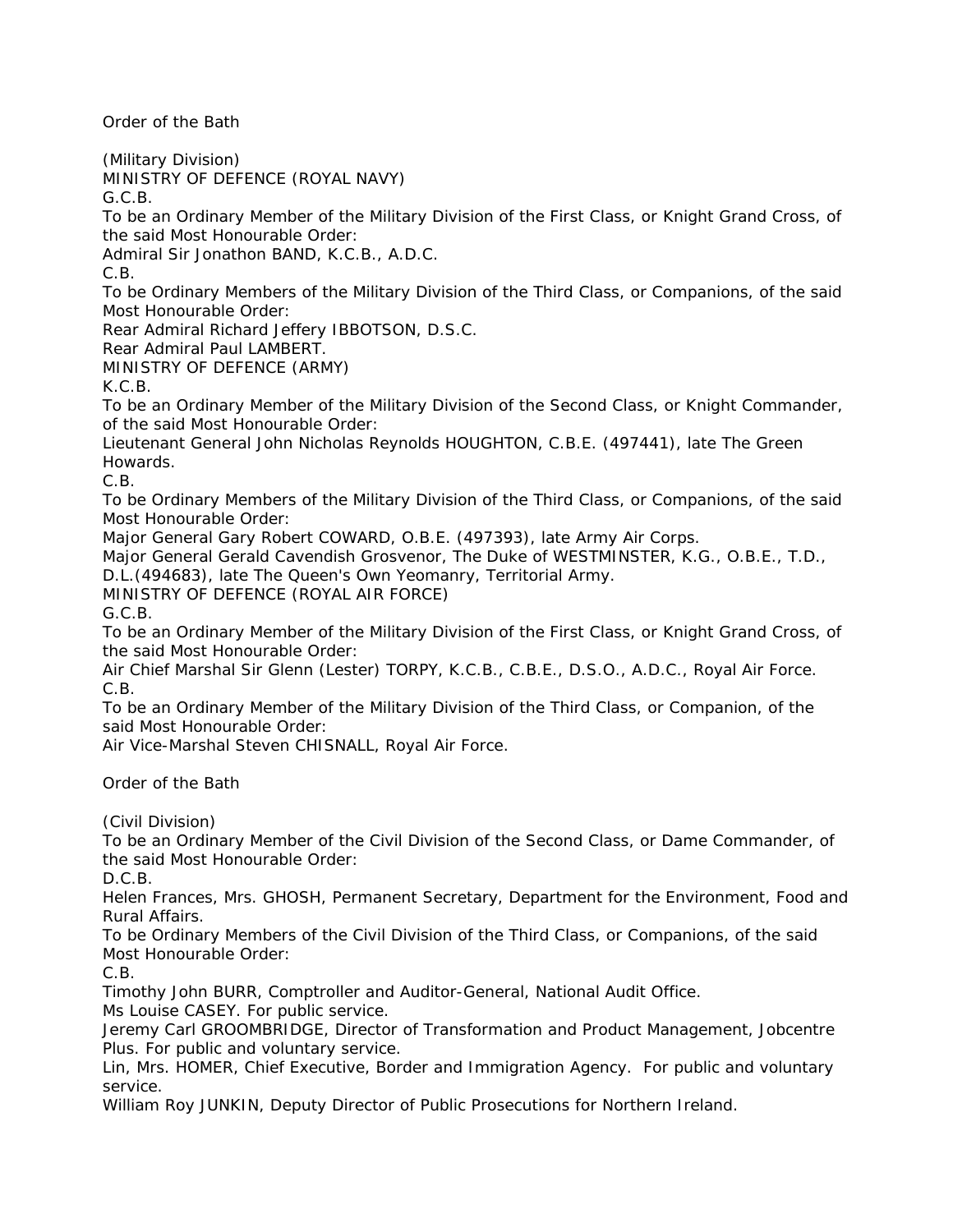Stephen QUINN, Permanent Secretary, Department of Enterprise, Trade and Investment, Northern Ireland Executive.

CENTRAL CHANCERY OF THE ORDERS OF KNIGHTHOOD

St. James's Palace, London SW1

14 June 2008

The QUEEN has been graciously pleased, on the occasion of the Celebration of Her Majesty's Birthday, to give orders for the following promotions in, and appointments to, the Most Distinguished Order of Saint Michael and Saint George: Order of Saint Michael and Saint George

DIPLOMATIC SERVICE AND OVERSEAS LIST

K.C.M.G.

To be Ordinary Members of the Second Class, or Knights Commander, of the said Most Distinguished Order:

Geoffrey Doyne ADAMS, C.M.G., H.M. Ambassador, Iran.

Nigel Kim DARROCH, C.M.G., UK Permanent Representative, Brussels.

C.M.G.

To be Ordinary Members of the Third Class, or Companions, of the said Most Distinguished Order:

Michael David APTED. For services to the British film and television industries, USA.

Nigel Conrad CHAPMAN, Director of the BBC World Service and Chair of the BBC World Service Trust. For services to international broadcasting.

Michael James CRAWFORD, Counsellor, Foreign and Commonwealth Office.

Karen Elizabeth, Mrs. PIERCE, UK Deputy Permanent Representative to the United Nations, New York.

Mark SEDWILL, lately Director, UKVisas, Foreign and Commonwealth Office/Home Office. David Arthur SLINN, O.B.E., lately Head, Provincial Reconstruction Team, Helmand, Afghanistan.

Anthony Donald Raymond SMITH, Director, European Political Affairs, Foreign and Commonwealth Office.

Nicholas Simon SYRETT, Counsellor, Foreign and Commonwealth Office.

## CENTRAL CHANCERY OF THE ORDERS OF KNIGHTHOOD

St. James's Palace, London SW1

14 June 2008

The QUEEN has been graciously pleased, on the occasion of the Celebration of Her Majesty's Birthday, to make the following promotions in, and appointments to, the Royal Victorian Order:

Royal Victorian Order

D.C.V.O.

To be a Dame Commander:

Miss Julia Charity CLEVERDON, C.V.O., C.B.E., formerly Chief Executive, Business in the Community.

K.C.V.O.

To be Knights Commander:

Hugo Laurence Joseph BRUNNER, J.P., Lord-Lieutenant of Oxfordshire.

Charles Michael Henderson, The Lord FARINGDON, Lord in Waiting to The Queen.

Commodore Robert Cameron HASTIE, C.B.E., R.D., J.P., formerly Lord-Lieutenant of West Glamorgan.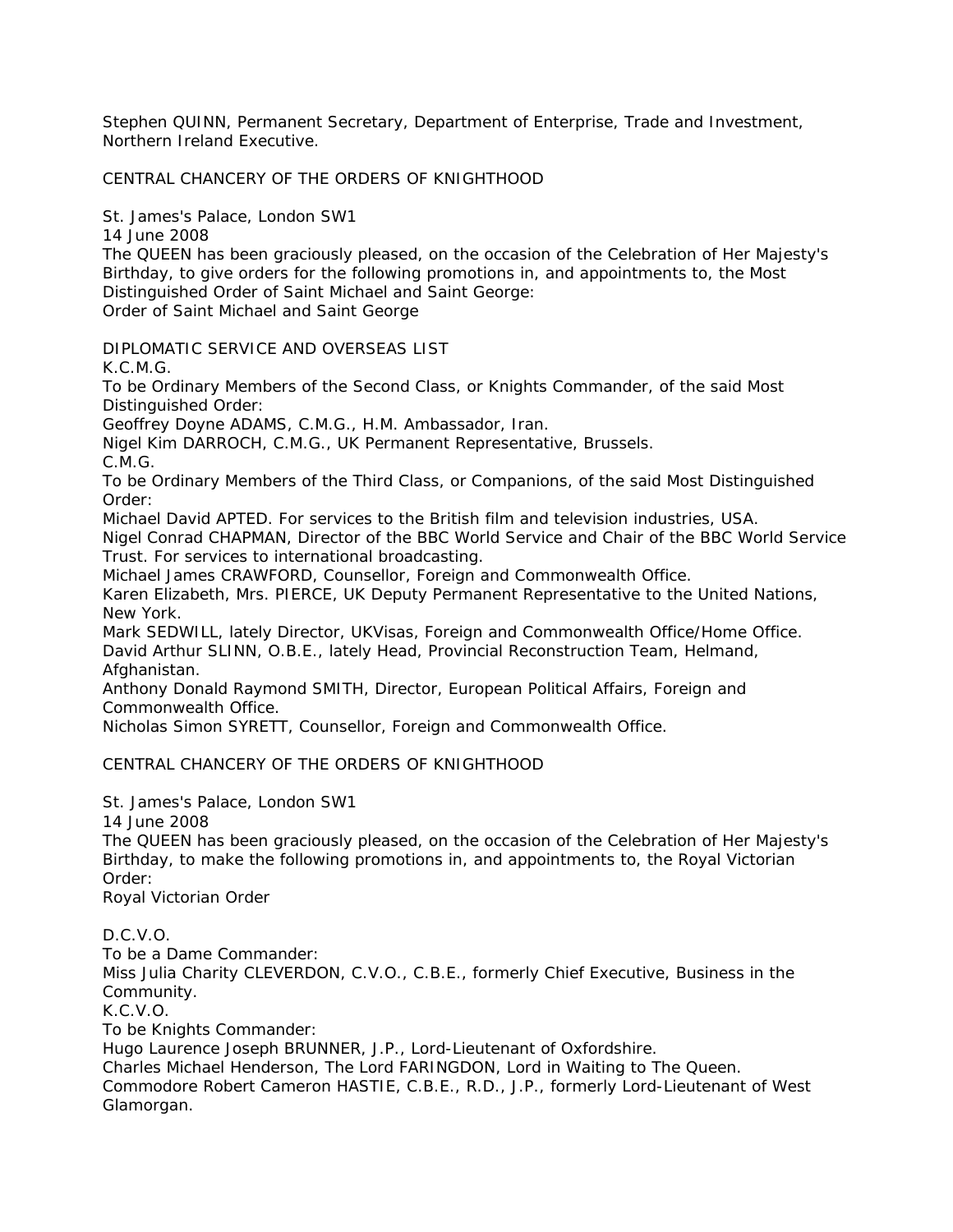C.V.O.

To be Commanders:

Nicolas Clark ADAMSON, L.V.O., O.B.E., Private Secretary to The Duke of Kent.

Robin Orr BLAIR, L.V.O., formerly Lord Lyon King of Arms and Secretary of the Order of the Thistle.

William Edward CHAPMAN, formerly Prime Minister's Secretary for Appointments.

Robert George CLINTON, formerly Senior Partner, Farrer & Co LLP.

Professor John CUNNINGHAM, Head of the Medical Household and Physician to The Queen. Brigadier Donald Graeme HARDIE, T.D., J.P., formerly Lord-Lieutenant of Dunbartonshire. Miss Diane Elizabeth MORCOM, formerly Secretary of the Cabinet and Clerk of the Executive Council in New Zealand.

Miss Rachel Anne WELLS, L.V.O., Assistant Secretary, Central Chancery of the Orders of Knighthood.

L.V.O.

To be Lieutenants:

Nigel Joseph ARCH, Director, Kensington Palace, Historic Royal Palaces.

Allan BRIDGEWATER, C.B.E. For services to The Duke of Edinburgh's Commonwealth Study Conferences.

Miss Pamela Margaret CLARK, M.V.O., Registrar, Royal Archives.

Veronica Anne (Polly), Mrs. COURTICE, Co-Director and Chief Executive, The Prince of Wales's Business in the Environment Programme.

Philip Brian EVERETT, Deputy Ranger, Windsor Great Park Crown Estate.

Miss Angela Christine Mary HEYLIN (MRS. MINZLY), O.B.E., Formerly Trustee, Historic Royal Palaces.

Nicholas Altham KIDD, Training Captain/Aircraft Captain, The Queen's Helicopter Flight.

Martin Ronald WATSON, Partner, Forest House Veterinary Group.

Dr. David Anthony ZIDEMAN, Honorary Physician (Civilian) to The Queen. M.V.O.

To be Members:

Jennifer Margaret, Mrs. CANNON, Legal Executive, Farrer & Co LLP.

Squadron Leader Jayne Susan CASEBURY, Royal Air Force; Equerry to The Prince of Wales and The Duchess of Cornwall.

Frances Amelia, Mrs. EASON, Senior Secretary, The Princess Royal's Household.

Diane, Mrs. EDDY, Administration Secretary, Balmoral Estate.

Miss Angela Miche¬le EDWARDS (MRS. CLARK), Information Officer, Press Office, Royal Household.

Sergeant Christopher John GISLINGHAM, Metropolitan Police. For services to Royalty Protection.

Terence Dennis GOUGH, Head of Gardens and Estates, Historic Royal Palaces.

Jill Patricia, Mrs. HURDMAN, formerly Administrator, The Royal Warrant Holders Association. Roderick Andrew LANE, Head Book Conservator, Royal Library, Windsor Castle.

Christopher Paul MATTHEWS, Deputy Land Steward, Western District, Duchy of Cornwall.

Miss Moira MCDOUGALL, Secretary to the Resident Factor, Balmoral Estate.

Superintendent Timothy Andrew Marriott NASH, Metropolitan Police. For services to Royalty **Protection** 

Miss Caroline Lucy WHITAKER, Assistant Surveyor of The Queen's Pictures, Royal Collection.

CENTRAL CHANCERY OF THE ORDERS OF KNIGHTHOOD

St. James's Palace, London SW1 14 June 2008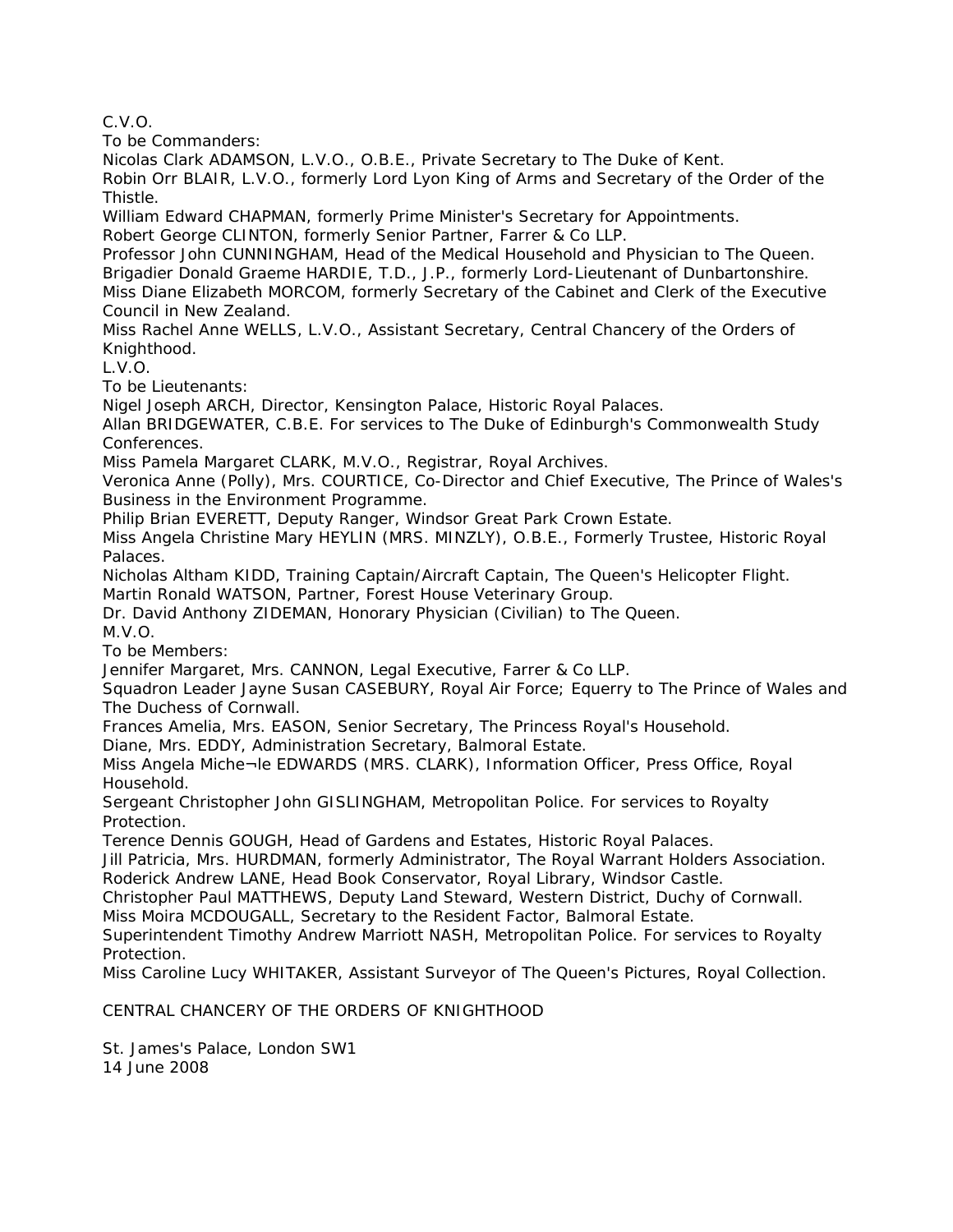The QUEEN has been graciously pleased, on the occasion of the Celebration of Her Majesty's Birthday, to award a Bar to the Royal Victorian Medal (Silver) and the Royal Victorian Medal (Silver) to the undermentioned:

Bar to the Royal Victorian Medal (Silver)

David CARTLEDGE, R.V.M., Senior Stallion Handler, Royal Studs. Royal Victorian Medal (Silver)

Charles Thomas BOUCH, formerly Yeoman Bed Goer, The Queen's Body Guard of the Yeomen of the Guard.

Paul Lawrence BURCH, Gamekeeper, Sandringham Estate.

Bernadette Therese, Mrs. DARBIN, Telephone Operator, Royal Household.

Corporal Brian DIGGLE, Orderly to The Duke of Edinburgh.

John Paul FALLIS, Warden, The Great Park, Windsor Crown Estate.

Peter Ivor JEFFERY, Estate Foreman, Eastern District, Duchy of Cornwall.

Margaret Susan, Mrs. MATTOCKS, Telephone Operator, Royal Household.

Paul David MURRAY, Senior Storeman, Master of the Household's Department, Royal Household.

Maria Sizaltine (Tina), Mrs. PETI, Housekeeper to Princess Alexandra, the Honourable Lady Ogilvy.

Paul Eric SOUTHWELL, House Foreman, Sandringham Estate.

CENTRAL CHANCERY OF THE ORDERS OF KNIGHTHOOD

St. James's Palace, London SW1

14 June 2008

The QUEEN has been graciously pleased, on the occasion of the Celebration of Her Majesty's Birthday, to give orders for the following appointment to the Order of the Companions of Honour:

Order of the Companions of Honour

C.H.

To be a Member: Richard George, The Lord ROGERS OF RIVERSIDE. For public service and for services to Architecture.

CENTRAL CHANCERY OF THE ORDERS OF KNIGHTHOOD

St. James's Palace, London SW1

14 June 2008

The QUEEN has been graciously pleased, on the occasion of the Celebration of Her Majesty's Birthday, to give orders for the following promotions in, and appointments to, the Most Excellent Order of the British Empire: Order of the British Empire

(Military Division) MINISTRY OF DEFENCE (ROYAL NAVY) K.B.E. To be an Ordinary Knight Commander of the Military Division of the said Most Excellent Order:

Vice Admiral Anthony Knox DYMOCK, C.B.

C.B.E.

To be Ordinary Commanders of the Military Division of the said Most Excellent Order: Rear Admiral Neil Degge LATHAM.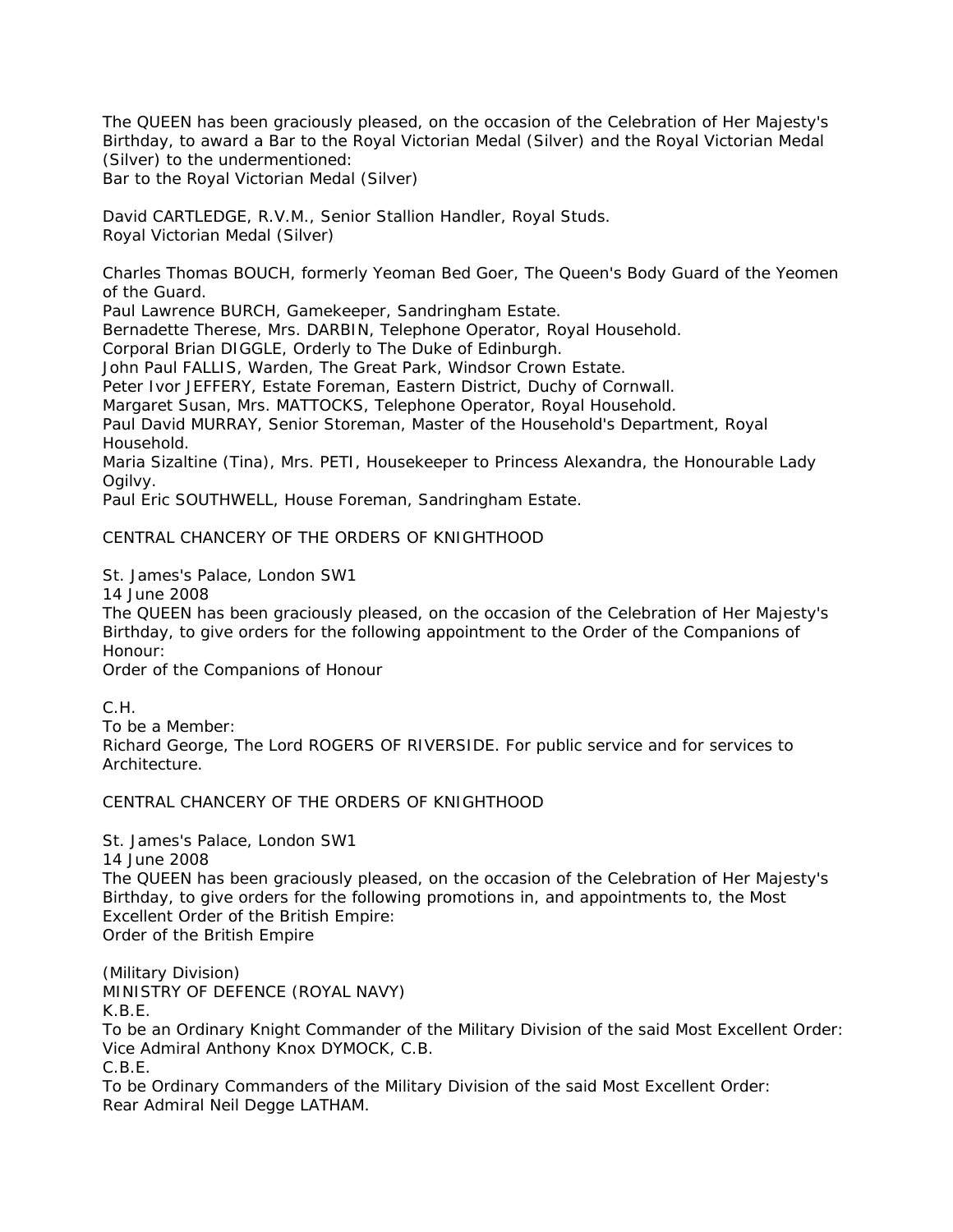Commodore James PATRICK, Royal Navy.

Commodore Simon David WHALLEY, Royal Navy.

O.B.E.

To be Ordinary Officers of the Military Division of the said Most Excellent Order:

Commodore Malcolm Byrne AVERY, Royal Navy.

Commander Alan Charles COLE, Royal Navy.

Commander Kevin Andrew FOX, Royal Navy.

Commander Michael Peter MARTIN, Royal Navy.

Surgeon Commodore (D) Graham Lindsay MORRISON, Royal Navy.

Captain John Jeremy TAYLOR, Royal Navy.

Captain Simon Jonathan WOODCOCK, Royal Navy.

M.B.E.

To be Ordinary Members of the Military Division of the said Most Excellent Order:

Warrant Officer Class 1 Engineering Technician (Marine Engineering) Anthony Craig BUTLER, D160402S.

Chief Petty Officer Warfare Specialist (Abovewater Warfare Weapons) Reginald David FERGUSON, D114708V.

Lieutenant Commander Mark FINN, Royal Naval Reserve (Combined Cadet Force). Warrant Officer Class 2 Kevin John GREEN, Royal Marines, P033372U.

Warrant Officer Class 1 (Underwater Warfare) Peter Thomas BARTLETT-HORWOOD, D166171K.

Major Gwyn JENKINS, Royal Marines.

Lieutenant Commander Robert David LINTERN, Royal Navy.

Captain Paul Ernest NOLAN, Royal Marines.

Warrant Officer Class 2 Air Engineering Technician Terence Andrew PARNELL, D193943R. Lieutenant Commander Ian James PEARS, Royal Navy.

Warrant Officer Class 1 (Survey Recorder) Michael Jeremy SLATER, D149050H.

MINISTRY OF DEFENCE (ARMY)

C.B.E.

To be Ordinary Commanders of the Military Division of the said Most Excellent Order: Colonel William Neville ALDRIDGE, O.B.E. (510002), late The Royal Regiment of Fusiliers. Colonel Richard William CURRIE (504911), late The Queen's Royal Hussars.

Brigadier Clive Richard ELDERTON, O.B.E. (495507), late The Royal Logistic Corps. Brigadier Colin Andrew FINDLAY, M.B.E. (500092), late Adjutant General's Corps (Royal Military Police).

Brigadier Iain Robert THOMSON (504514), late Army Air Corps.

Brigadier Carew Lovell WILKS, M.B.E. (507072), late Corps of Royal Engineers. O.B.E.

To be Ordinary Officers of the Military Division of the said Most Excellent Order:

Lieutenant Colonel David Alfred John BROWN (523325), The Rifles.

Lieutenant Colonel Richard CALLANDER, T.D. (496000), Queen's Own Yeomanry, Territorial Army.

Lieutenant Colonel Mark Patrick CHRISTIE, M.B.E. (527789), The Parachute Regiment.

Lieutenant Colonel (Acting Colonel) Mark Nicholas CLAYDON (511006), The Mercian Regiment. Lieutenant Colonel Richard James CLEMENTS (510295), The Royal Anglian Regiment.

Lieutenant Colonel Charles Henry Waters GRAY (500361), The Duke of Lancaster's Regiment.

Lieutenant Colonel Michael Thomas HAVERTY (534843), The Royal Logistic Corps.

Lieutenant Colonel Andrew Walton LEDGER (500965), The Queen's Royal Hussars.

Acting Colonel David George MCCLEERY (504286), Army Cadet Force.

Lieutenant Colonel Christopher Edward PRICE (483815), The Royal Regiment of Scotland, Territorial Army.

M.B.E.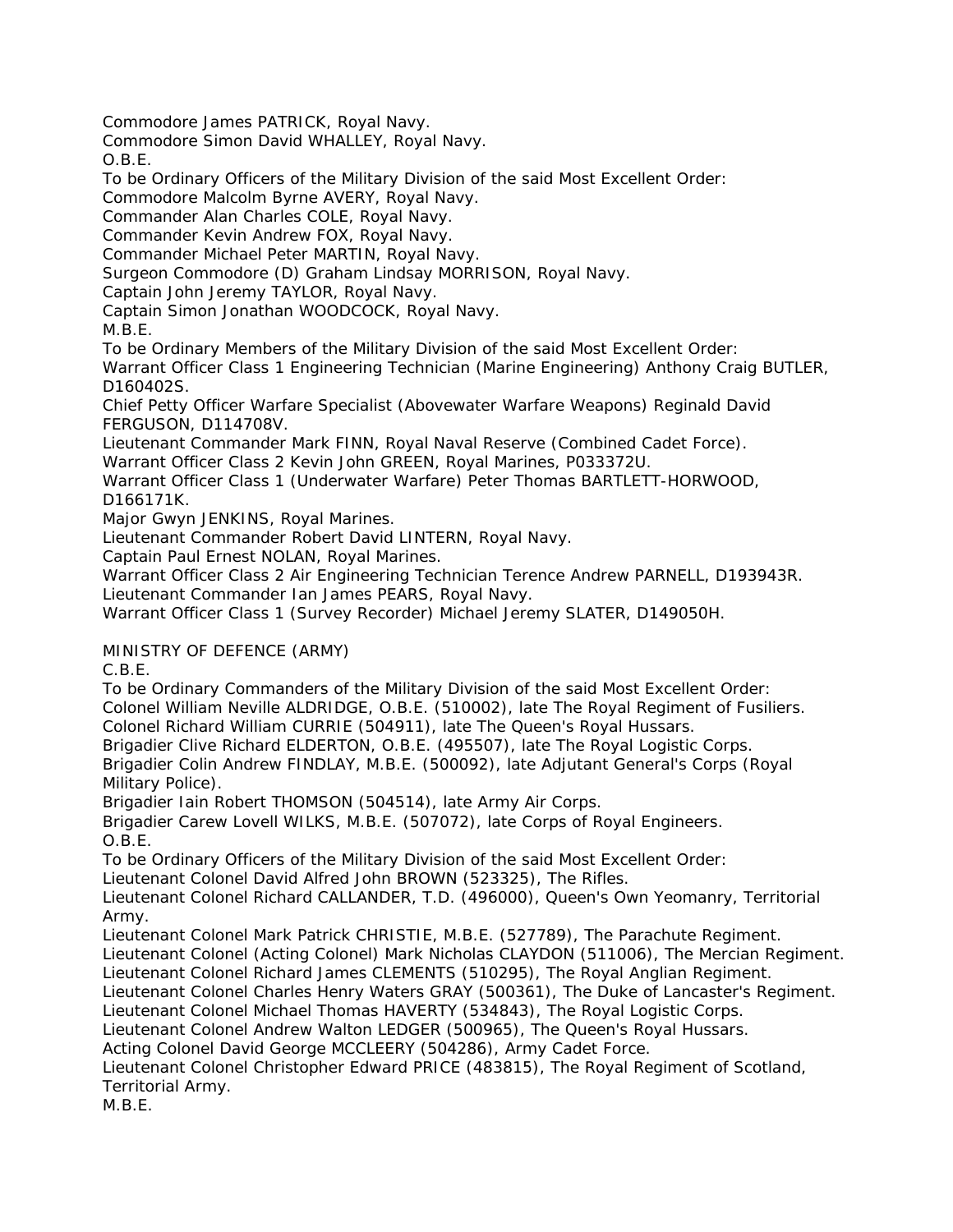To be Ordinary Members of the Military Division of the said Most Excellent Order:

Major Paul Leslie BAKER (547373) Adjutant General's Corps (Military Provost Staff Branch).

24718307 Warrant Officer Class 2 Andrew BISHOP, Adjutant General's Corps (Royal Military Police).

Captain Ian BOOTH (559094), The Royal Logistic Corps.

Acting Lieutenant Colonel Marjorie CAMERON (517356), Army Cadet Force.

Captain Patrick John CARLEY (564412), Royal Corps of Signals.

Major Richard Anthony COLLINS (525347), The Royal Logistic Corps.

24154432 Warrant Officer Class 2 Kenneth John COOPER, The Parachute Regiment, Territorial Army.

Captain Maureen Linda COSHALL (564178), Queen Alexandra's Royal Army Nursing Corps.

Major Gareth Andrew Rosser DAVIES (533767), The Royal Welsh.

24498253 Warrant Officer Class 1 John DAWSON, The Rifles.

Major Sundeep DHILLON (540848), Royal Army Medical Corps.

Major Phillip EVANS (545662), Adjutant General's Corps (Staff and Personnel Support Branch).

Acting Major Simon Beaufort FRASER (487833), Army Cadet Force.

Major Steven David FRASER (533072), Royal Regiment of Artillery.

Captain Simon Charles HALE (563352), The Princess of Wales's Royal Regiment.

Major David Patrick HALL (553031), Coldstream Guards.

Major Andrew John HANNA (539572), Corps of Royal Engineers.

Major James John HAUGHIE (549740), The Royal Regiment of Scotland.

Acting Captain Peter William HAWKER (505090), Army Cadet Force.

24775130 Warrant Officer Class 1 James Darren HICKS, Adjutant General's Corps (Staff and Personnel Support Branch).

25010406 Warrant Officer Class 2 Khalid Iqbal HUSSAIN, The Royal Logistic Corps.

24525091 Warrant Officer Class 2 Gordon Paul HYATT, The Rifles, Territorial Army.

24791565 Warrant Officer Class 2 Michael James ISTED, The Princess of Wales's Royal Regiment.

Captain Mark Richard KITCHING (560399), Life Guards.

24660652 Colour Sergeant Bryn Martin John KNOWLES, The Mercian Regiment.

25031456 Sergeant Darren Adrian LARHAM, The Royal Logistic Corps.

Major David John LAW (552993), Royal Regiment of Artillery.

Major Andrew Paul LAYTON (532057), The Mercian Regiment.

Major Daniel MCCREESH (531165), Corps of Royal Electrical and Mechanical Engineers.

24872977 Warrant Officer Class 2 Neil John MITCHELL, Royal Corps of Signals.

Lieutenant Colonel Alan John Lindsay MOORE (502667), Royal Army Medical Corps, Territorial Army.

Major Clive OSBORNE (530628), The Royal Logistic Corps.

Major Alexander McLay RENNIE (541684), The Royal Regiment of Scotland.

Captain Stuart Douglas SAMSON (557855), The Royal Regiment of Scotland.

Major Nigel Anthony SHERWOOD (547231), Corps of Royal Electrical and Mechanical Engineers.

Major Mark Russell McKay LINDSAY-SMITH (550995), Adjutant General's Corps (Staff and Personnel Support Branch).

Captain Scott SMITH (24670736), Royal Army Medical Corps.

Major Andrew Prescott SPEED (539710), Scots Guards.

Major Dean John STEFANETTI (551195), The Royal Anglian Regiment.

Acting Captain Alexander STIRLING (549721), Army Cadet Force.

Lieutenant Colonel Andrew John Walker STUART (533951), Corps of Royal Electrical and Mechanical Engineers.

Captain Robert James STUART (24772681), The Royal Regiment of Scotland.

Major James William TAYLOR (540546), The Royal Regiment of Fusiliers.

Major Joseph Edmund TESTER (551230), Intelligence Corps.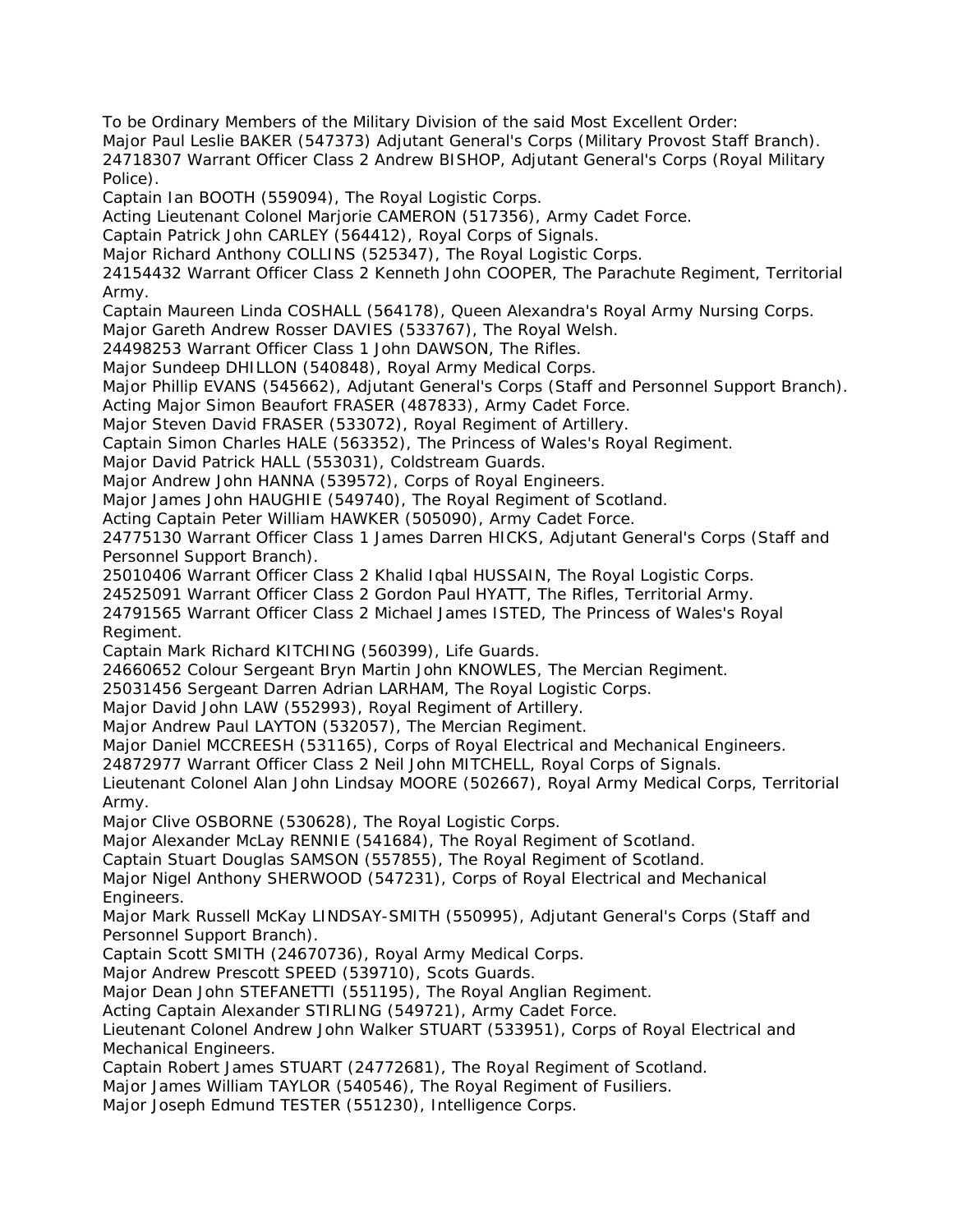24845058 Warrant Officer Class 2 Simon Kenneth TURNER, The Parachute Regiment. Major Arthur Kenneth John NORMAN-WALKER (517307), The Rifles, Territorial Army. Captain Zoe- Katharine WHITE (554387), Royal Corps of Signals. Major Mark Henry Graham WHITTLE (539063), Royal Regiment of Artillery. Acting Major Brian Richard YOUNG (536991), Army Cadet Force.

MINISTRY OF DEFENCE (ROYAL AIR FORCE)

C.B.E.

To be Ordinary Commanders of the Military Division of the said Most Excellent Order: Group Captain Sean Keith Paul REYNOLDS, O.B.E., D.F.C., Royal Air Force. Air Commodore Mark Lee ROBERTS, M.B.E, Royal Air Force. O.B.E. To be Ordinary Officers of the Military Division of the said Most Excellent Order: Wing Commander Tomas Arne BARRETT (2628749H), Royal Air Force. Group Captain Andrew Peter BOWEN (8028852H), Royal Air Force. Wing Commander Timothy John BULLEMENT (2628468D), Royal Air Force. Wing Commander Peter John GRINSTED (8150994L), Royal Air Force. Flying Officer Ian Stevenson KERR (0208630G), Royal Air Force Volunteer Reserve (Training). The Reverend (Wing Commander) Christopher WEBB (5208073W), Royal Air Force. M.B.E. To be Ordinary Members of the Military Division of the said Most Excellent Order: Squadron Leader James Rupert Elwine ANKERS (5207367B), Royal Air Force. Flight Lieutenant Mervyn John ASHE (P8135386), Royal Air Force. Wing Commander Jeremy John ATTRIDGE (8304188T), Royal Air Force. Flight Lieutenant Philip Martin Anthony BAKER (P8124187), Royal Air Force. Squadron Leader Robert William BARRETT (8029430L), Royal Air Force. Flight Sergeant Robert Nesbit BLAIN (S8136322), Royal Air Force. Squadron Leader Anthony BROWN (8300486D), Royal Air Force. Warrant Officer John EDBROOKE (D8134632), Royal Air Force. Squadron Leader Alexander Graham GORDON (2630591F), Royal Air Force. Warrant Officer Robert William HARGREAVES (K8095638), Royal Air Force. Warrant Officer Maurice HOWARD (B8184454), Royal Air Force. Warrant Officer Jack Alexander MACFARLANE (R8209925), Royal Air Force. Flight Lieutenant Barry MATTHEWS (B8173103), Royal Air Force. Flight Lieutenant Stuart Ian REEKS (5206449K), Royal Air Force. Squadron Leader Ross Piers RICHARDS (2643046L), Royal Air Force. Flight Sergeant Colin Stanley YATES (H8151103), Royal Air Force. Squadron Leader Richard James YATES (5206428F), Royal Air Force.

Order of the British Empire

(Civil Division)

D.B.E.

To be Ordinary Dames Commander of the Civil Division of the said Most Excellent Order: Ms Joan Dawson BAKEWELL, C.B.E., Broadcaster and Writer. For services to Journalism and to the Arts.

Professor Christine Joan BEASLEY, C.B.E., Chief Nursing Officer, Department of Health. For public and voluntary service.

Ms Hilary Sharon Braverman BLUME. For services to the Voluntary Sector.

Professor Janet Valerie FINCH, C.B.E., D.L., Vice-Chancellor, Keele University. For services to Social Science and to Higher Education.

Clara Hedwig Frances, Mrs. FURSE, Chief Executive, London Stock Exchange. For services to the Financial Services Industry.

Margaret, Lady HOLROYD (MRS. DRABBLE), C.B.E., Author. For services to Literature.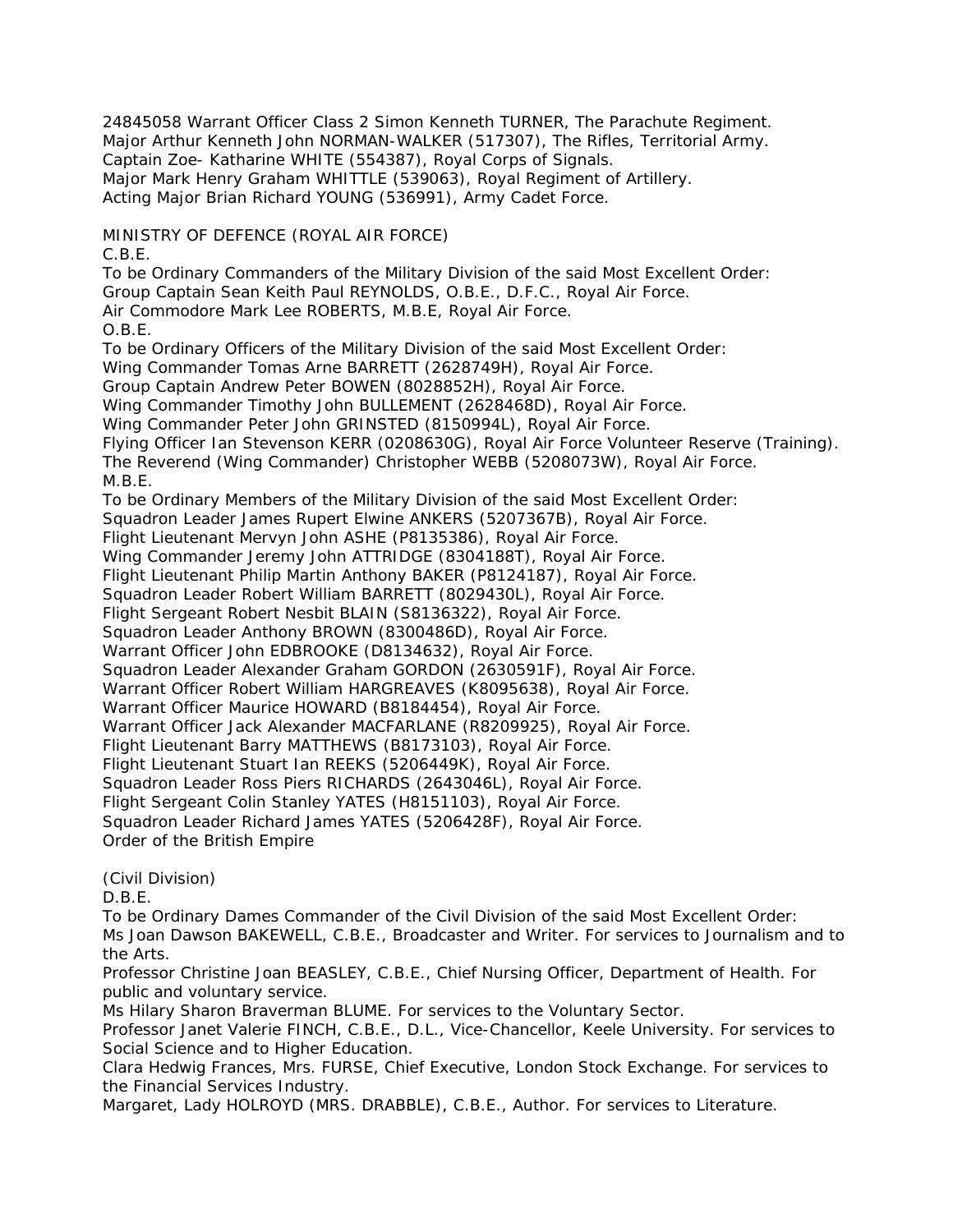Donna, Mrs. KINNAIR, Director of Clinical Leadership, Southwark Primary Care Trust. For services to Nursing in London.

Ms Monica Margaret MASON, O.B.E., Director of the Royal Ballet. For services to Dance. Ms Barbara Mary STOCKING, C.B.E., Chief Executive, Oxfam GB. For services to Humanitarian work.

C.B.E.

To be Ordinary Commanders of the Civil Division of the said Most Excellent Order:

Dr. Khurshid AHMED, Chair, British Muslim Forum. For services to Community Relations in Birmingham.

Janet Bruce, Lady BALFOUR OF BURLEIGH. For public and voluntary service in Scotland. Michael William BATEMAN, Non-Executive Director, Dollond and Aitchison. For services to the Optical Profession and to Charity.

William Blackledge BEAUMONT, O.B.E. For services to Rugby and to Charity.

Charles Stuart BELL, Chief Executive, South London and Maudsley NHS Foundation Trust. For services to Healthcare.

Archibald Anderson BETHEL, O.B.E., lately Chair, Scottish Enterprise Lanarkshire. For services to Business and to Economic Development in Lanarkshire.

Ms Mary BLACK. For services to Healthcare and to the community in Northern Ireland. Bernard BORLAND, Principal, St. Francis Xavier Sixth Form College, Clapham. For services to Further Education in London.

Thomas Sebastian BROOMAN, Co-founder and lately Artistic Director, World of Music, Arts and Dance Festival. For services to Music and to Charity.

Richard CALVOCORESSI, Director, Henry Moore Foundation. For services to the Arts, particularly in Scotland.

Joseph William CALZAGHE, M.B.E., Boxer. For services to Sport and for voluntary service in Wales.

Graham Stanley CARTLEDGE, Chair, Benoy. For services to Architecture and to Charity. Professor John CLELAND, F.B.A., Professor of Medical Demography, London School of Hygiene and Tropical Medicine. For services to Social Science.

Professor Anthony COHEN, F.R.S.E., Principal and Vice-Chancellor, Queen Margaret University, Edinburgh. For services to Higher Education in Scotland.

Professor Paul COLLIER, Professor of Economics and Director, Centre for the Study of African Economies, University of Oxford. For services to Scholarship and Development.

Ms Rosemary COOK, Director, Queen's Nursing Institute. For services to Healthcare. Andrew Maxwell COPPEL, Chair, Tourism Ireland Limited. For services to the Tourism Industry.

David DARLING, Co-founder, Codemasters. For services to the Computer Games Industry.

Richard DARLING, Co-founder, Codemasters. For services to the Computer Industry. Christopher Kenneth DAVIDSON, National Business Director, HM Revenue and Customs.

Lloyd DORFMAN, Chair, Travelex Group. For services to Business and to Charity.

Professor Brian Ion DUERDEN, Professor of Medical Microbiology, Cardiff University School of Medicine. For services to Medicine and to Charity.

Professor Christopher Charles DYER, F.B.A., Professor of Local and Regional History and Director, Centre for English Local History, University of Leicester. For services to Scholarship. John EDWARDS, lately Chief Executive, Advantage West Midlands. For services to the Rural Economy.

Nigel Robert ELWES, Chairman, Racing Welfare and Chairman, British Racing School. For services to the Horse Racing Industry.

Edward Hamilton FITZGERALD, Q.C., Lawyer. For services to Human Rights.

Edmond Charles Paul FIVET, lately Principal, Royal Welsh College of Music and Drama. For services to the Arts and to Higher Education in Wales.

John Edward FOSTER, lately Chief Executive, Wakefield Metropolitan District Council. For services to Local Government.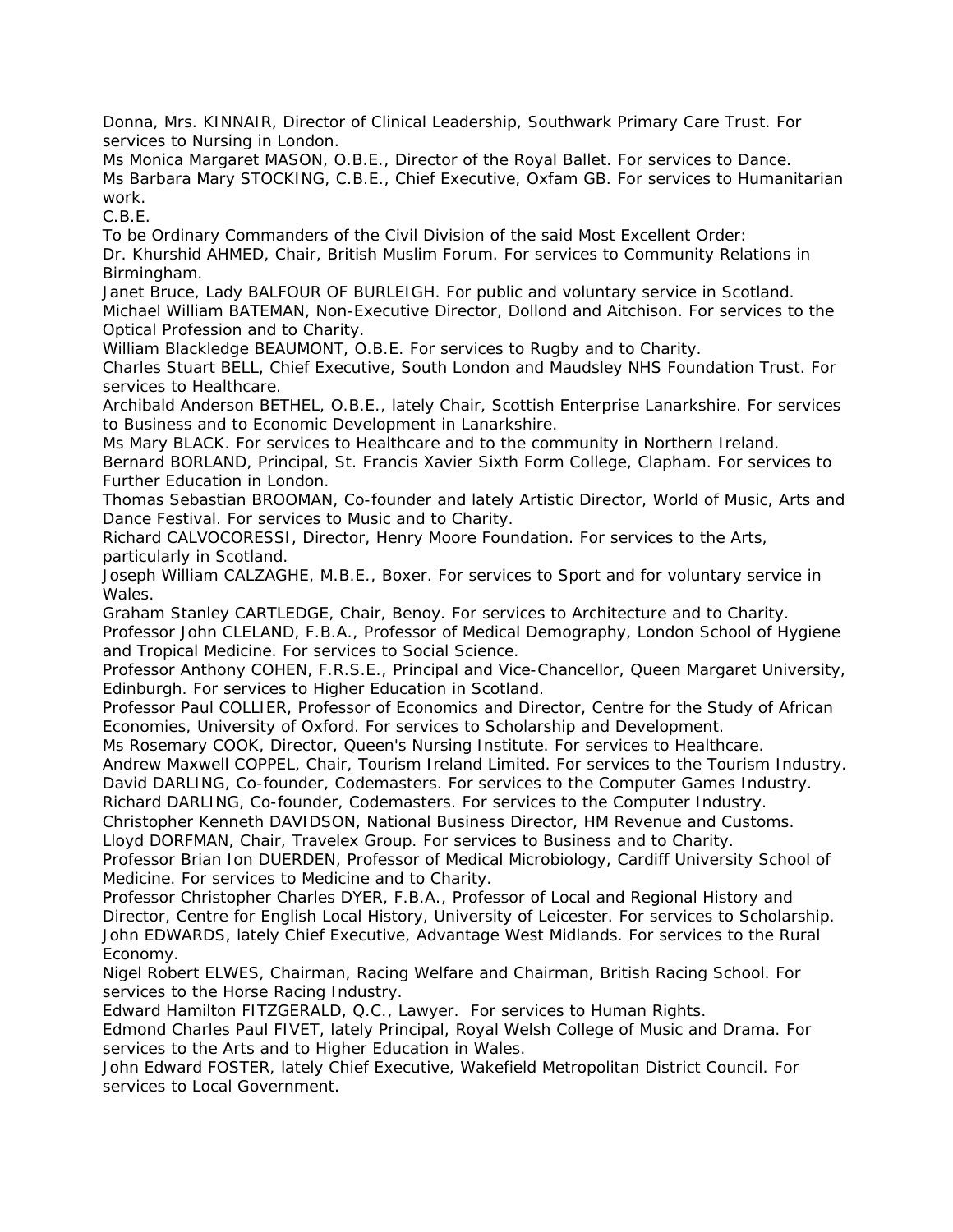Professor William David GEORGE, lately Regius Professor of Surgery, Western Infirmary, Glasgow. For services to Medicine.

Richard GILLINGWATER, Chair, Shareholder Executive. For services to the Financial Services Industry.

Professor Anthony Howard GOLDSTONE, Consultant Haematologist, University College London Hospital Trust and Director, North London Cancer Network. For services to Medicine.

Theresa Mary, Mrs. GREEN, Chairman, Royal Marsden NHS Foundation Trust. For services to Healthcare.

Guy Rhodri GRIFFITHS, Managing Director, BAE Systems Integrated Technologies. For services to the Defence Industry.

John GRIMSHAW, M.B.E., Founder and Chief Executive of Sustrans. For services to the Development of the National Cycle Network.

Antony HALES, Chair, Navy, Army and Air Force Institutes. For services to the Armed Forces. Joe HARLEY, IT Director-General and Chief Information Officer, Department for Work and Pensions.

Professor Paul HARVEY, F.R.S., Head of the Department of Zoology, University of Oxford. For services to Science.

Michael George HAYES, Chief Executive, West Northamptonshire Development Corporation. For services to Local Government and to the Voluntary Sector.

Mark HAYSOM, Chief Executive, Learning and Skills Council for England. For services to Education and to Training.

Peter John HEWITT, lately Chief Executive, Arts Council England. For services to the Arts. Professor Charles Adrian HOBBS. For services to Road Safety.

Dr. Graham Aubrey HONEYMAN, Chief Executive Officer, Sheffield Forgemasters International Ltd. For services to Industry.

Dr. Aileen Margaret KEEL, Deputy Chief Medical Officer, Scottish Executive.

Michael Gerard KENNEDY, Chief Operating Officer, Crown Prosecution Service; lately President and UK National Member of Eurojust.

Councillor Mohammed Afzal KHAN. For services to Community and Inter-Faith Relations and to Local Government in Manchester.

Frederick John LANDEG, lately Acting Chief Veterinary Officer and Director, Veterinary Policy, Department for Environment, Food and Rural Affairs.

Lynda, Mrs. LA PLANTE, Writer and Producer. For services to Literature, Drama and to Charity. Dr. Paul LEINSTER, Director of Operations, Environment Agency. For public and voluntary service.

Professor Peter Simon LISS, Professor, School of Environmental Sciences, University of East Anglia. For services to Science.

Dr. John Menzies LOW, Chief Executive, Charities Aid Foundation. For services to the Voluntary Sector and to Deaf People.

Michael Francis LYNCH, A.M., Chief Executive, Southbank Centre. For services to the Arts. Brian MAGENIS, Senior Civil Servant, Ministry of Defence. For public and voluntary service. Howard Leslie MATHERS, Senior Civil Servant, Ministry of Defence. For public and voluntary service.

Brian Edward MCHENRY, lately General-Counsel, Office of Fair Trading. For public and voluntary service.

Professor Hugh MCKENNA, Dean, Faculty of Life and Health Sciences, University of Ulster. For services to Healthcare and to the community in Northern Ireland.

William Robert MCQUEEN, lately Deputy Chief Executive, Crown Office and Procurator Fiscal Service, Scottish Executive.

Ms Janet MEACHAM, Deputy Director, Emergency Preparedness Division, Department of Health.

Robin Ernest Vincent MIDDLETON, lately Secretary of State's Representative for Salvage and Intervention, Department for Transport. For public and voluntary service.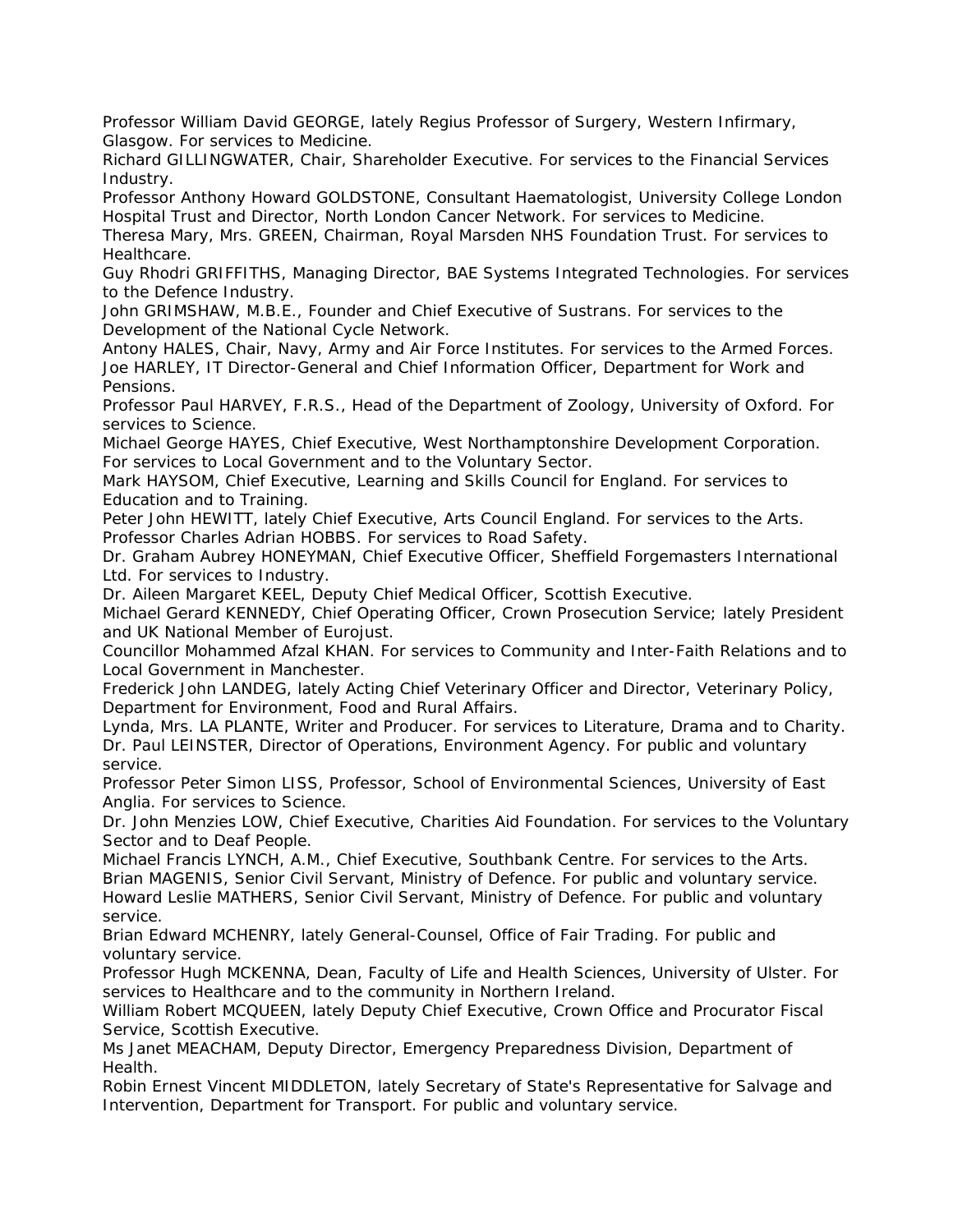Colin McLeod MILNE, President, Employment Tribunal, Scotland. For services to the Administration of Justice.

Duncan MITCHELL, Senior Vice President, Cisco Systems UK and Ireland. For services to Business.

Dr. Michael John MORE, lately Chief Executive, Suffolk County Council. For services to Local Government.

Roy Alfred MORRIS, D.L. For services to Economic Development and to the community in Merseyside.

Paul NEWDICK, Chair of LawWorks. For services to Pro Bono Legal Services.

Professor Peter Raymond NOYCE, Professor of Pharmacy Practice, University of Manchester. For services to Healthcare.

Michael Laurence NYMAN, Composer, Musician and Music Critic. For services to Music. Fionnuala Mary, Mrs. JAY-O'BOYLE, M.B.E. For services to Heritage in Northern Ireland.

Desmond Bernard O'CONNOR. For services to Entertainment and to Broadcasting.

Alan PARKER, Chief Executive Officer, Whitbread Group. For services to the Hospitality Industry.

Graham PARKER, Head of Public Sector Finance Team, HM Treasury.

Professor Ian PHILP, lately National Director for Older People's Services and Neurological Conditions. For services to Healthcare.

Professor Michael John PILLING, lately Director, Natural Environment Research Council Distributed Institute for Atmospheric Composition, University of Leeds. For services to Chemistry.

Andrew William REID, lately Divisional Manager, Institutional Inspections and Frameworks Division, Ofsted, Department for Children, Schools and Families.

Professor Randolph RICHARDS, Professor in Aquatic Veterinary Studies, University of Stirling and Director, Institute of Aquaculture. For services to Veterinary Science.

Duncan ROBINSON, D.L., lately Director, Fitzwilliam Museum, Cambridge. For services to the Heritage of Art.

Richard Willis ROGERS, lately Chief Executive, Environment and Heritage Service, Department of the Environment, Northern Ireland Executive.

Denis ROONEY, M.B.E., Chair, International Fund for Ireland. For services to Economic Development and to the community in Northern Ireland.

Anthony Paul ROSSI. For services to Heritage and to Conservation.

Gerald Anthony SCARFE, Cartoonist and Caricaturist. For services to the Arts.

Heather, Mrs. SCHROEDER, Director of Children, Schools and Families, London Borough of Camden. For services to Social Care.

Peter Denys John SCOTT, Q.C., Chair, Panel on Takeovers and Mergers. For services to Business, the Legal Profession and to the Arts.

Francis John SHEEHAN, Q.F.S.M., Chief Fire Officer, West Midlands Fire and Rescue Service. For service to Local Government.

Richard David SHEPHERD, O.B.E., Artist. For services to Charity and to Wildlife Conservation.

Philip Douglas SILVESTER, Headteacher, Westfield Technology College, Dorset. For services to local and national Special Needs Education.

Councillor Nicholas William SKELLETT, Leader, Surrey County Council. For services to Local Government.

David Thomas SMITH, Director, Business Relations, Special Projects, Department for Business, Enterprise and Regulatory Reform.

Peter David SMITH, Q.C., Chairman, Life Sentence Review Commissioners. For services to the Criminal Justice System in Northern Ireland.

Dr. Graham Nigel SPITTLE, Director, IBM Hursley Laboratory and Chair, Technology Strategy Board and Vice President, Software, UKISA (UK, Ireland and South Africa) IBM. For services to Industry.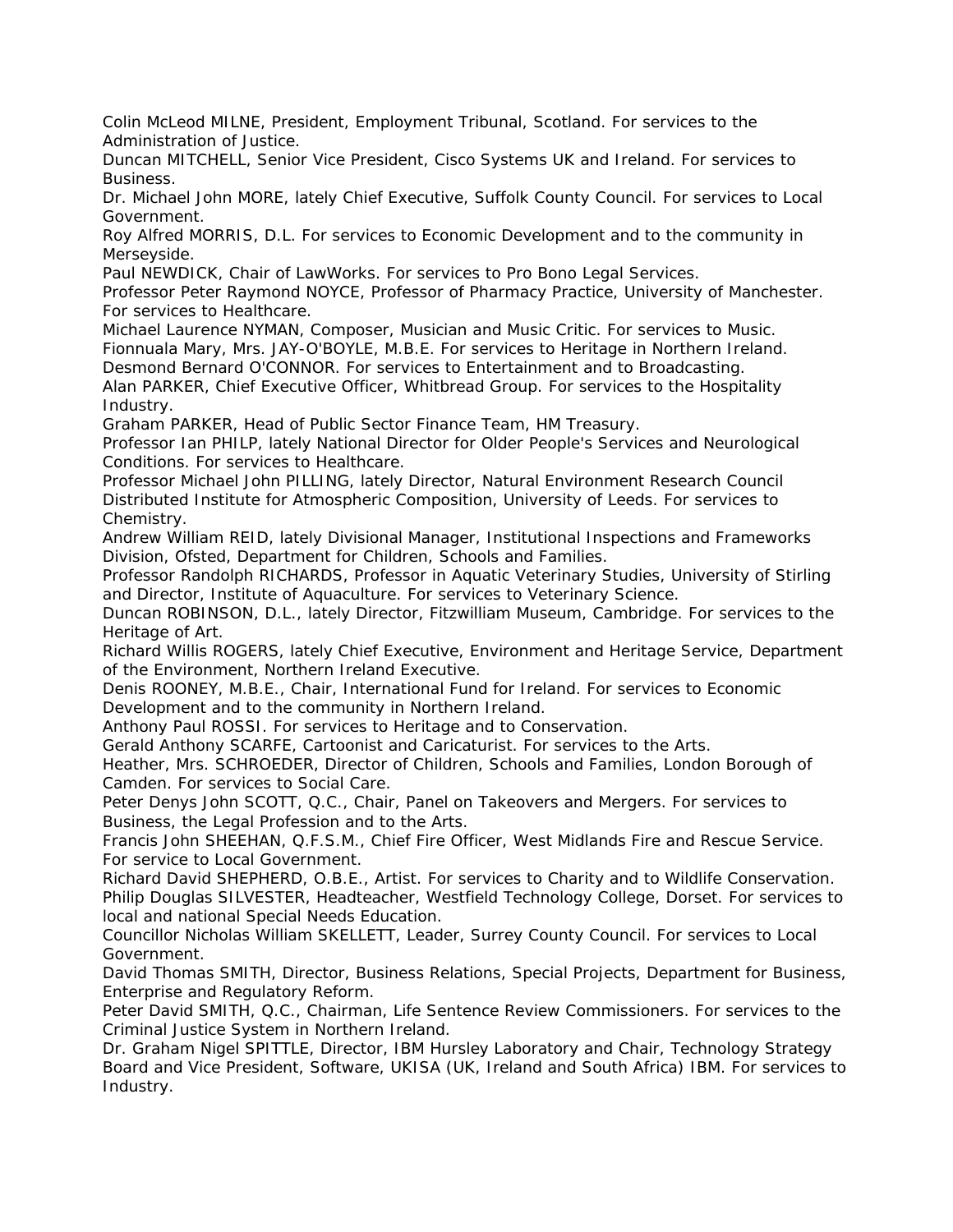Henry Leonard TEE, Chair, Electronics Leadership Council. For services to the Electronics Industry.

Maria Donata Nanette Pauline Erwina Wilhelmina Gustava, Mrs. THORPE, Co-Founder, Leeds International Pianoforte Competition. For services to Music.

Stewart Ronald TOWE, Managing Director, Hadley Industries and Chair, Black Country Consortium. For services to Business in the West Midlands.

Martin Peter TUNE, Headteacher, Bonner Primary School, Tower Hamlets, London. For services to local and national Education.

Professor Marina Sarah WARNER, F.B.A., Writer. For services to Literature.

Ms Mela Lesley Jane WATTS, Principal Private Secretary, Department for Children, Schools and Families.

Ms Lindsay Diane WILKINSON, Head of Cancer and End of Life Care Policy, Department of Health.

Professor Dianne Marie WILLCOCKS, Vice-Chancellor, York St John University. For services to Higher Education and to the community in Yorkshire.

Derek Maurice WISE, Headteacher, Cramlington Community High School, Northumberland. For services to local and national Education.

Miss Victoria WOOD, O.B.E., Comedian and Writer. For services to Entertainment. O.B.E.

To be Ordinary Officers of the Civil Division of the said Most Excellent Order:

Alexandra, The Duchess of ABERCORN. For voluntary service to the community in Northern Ireland through the Pushkin Trust.

Richard Charles ABNETT. For services to Intellectual Property Rights.

Jennifer, Mrs. ADAMS, L.V.O., Director of Open Spaces, City of London Corporation. For services to the Environment and to Local Government.

Fayyaz AFZAL, Barrister. For services to the Judiciary and to voluntary service to Disabled People.

Riaz AHMAD, J.P. For services to Local Government, the Administration of Justice and to the community in Oldham.

Mervyn John AINSWORTH, lately Chief Executive, Institute of Chartered Secretaries and Administrators. For services to Business.

Professor Jim AL-KHALILI, Professor of Physics and Professor of Public Engagement in Science, University of Surrey. For services to Physics.

Sayyid Yousif AL-KHOEI, Director, al-Khoei Foundation. For services to Community Relations. Professor Dennis ANDERSON. For services to the Energy Industry. (Deceased: to be dated 18 April 2008).

Cynthia, Mrs. ATWELL, Chair, Royal College of Nursing Society Occupational Health Nursing. For services to Healthcare.

Anthony John James BAILEY. For services to Inter-Faith Relations and to Charity. Michael BALFOUR, Co-founder and Co-chair, Fitness First Health Clubs. For services to Business.

Professor Frances Rosemary BALKWILL, Professor of Cancer Biology, Queen Mary, University of London. For services to Science Communication to Children.

Tunde BANJOKO, Chief Executive, Local Employment Access Projects. For services to Employment and to Training in London.

Christine Frances, Mrs. BANTOCK, Section Head, Industry Sponsorship, Medical Devices, Department of Health.

Dr. Jennifer Lucy BATE, Concert Organist. For services to Music.

The Reverend Peter Martyn BEACHAM, Heritage Protection Director, English Heritage. For services to the Historic Environment.

Dr. Catherine Susan MINSHULL-BEECH, Chief Executive, Aitua Limited. For services to Technology and Innovation.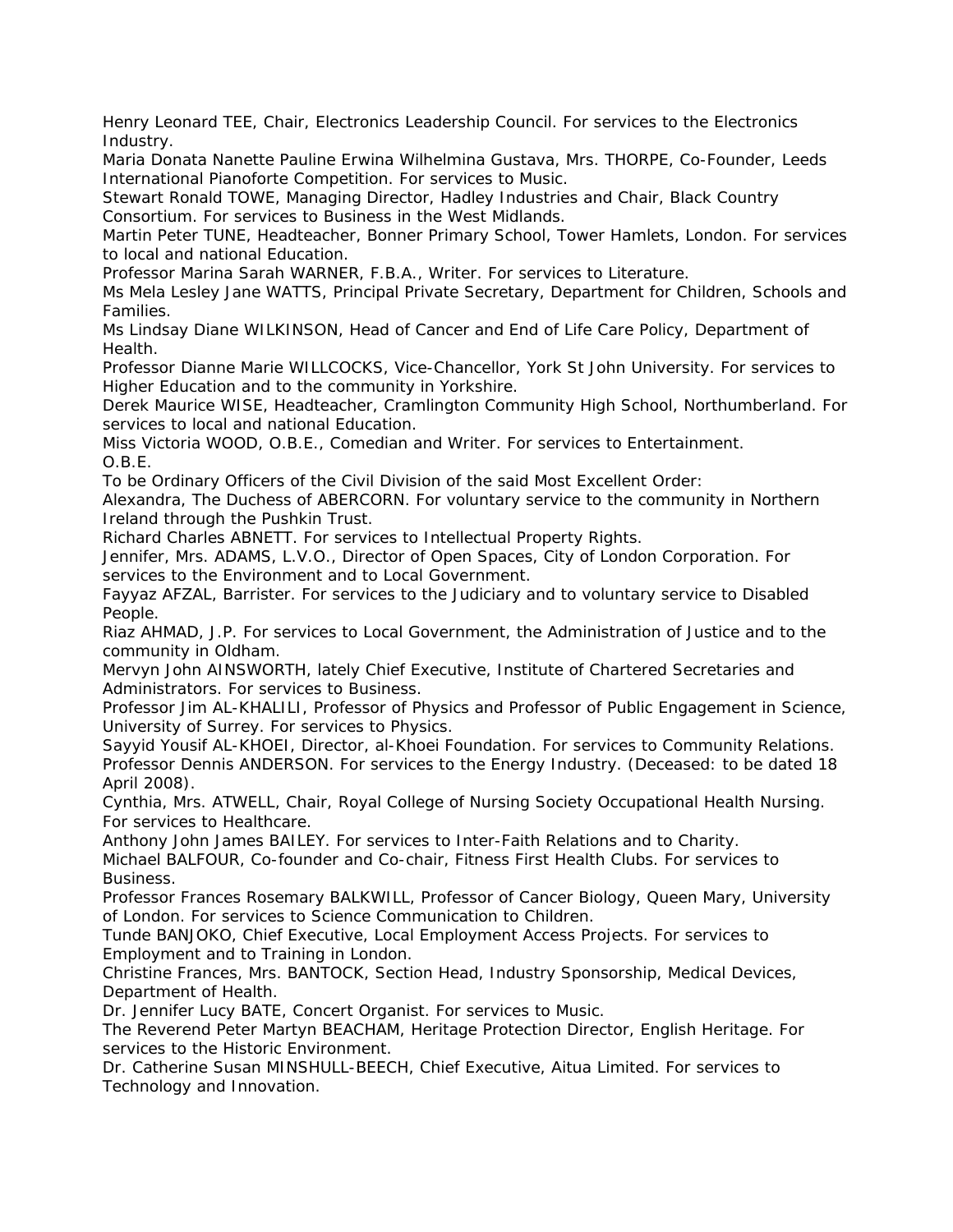Susan Elizabeth, Mrs. BERRY, Chair, British Children's Ski Team Selection Panel. For voluntary service to Sport.

Dr. Simon BEST, F.R.S.E., Chair, UK BioIndustry Association (BIA). For services to the Pharmaceutical Industry.

Iqbal BHANA, D.L. For services to Community Relations in West Yorkshire.

Giles BIRD, Headteacher, Kingsmead School, Enfield, Middlesex. For services to Education. Ms Malorie BLACKMAN, Writer. For services to Children's Literature.

Peter SCOTT-BLACKMAN, Chief Executive Officer, Afiya Trust. For voluntary services to Black and Minority Ethnic Healthcare.

Dr. Roger Ferrant BLAND, Head, Department of Portable Antiquities and Treasure, British Museum. For services to Heritage.

Ms Virginia BOVELL. For voluntary service to Autistic Children.

Richard Sheridan BOWLING, Painter and Writer. For services to Art.

Dr. Henry John BRAGG. For voluntary service to the community in East Kent.

Dr. Timothy John BRAIN, Q.P.M., Chief Constable, Gloucestershire Constabulary. For services to the Police and to the community in Gloucestershire.

Richard Trevor BROADHURST, lately Recreation Officer, Forestry Commission. For public and voluntary service.

Air Commodore Jack BROUGHTON, D.L., R.A.F. (Retd.) For voluntary service to the Aircrew Association.

William Alan BROWN, Senior Manager A, HM Prison Liverpool.

Raymond Alfred BROWNE, Business Continuity Manager, Technology Strategy Board,

Department for Innovation, Universities and Skills.

Professor Frederick Michael BURDEKIN, F.R.S., Emeritus Professor, University of Manchester. For services to Nuclear Safety.

Robin BURGESS, D.L., Chief Executive, CN Group Ltd. For services to the Newspaper Industry and to the community in Cumbria.

Dr. Yvonne Ann BURNE, lately Headteacher, City of London School for Girls. For services to Education in London.

Janet, Mrs. CALLENDER, Chief Executive, Tameside Metropolitan Borough Council. For services to Local Government.

Brigid, Mrs. CAMPBELL, Member, Social Security Advisory Committee. For services to Social Security Law and to Charity.

John Donington CAMPBELL, Chair, Scottish Financial Enterprise. For services to the Financial Services Industry.

Ms Rosamond Isobel CASSY, Chair, Local Strategic Partnership. For services to the community in Southampton.

Henry Greville CATOR, D.L., Chairman, Norwich Cathedral Campaign. For voluntary service to the community in Norfolk.

Ms Lorraine CAVANAGH. For services to the community in East London.

Derek Anthony CHADBON, lately General-Secretary, Retained Firefighters' Union. For services to the Fire and Rescue Service.

Charles Ting Yim CHAN. For voluntary service to the Chinese community in Greater Manchester.

William John Yendell CHAPPLE, Deputy-Leader, Buckinghamshire County Council. For services to Local Government and to the community in Aylesbury and Buckinghamshire.

Jashvant CHAUHAN, Inspector of Taxes, Leicester, HM Revenue and Customs. For public and voluntary service.

Tim CLARK. For voluntary service to UNICEF UK.

David Guy CLARKE, T.D., D.L. For voluntary service to the community in Wales.

Professor John Richard COGGINS, F.R.S.E., Vice-Principal, Faculties of Biomedical and Life Sciences, Clinical Medicine and Veterinary Medicine, University of Glasgow. For services to Science.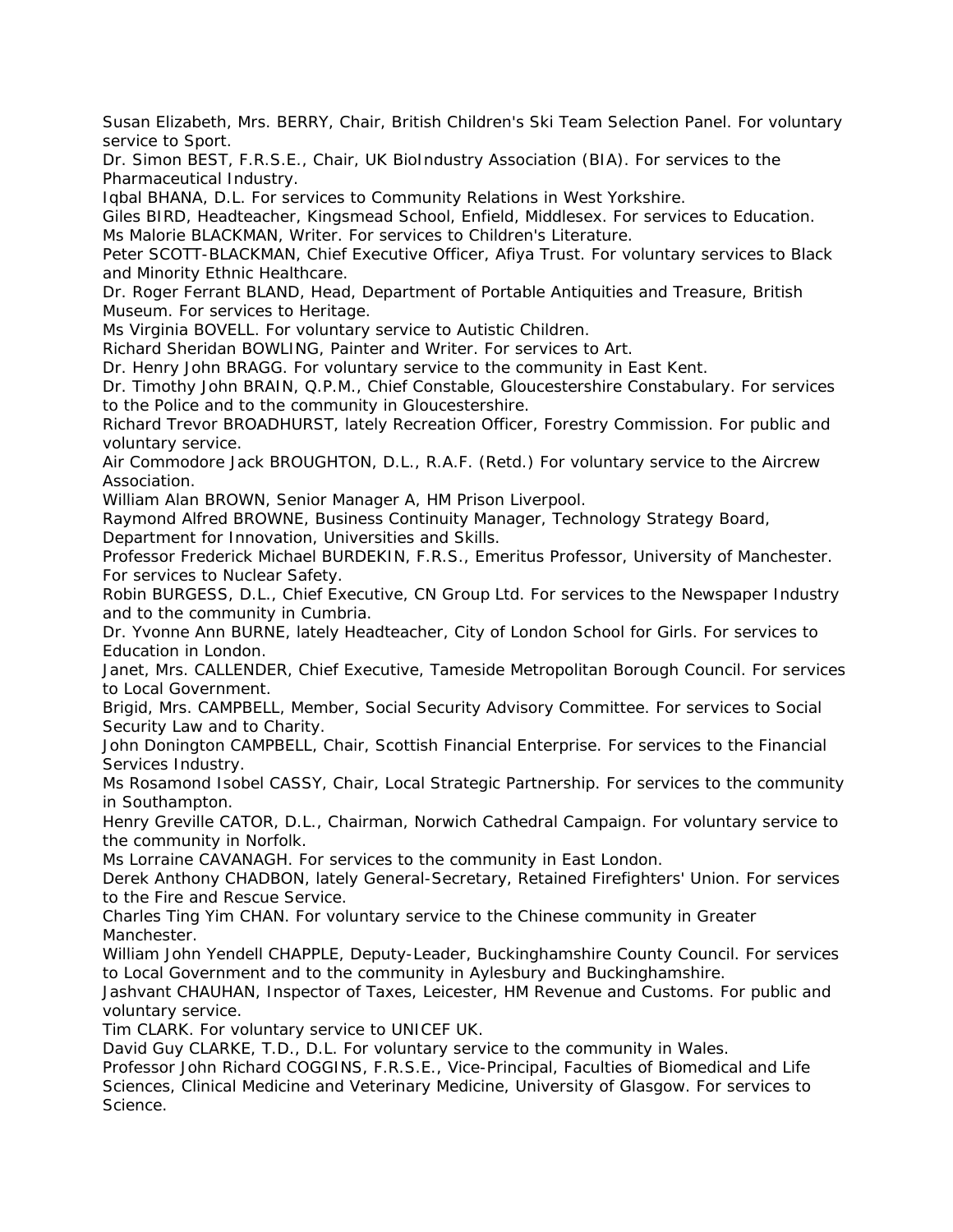Dr. David John COMLEY, lately Director of Housing and Social Work, Glasgow City Council. For services to Local Government.

John Dinsmore COOKE, Head of Near-Market Research and Development, Innovation, Research and Technology Division, Invest Northern Ireland, Northern Ireland Executive. Ms Dinah COX, Chief Executive, Race on the Agenda. For services to Community Relations in London.

Dr. Harriet Mary CRABTREE, Director, Inter Faith Network for the UK. For services to Community Relations.

John Denis CRAWFORTH, Chief Probation Officer, Greater Manchester. For public and voluntary service.

Professor John CUMMINGS, Professor of Experimental Gastroenterology, University of Dundee. For services to Medicine and to Nutrition.

Professor Candace CURRIE, Director, Child and Adolescent Health, University of Edinburgh. For services to Healthcare.

Ms Bronwyn CURTIS. For services to Business Economics.

Ms Sally DAGHLIAN, lately Chief Executive, Scottish Refugee Council. For services to Human Rights.

John Victor DALBY, Headteacher, St. Philip's Church of England Primary School, Hulme. For services to Education in Manchester.

Lawrence Bruno Nero DALLAGLIO, M.B.E., England Rugby Union Player and Captain, London Wasps Rugby Team. For services to Rugby and to Charity.

Colin Robert DAVIES, Head, Complex Case Work Unit, Merseyside and Cheshire Crown Prosecution Service.

Stephen Russell DAVIES, Television Screenwriter. For services to Drama.

Professor Wendy DAVIES, F.B.A., Professor of History and lately Pro-Provost-Europe,

University College London. For services to Research in the Humanities and to Higher Education.

Malcolm Edward DAWSON, lately Pay and Grading Director, Ministry of Justice.

Lois Elizabeth, Mrs. DEVEY, Team Leader, Commercial and Procurement Services, Department for Children, Schools and Families. For public and voluntary services.

Colonel Charles George DICKIE, T.D. For voluntary service to the Soldiers', Sailors' and Airmen's Families Association in the West Midlands.

Maurice DJANOGLY. For services to Business and to the Arts.

Susan, Mrs. DONOVAN, Headteacher, Holmewood Nursery School, Lambeth, London. For services to Early Years Education.

Antonia Elizabeth Brigid Luise, The Marchioness of DOURO, President, Guinness Trust. For voluntary service to Social Housing.

Glynis, Mrs. DOWLING, Grade A, Northern Ireland Office. For public and voluntary service. Anthony DUGGAN, Councillor and Chair, Bedfordshire and Luton Combined Fire Authority. For services to the Fire and Rescue Service and to Local Government.

Professor John Harry DUNNING. For services to International Business Scholarship. Chiwetel EJIOFOR. Actor. For services to Drama.

Patricia, Mrs. ELLISON, Business Change Manager, Barnardo's. For services to Children and to the community in Stockton-on-Tees.

Ms Vivienne EVANS, Chief Executive, AdFam. For services to Families and Carers in Drug Education and Prevention.

Kevin Bruce EVELEIGH, Headteacher, Barnby Road Primary and Nursery School. For services to Education and to Sport in Nottinghamshire.

Professor Richard FAWCETT, Principal Inspector, Historic Scotland. For public and voluntary service.

Ms Deborah Kim FERN. For charitable services.

Susannah Kate, Mrs. FISH, Assistant Chief Constable, Nottinghamshire Police. For services to the Police.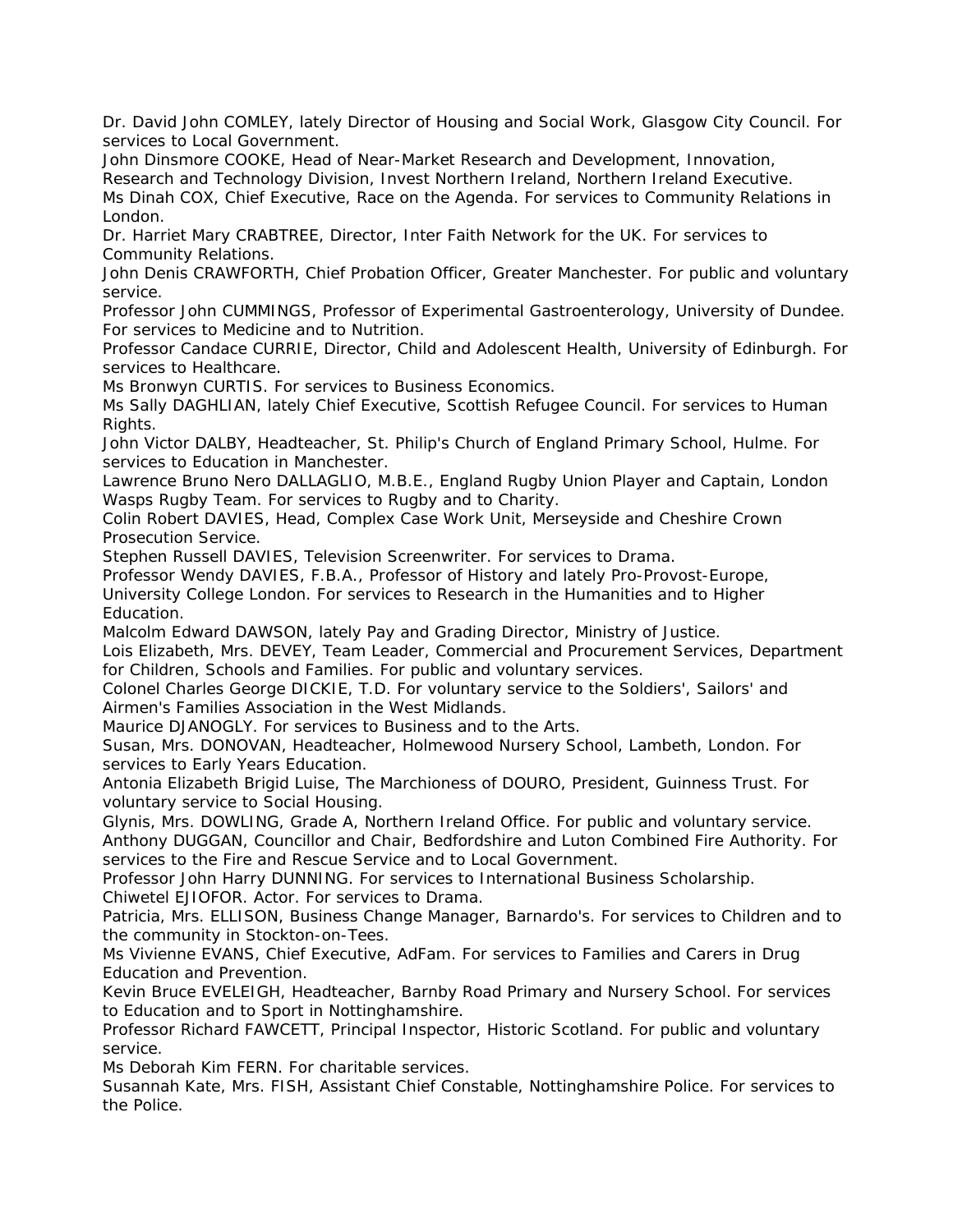Chris FREEGARD, Managing Director, Newport City Council. For services to Local Government in South Wales.

Andy GALE, lately Specialist Adviser, Housing Needs Team, Department for Communities and Local Government.

David GARDINER, Tenant Member, Estate Board, St. Martin's Community Partnership. For voluntary service to Social Housing in South London.

Malcolm Grenville GASKING, lately Grade B1, Ministry of Defence.

John Brian GILLOW, Chairman, Shropshire County Council. For services to Local Government and to the Voluntary Sector.

Godfrey Harold GLYN, Principal, Barton Peveril Sixth Form College, Eastleigh, Hampshire and Council Representative, Sixth Form Colleges Forum. For services to Further Education.

Ian Ogilvie GORDON. For services to the community and to the Edinburgh Military Tattoo. Robert Edward GREEN, Head of Forensic Science, Police Standards Unit, Home Office. Professor Russel GRIGGS. For services to Business in Scotland.

Daniel Edward GUNN, Governor, HM Prison Glenochil. For public and voluntary service. Professor Romesh Chand GUPTA, Consultant Physician and Hospital Lead for Stroke Services, Lancashire Teaching Hospital NHS Foundation Trust. For services to Medicine and to the community in Lancashire.

Professor Muhammad ABDEL HALEEM, King Fahd Professor of Islamic Studies, School of Oriental and African Studies. For services to Arabic Culture and Literature and to Inter-Faith understanding.

Brian John HARBORD, Head of Intelligent Transport Systems Development, Department for Transport.

Catherine, Mrs. HAUGH, Deputy Director, Human Resources Recruitment and Redeployment Unit, Department for Business, Enterprise and Regulatory Reform.

Susan Louise, Mrs. HENDERSON, Team Leader, Skills for Life Strategy Unit, Department for Innovation, Universities and Skills.

Professor Irene HIGGINSON, Professor of Palliative Care and Policy, Guy's, King's and St. Thomas' School of Medicine, King's College London. For services to Medicine.

Matthew MacDonald HILLIN, Client Services Manager (Northern Area), Child Support Agency. For public and voluntary service.

Ms Elizabeth HOGARTH, Head of Women's Policy Team, Criminal Justice Group, Ministry of Justice.

Dr. Paul Andrew HOLLINSHEAD, lately Director of Science and Technology, Ministry of Defence.

Jeremy Thomas HOPKINSON. For charitable services.

Professor Pamela HOWARD, Theatre Designer. For services to Drama.

Graham HOYLE, Chief Executive, Association of Learning Providers. For services to Skills Training.

Uzoamaka Linda, Mrs. IWOBI. For services to Community Relations and to the community in South Wales.

Vincent JACK, Headteacher, Willowbank School, North Lanarkshire. For services to Education. Ken JAMES, lately Chief Executive Officer, Chartered Institute of Purchasing and Supply. For public service.

Dr. Susan Ann JEBB, Head of Nutrition and Health, Medical Research Council Human Nutrition Research Unit, Cambridge. For services to Public Health.

Dr. Anthony Michael JENNER, Deputy Chief Dental Officer, Department of Health.

James JOHNSON, Deputy Head of Banking Operations, HM Revenue and Customs.

Arthur Anthony JOINER, J.P., lately Chair, Bristol Magistrates' Bench. For services to the Administration of Justice.

Andrew Vincent KELLY, lately Grade B1, Ministry of Defence.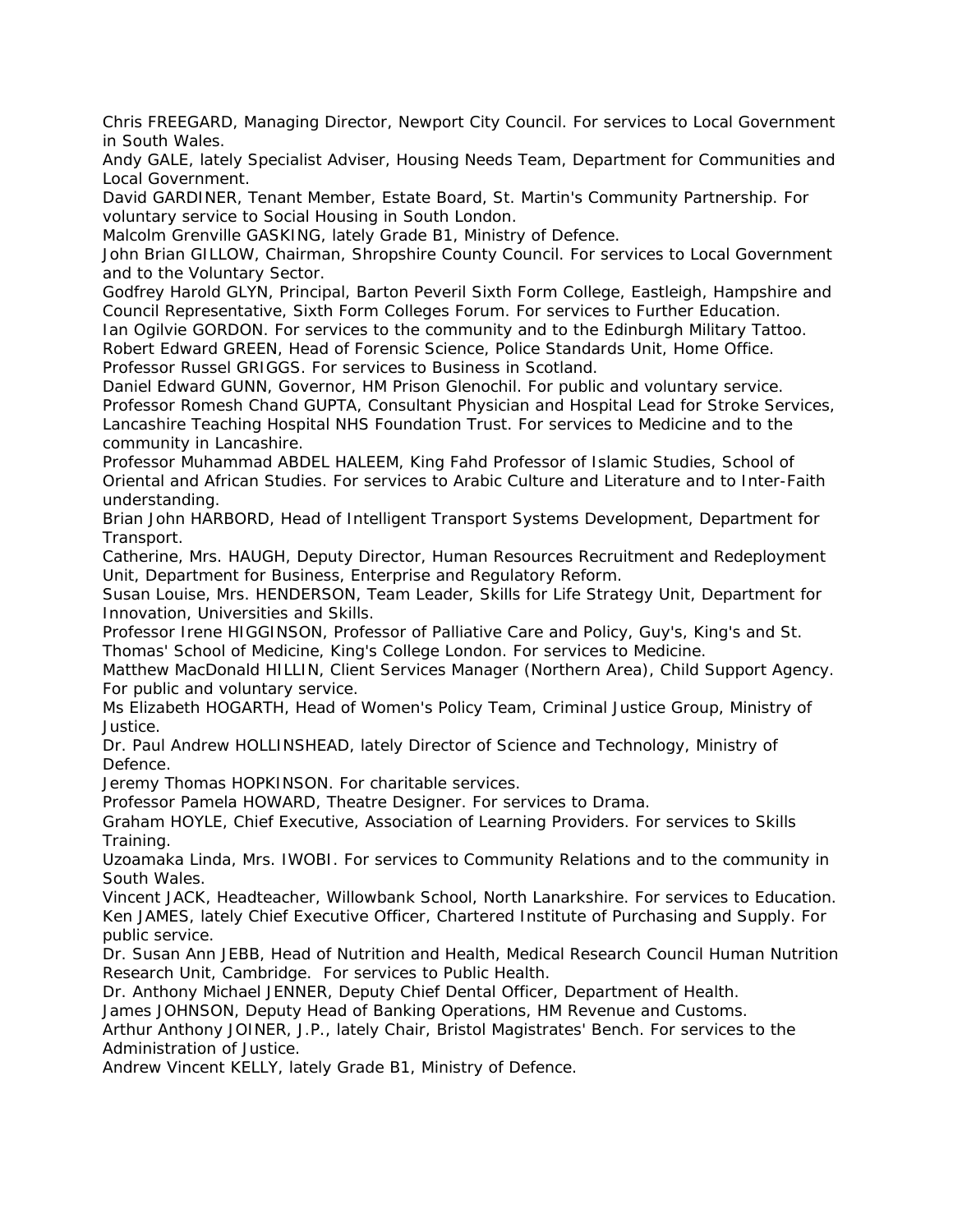Professor Richard Donovan KENWAY, F.R.S.E., Vice-Principal, High Performance Computing and e-Science and Tait Professor of Mathematical Physics, University of Edinburgh. For services to Science.

Peter KERSHAW, Head of Upstream Infrastructure and Median Line Fields, Department for Business, Enterprise and Regulatory Reform.

Raymond KIDDELL, Vice-President, Football Association and Founder of Football in the Community. For services to Sport and to the community in Norfolk.

Dr. James Kerr KIRKWOOD. For services to Animal Welfare.

Miss Margaret Elizabeth KNIGHTS, Policy and External Communications PAYE, HM Revenue and Customs.

Ms Joyce LAING. For services to the Arts in Fife.

Elaine, Mrs. LAKEN, Justices Clerk for Bath, North Avon and Mendip, Her Majesty's Courts Service.

Michael Phillip LARGE. For services to Business and to the community in the East of England. Professor Gloria LAYCOCK, Director, Jill Dando Institute of Crime Science, University College London. For services to Crime Policy.

Deborah, Mrs. LEARY, Founder, Forensic Pathways Ltd. For services to Entrepreneurship and to the community in Staffordshire.

Elizabeth Jane, Mrs. LEWINGTON, Chief Executive, North East Lincolnshire Care Trust Plus. For services to Social Care.

Elizabeth Mary Margaret, Mrs. LIDDELL, Chief Executive, Aparna Charitable Trust (UK). For services to Social Care in India.

Anthony William LILLEY, Chief Creative Officer, Magic Lantern Productions. For services to Media and Creative Industries.

Brian LISTER, Principal, Cumbernauld College. For services to Further Education and to the communities in Lanarkshire and Dunbartonshire.

David John LIVERMORE. For services to People with Hearing Difficulties and to the Newbury Spring Festival in Berkshire.

David James Duncan LIVINGSTONE, Chairman, The Clyde Group. For services to Maritime Training, Shipping Industry and to the community in Glasgow.

Evelyn, Lady LLOYD (EVE POLLARD). For services to Journalism and to Broadcasting. Peter LOBBAN, Chief Executive, CITB-ConstructionSkills. For services to Further Education, Skills and Training.

Professor George Gordon LUNT, Deputy Vice-Chancellor, University of Bath. For services to Higher Education.

Christopher John MACGOWAN, lately Chief Executive, Society of Motor Manufacturers and Traders. For services to the Automotive Industry.

Patrick John MACHRAY, Chair, Scottish Enterprise Grampian. For services to the Economy and to Charity in North East Scotland.

Ms Mary MACLEOD, Chief Executive, Family and Parenting Institute. For voluntary and public service.

Dr. Edward MAJOR, lately Clinical Director, Intensive Therapy Unit, Swansea. For services to the NHS.

Rosemary, Mrs. MANNING. For voluntary service to the community in Knowle West, Bristol. Geoffrey Conway MARKS. For services to Golf.

Keith McCosh MARSHALL, Chief Executive, SummitSkills. For services to Skills Training in the Building Services Industry.

Gordon Grier Thomson MASTERTON, Vice-President, Environment Business Centre, Jacobs Engineering Group Inc. For services to Civil Engineering in Scotland.

Ms Carolyn MCCALL, Chief Executive, Guardian Media Group plc. For services to Women in Business.

Professor Robert John MCCLELLAND, Consultant Psychiatrist, Belfast City Hospital and Emeritus Professor of Mental Health, Queen's University Belfast. For services to Medicine.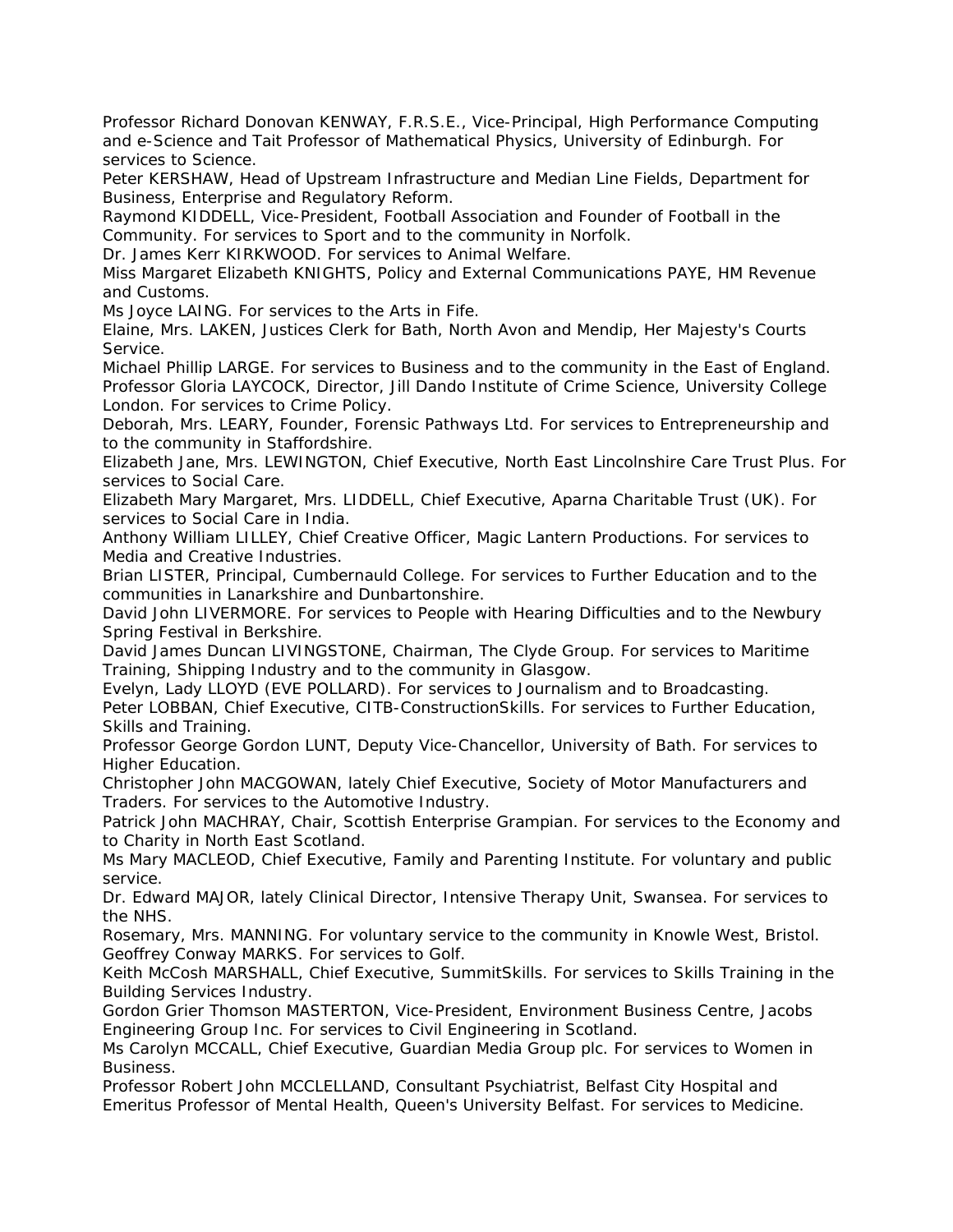Alan Moore MCCULLA, Chief Executive, Anglo-North Irish Fish Producers' Organisation. For services to the Fishing Industry and to the community in Northern Ireland.

Hamish George MCDONALD. For public and voluntary service to Maritime Safety.

Ciaran Michael MCGUIGAN, Head of Examinations and Assessment, National Policing Improvement Agency.

Catherine, Mrs. MCKEEVER, Quality Director, Bombardier Aerospace, Belfast. For services to Industry in Northern Ireland.

Miss Carmel MCKINNEY, Principal, Vere Foster Primary School. For services to Education in Northern Ireland.

Ms Janet MCTEER, Actor. For services to Drama.

Dr. Azra MEADOWS. For services to UK and International Community Relations.

Trevor John MILLINGTON, Senior Lawyer, Revenue and Customs Prosecutions Office.

Merron, Mrs. MITCHELL, Director of Offender Learning, City College Manchester. For services to Education and Skills.

Dr. Abdalla Yassin MOHAMED. For services to Community Relations in Wales.

Dr. Julia Kay MOORE, Consultant Anaesthetist, Wirral Hospital Trust and Senior Medical Officer, Strategic Medical Workforce Issues. For services to Medicine and to the community in Merseyside.

Ms Judith Helen MOORHOUSE, Chair, General Teaching Council for England. For services to Education.

Professor Anne MORAN, Dean, Faculty of Social Sciences, University of Ulster. For services to Higher Education in Northern Ireland.

Colin Steel MORGAN, Managing Director, Ethicon. For services to the Medical Devices Industry. Frederick David MORGAN, lately Chair, England and Wales Cricket Board. For services to Cricket.

Hilary Alexandra, Mrs. MORRELL, Headteacher, Dounby Community School. For services to Education and to the community in Orkney.

Peter John MORRIS, Chief Executive Officer, University Hospital of South Manchester NHS Foundation Trust. For services to Healthcare.

Karl Albert NAPIERALLA, Director of Education, Leisure and Lifelong Learning, Neath Port Talbot Council. For services to Education in Wales.

Ms Sara Catherine NATHAN, lately Chair, Ofcom Fairness Committee. For services to Broadcasting and to the Communications Industry.

Anthony Arthur NICHOLS, Secretary to the Advisory Committee on Business Appointments, Cabinet Office.

Ms Patricia NINER, Senior Lecturer, Centre for Urban and Regional Studies, University of Birmingham. For public and voluntary service to Social Issues.

Ms Mutale Rose NYONI, Chair, Care Council for Wales. For services to Social Care and to the Voluntary Sector in Wales.

Maurice O'NEILL, Editor, Ballymena Guardian. For services to Journalism in Northern Ireland. Professor Magdalene Anyango Namakhiya ODUNDO, Ceramicist. For services to Art.

Richard Charles ORRIN, Senior Policy Adviser, Aviation Security, Department for Transport. Professor Michael David OSBALDESTON, Director, Cranfield School of Management. For services to national and international Higher Education.

John Nicholas PAGE, lately Chair, Home Grown Cereals Authority. For services to the Cereals and Oilseeds Industry and to the Voluntary Sector.

Eileen Margaret, Mrs. PATCHING, Grade 7, HM Revenue and Customs. For public and voluntary service.

Don PATERSON, Poet. For services to Literature.

Dr. Michael Charles PATERSON, Consultant Clinical Psychologist. For services to Healthcare in Northern Ireland.

Ms Jane SCOTT PAUL, Chief Executive, Association of Accounting Technicians. For services to the Accountancy Profession.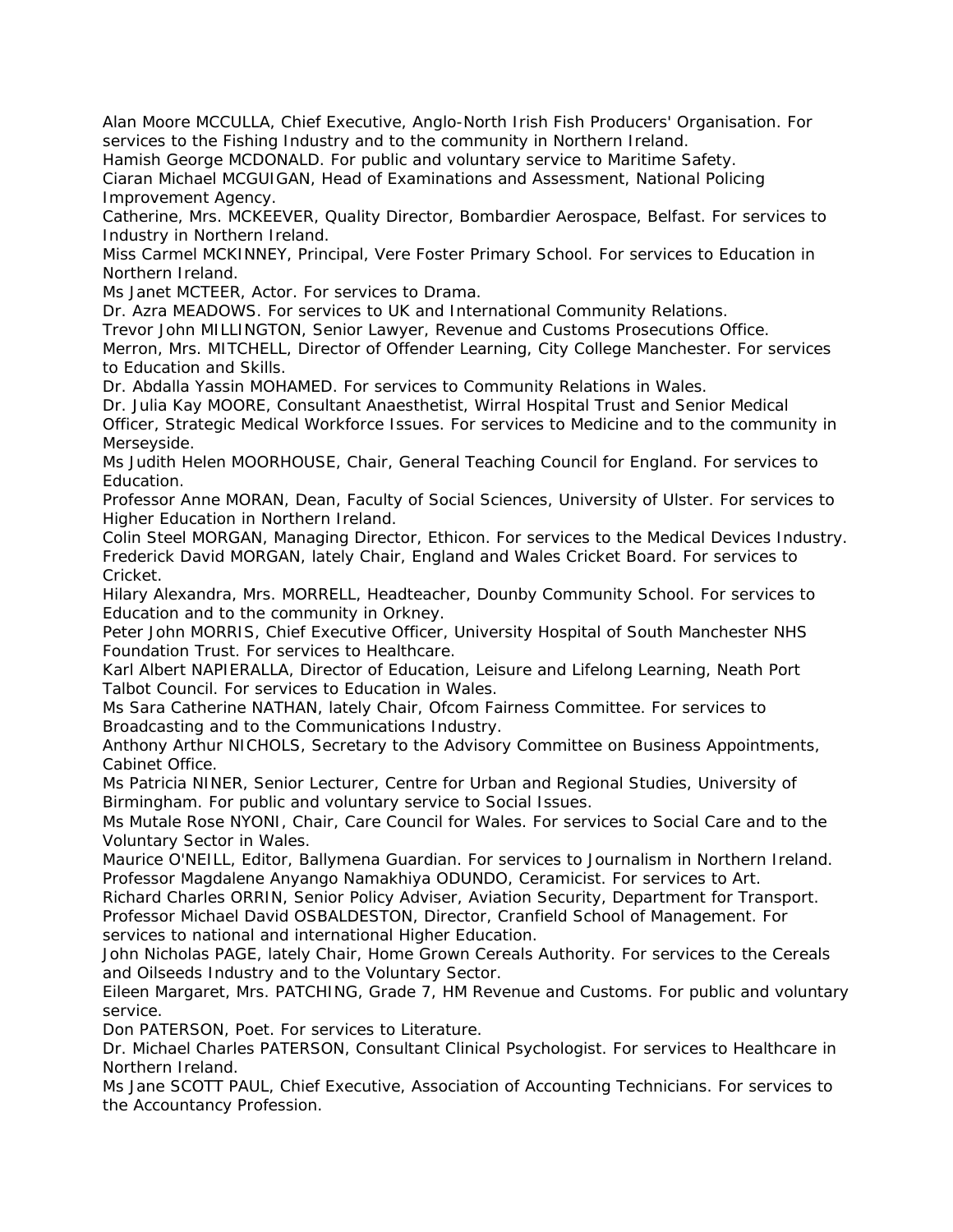Margaret Ann, Mrs. PEGGIE, Chair, British Sports Trust and Vice-President, Central Council of Physical Recreation. For services to Fitness, Dance and Sport.

Dr. James Michael PENMAN, Head of Response Strategies Branch, Climate, Energy and Ozone Science and Analysis Division, Department for Environment, Food and Rural Affairs.

The Reverend Sybil Theodora PHOENIX, M.B.E. For services to the community in Lewisham, South London.

Ms Maureen PIGGOT, Director, MENCAP (Northern Ireland). For services to People with Learning Disabilities.

Rachel, Mrs. PINTER, Headteacher, Yesodey Hatorah Senior Girls' School, Hackney. For services to Education in London.

David Thomas PREST, County Adviser for Design and Technology, Cornwall County Council. For services to local and national Design and Technology Education.

Dr. Colin PRICE. For public service and for services to Business.

David John PRICE. For services to Music Education.

Dorothy Rose, Mrs. PURDEW, Chair, Champneys. For services to the Health Spa Industry and to Charity.

Mark RADCLIFFE, D.L., Chair, Youth Options. For services to Young People and to the community in Hampshire.

James Blair RAEBURN. For services to the Scottish Newspaper Industry.

Dr. Katherine RAKE, Director, Fawcett Society. For services to Equal Opportunities.

Ms Gladys RHODES, Deputy Director for Children's Services, Blackburn with Darwen Borough Council. For services to Social Care.

Councillor George Edward RICHARDS. For services to Local Government and to the community in Solihull, West Midlands.

Steve RILEY, Information Technology Strand Manager, The Pension Service. For public and voluntary service.

Ms Lesley Christine RIMMER, Chief Executive, United Kingdom Homecare Association. For services to Older People and to Social Care.

Paul ROBERTS, Chair, Creative and Cultural Education Advisory Board. For services to Education and to the Creative Industries.

Professor Brian Turnbull ROBSON, Director, Centre for Urban Policy Studies, University of Manchester. For services to Urban Regeneration.

Elizabeth, Mrs. ROBSON, Managing Director, Robson Builders (Hexham) Ltd. For services to the Construction Industry, to Women in Business and to the community in the North East. Dr. Susan ROWLANDS, lately General-Secretary, Immigration Law Practitioners' Association.

For services to Human Rights.

Martin Frank RUDDUCK, lately Head, UK Chemical Weapons Convention National Authority, Department for Business, Enterprise and Regulatory Reform.

Anthony Norman SALTER. For public and voluntary service to Older People and to the community in the West Midlands.

Alfred Charles SHEDDEN. For services to the Voluntary Sector in Scotland.

Brian SIBBALD. For services to Local Government and to the community in Edinburgh. Sarah, Mrs. SILLARS, Chief Executive, Institute of the Motor Industry. For services to Skills Training and to the Automotive Retail Industry.

Edward SIRR, lately Principal, Bristol Old Vic Theatre School. For services to Drama and to the community in the South West.

Professor Julia Mary SLINGO, Director of Climate Research, National Centre for Atmospheric Science, University of Reading. For services to Environmental and Climate Science.

Roger John Gladstone SMITH, Director, JUSTICE. For services to Human Rights.

Alan SOMMERVILLE, lately Chief Executive, British Gymnastics. For voluntary service to Sport. Barry Neil SPEKER, D.L. For services to Business and to the community in Newcastle-upon-Tyne.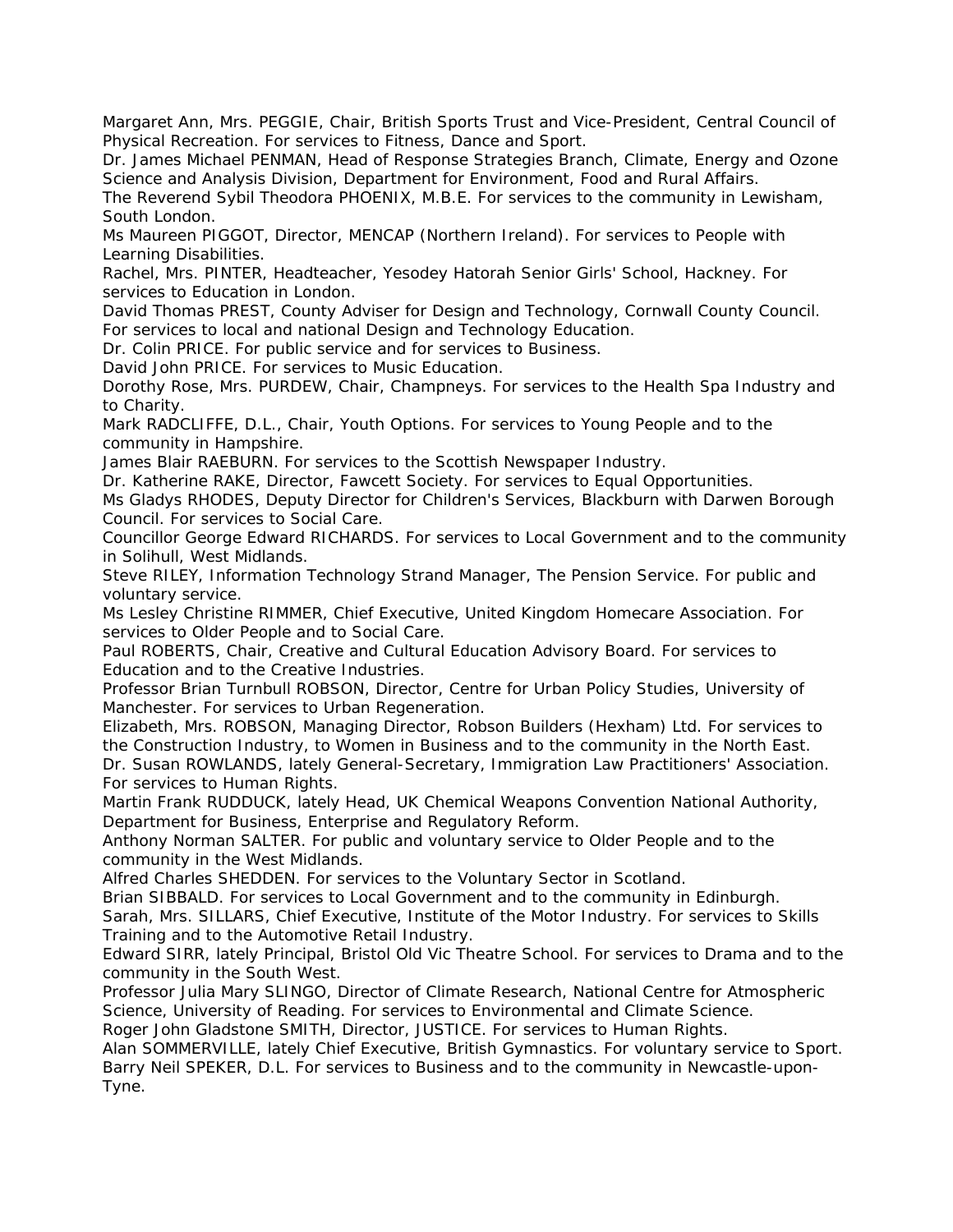Professor John SPENCE, Research Professor, Department of Mechancial Engineering, Strathclyde University. For services to Engineering.

Professor Kenneth Maurice SPENCER. For services to Education and to the voluntary sector in Birmingham.

Bridget Rosita, Mrs. STEPHENS, J.P., lately Deputy Chief Executive and Chief Nurse, Bradford Teaching Hospitals NHS Foundation Trust. For services to Healthcare.

Hugh STEWART, Executive Chair, Caledonian Alloys Ltd. For services to Industry.

Robert William Hardy STRANGE, Chief Executive, Institution of Occupational Safety and Health. For services to Health and Safety.

John SURTEES, M.B.E. For services to Motorsport and to Charity.

Dr. Per Olof SVANBERG, Consultant Clinical Psychologist, Sure Start, Sunderland. For services to Infants and their Families.

Maire Gabrielle Patricia, Mrs. SYMONS, Headteacher, Bishop Challoner Catholic School, King's Heath, Birmingham. For services to local and regional Education.

Frances Mary, Mrs. TARGETT. For voluntary service to the Citizens' Advice Service in Wales. Ms Linda Joan TAYLOR, Career Guidance Practitioner and Chief Executive, Connexions South London. For voluntary and public service to Young People.

Paul Noel THORNTON. For services to the Actuarial Profession.

Alan Claude TOLHURST. For voluntary service to the community in South Yorkshire. Nigel John TURNER, Director of Human Resources, Royal Free Hampstead NHS Trust. For services to the NHS and to the community in London.

Dr. Walter Harold William TUTTLEBEE, Chief Executive, Mobile VCE. For services to the Telecommunications Industry.

Sandra Anne, Mrs. VERKUYTEN, Chief Executive and Registrar, Hearing Aid Council. For services to Healthcare and to the community in London and Essex.

Professor Sylvia WALBY, Professor of Sociology, Lancaster University. For services to Equal Opportunities and to Diversity.

Rhiannon Ellis, Mrs. WALKER, President, Special Educational Needs Tribunal for Wales. For services to Education and to the community in North Wales.

Reginald WATSON, County Councillor and Chair, Cumbria Police Authority. For services to the Police and to the community in Cumbria.

John Arthur WEBSTER, Traffic and Road Safety Manager, London Borough of Hillingdon. For services to Local Government.

Amelia Lindsey, Mrs. WHARMBY, Education Consultant, Association of School and College Leaders. For services to Education.

David John WHITING, Chartered Tax Adviser. For public service.

Hugh Richard Vaughan MORGAN-WILLIAMS, Chair, Canford Group plc. For services to Business in the North East.

John Valentine WILLIAMS, lately Director Qualifications and Curriculum Group, Welsh Assembly Government. For public and voluntary service.

Roy Samuel WILLIAMS, Playwright. For services to Drama.

Professor Louise Janet WILSON. For services to Education and to the Fashion Industry. Julian WOOLFSON, Chair of Governors, Ravensbourne College of Design and Communication, London. For voluntary service to Higher Education.

Mark WORRALL, Leader, Tonbridge and Malling Borough Council. For public and voluntary service to Local Government.

Dr. Timothy WREGHITT, Regional Microbiologist, Health Protection Agency, East of England. For services to National Health Virology Service Provision.

David John YEANDLE, Deputy Director of Employment Policy, EEF. For services to Engineering and Manufacturing Employers.

M.B.E.

To be Ordinary Members of the Civil Division of the said Most Excellent Order: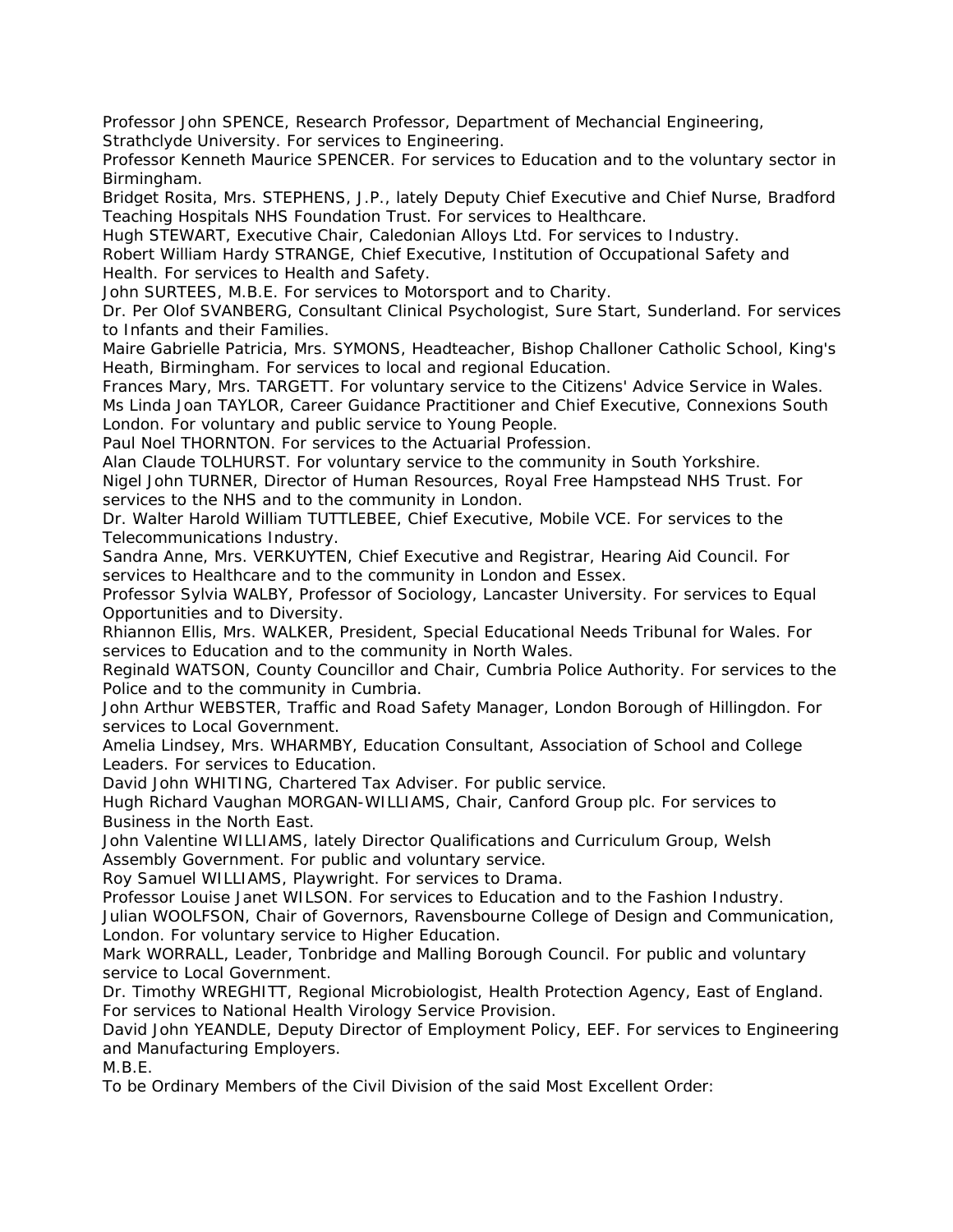Sonia, Mrs. COODE-ADAMS. For services to the Contemporary Arts and to the community in Essex.

Marilyn Lesley, Mrs. ADDIS. For voluntary service to the community in Long Ashton, Bristol. Wale« ADEYEMI, Designer. For services to the Fashion Industry.

Shaukat AHMED, Chair, Action for Business (Bradford) Ltd. For services to the community of Bradford, West Yorkshire.

Catherine Ann, Mrs. AIKEN. For voluntary service to Oxfam in Ballymena, Northern Ireland. James AKERS. For voluntary service to Tulip Horticulture.

Dr. Angela Mary ALEXANDER, Governor, College of Pharmacy Practice. For services to Pharmacy Practice, Education and to the Voluntary Sector.

Stephen John ALLEN, Governor Dogs, Security Group, HM Prison Service.

Victor Grant ALLISON, Deputy Managing Director, Wychavon District Council. For services to Local Government and to the community in Worcestershire.

Janet Christine, Mrs. ANDERSON. For voluntary service to Oxfam GB in Wallingford, Oxfordshire.

Margaret Anne, Mrs. ANDERSON, Pension Centre Manager, Stockport, The Pension Service, Department for Work and Pensions.

Michael Frederick ANDREWS. For voluntary service to the community in Twyford, Hampshire. Christine, Mrs. ANTHONY. For services to Music in Guernsey.

Eleanor, Countess of ARRAN, D.L. For voluntary service to the community in Devon. Geoffrey Paul ARROWSMITH, lately HM Specialist Inspector of Health and Safety (Fire Inspector), Health and Safety Executive.

Joan Mary Mrs. ASHTON, J.P., D.L., lately Deputy Leader, Boston Borough Council. For services to Local Government and to the community in the East Midlands.

Parveiz ASLAM. For services to the community in Chesham, Buckinghamshire.

Peter ATKINSON. For services to the community in Doncaster, South Yorkshire.

Michele Elise, Mrs. ATTFIELD, Director, Freed of London Ltd. For services to the Manufacturing Industry and to Dance.

Phyllis May, Mrs. AVERY, President, England Netball. For voluntary service to Netball. Ken AVIS, Inspector, Special Movement, British Transport Police. For services to the Police. Gillian, Mrs. AYLOTT. For voluntary service to the communities of Upper Dean and Shelton, Cambridgeshire.

Peter Desmond BACKHOUSE. For voluntary service to the Cubs and Scouts in Cardiff. Richard BAGGALEY, Grade C1, Ministry of Defence.

William George BAILLIE. For voluntary service to Brass Band Music in Scotland.

Christopher James BAKER, Chair, Audit Committee, Training and Development Agency for Schools. For services to Education and Business.

Patricia Ann, Mrs. BAKER, Executive Officer, Child Support Agency. For public and voluntary service.

Martyn Thomas Noel BARNSLEY, Principal Officer, HM Prison Hull.

John Charles BARWICK. For services to Banking and to Charity.

Ms Sherma BATSON, Member, Stevenage Borough Council. For services to Local Government and to the community in Hertfordshire.

Maureen Roberta, Mrs. BATTY. For services to the Licensed Trade Charity.

The Reverend Peter Ward BEAMAN. For voluntary service to the community in Merseyside. Dr. Robert BEARMAN, Archivist, Shakespeare Birthplace Trust. For services to Heritage.

Barbara, Mrs. BEAUCHAMP, Governor, Wray Common Primary School, Reigate. For voluntary service to Education and to the community in Redhill, Surrey.

Keith BEAUMONT, Chair, Braunstone Community Association. For services to the Regeneration of Leicester.

Erinma, Mrs. BELL, Chair, Community Alliance for Renewal, Inner South Manchester Area. For voluntary service to the community in Manchester.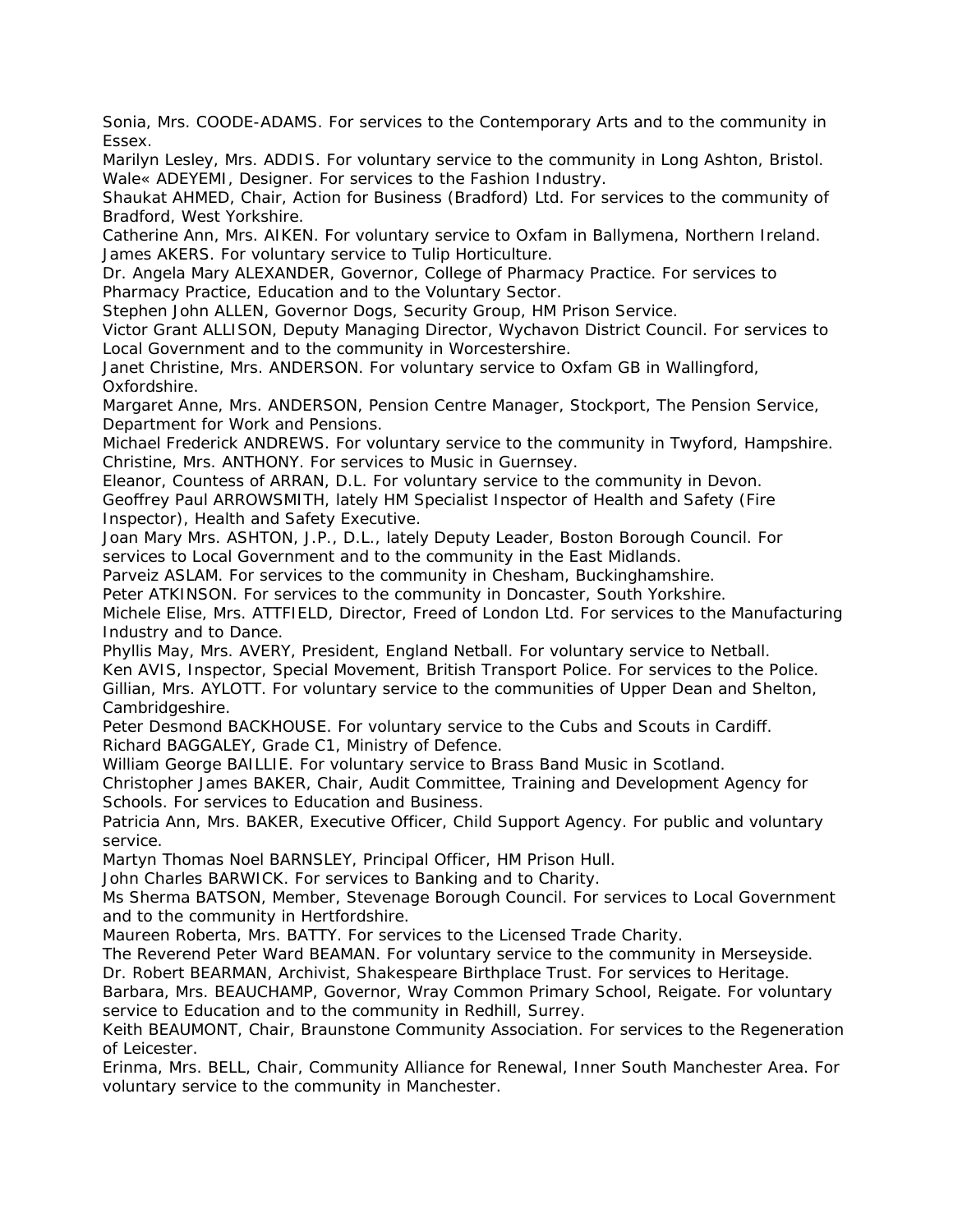Jane Meta, Mrs. BELL. For services to Music and to the community in Cookstown, Northern Ireland.

Margery Megan, Mrs. BENNETT. For services to the Voluntary Sector in Herefordshire and Worcestershire.

Gwendolene, Mrs. BERRY. For services to Animal Welfare and to the community in Sheffield. Robert Frank BERRY, Footpath Work Officer, Ramblers' Association. For voluntary service to Footpath Access in the Mendip Hills.

Philip Anthony Andrew BIANCO, Leader, Rugby Gateway Club. For voluntary service to People with Learning Disabilities.

Colin BIGGS. For voluntary service to the community in Barrow-in-Furness, Cumbria. Melvyn John BIRCH. For services to the NHS in Shropshire.

Ian David BITHELL, Retained Duty System Watch Manager. For services to Local Government and to the community in Wrexham.

Catherine, Mrs. BLACK. For services to Nursing and to the community in Coatbridge, Lanarkshire.

Robert John BLACKMAN, National Secretary for Construction, T & G Section of Unite the Union. For services to improving Occupational Health and Safety.

Marigold Deirdre, Mrs. BLACKWELL. For voluntary service to Malvern Theatres in Worcestershire.

Susan, Mrs. BLAKE, Chair, Essex Children's Fund. For services to Children and Families.

Miss Jean Emilie BLAND. For voluntary service to the community in Tyersal, West Yorkshire. Ms Yvonne BOBB, Policy Analyst, Workforce Pay and Pensions Team, HM Treasury.

Robert BOUSTEAD, Leader, Cleveland Hall Community Association, Gateshead. For voluntary service to Young People in Tyne and Wear.

Henry BRADLEY, Chair and Coach, Belfry Youth Football Team. For voluntary service to Young People and to Sport in Liverpool.

Ms Hilary BRADT. Chair, Bradt Travel Guides Ltd. For services to the Tourist Industry and to Charity.

Ms Sandra BREEN. For services to Mary Ward Adult Education Centre and to the community in Holborn, London.

Andrew BRETTLE. For voluntary service to the community in Thornton, Leicestershire.

Ms Sharon BREWARD, Infant Feeding Specialist, North West Wales NHS Trust. For services to Infant Feeding.

Richard John BRIERS, Detective Sergeant, South Yorkshire Police. For services to the Police and to Charity.

Ms Jackie BRIERTON. For services to Women's Enterprise.

Angela Mary, Mrs. BRIGGS. For voluntary service to the community in Puttenham, Surrey. Miss Patricia Doris BRITTAIN. For voluntary service to the community in Deddington, Oxfordshire.

Daphne Sylvia, Mrs. BROMLEY. For services to the British Red Cross Society in Buckinghamshire.

Major Raymond George BROOKS, Grade C2, Ministry of Defence.

Andrew BROWN. For charitable services.

Audrey, Mrs. BROWN. For voluntary service to the Royal British Legion in the Isle of Man. Austin Guy MORSE-BROWN, Founder, Wombourne School of Millinery. For services to the Millinery Industry and to Skills Training.

James William BROWN. For services to Scottish Heritage, the Highland Games and to Charity. Miss June Muriel BROWN, Actor. For services to Drama and to Charity.

Margaret Lonsdale, Mrs. BROWN. For charitable services to the community in Burgh-by-Sands, Cumbria.

Alexandra, Mrs. BUCHAN, Neighbourhood Renewal Officer, Greater West Team Belfast Regeneration Office, Department for Social Development, Northern Ireland Executive. Kevin BUCK. For voluntary service to WaterAid.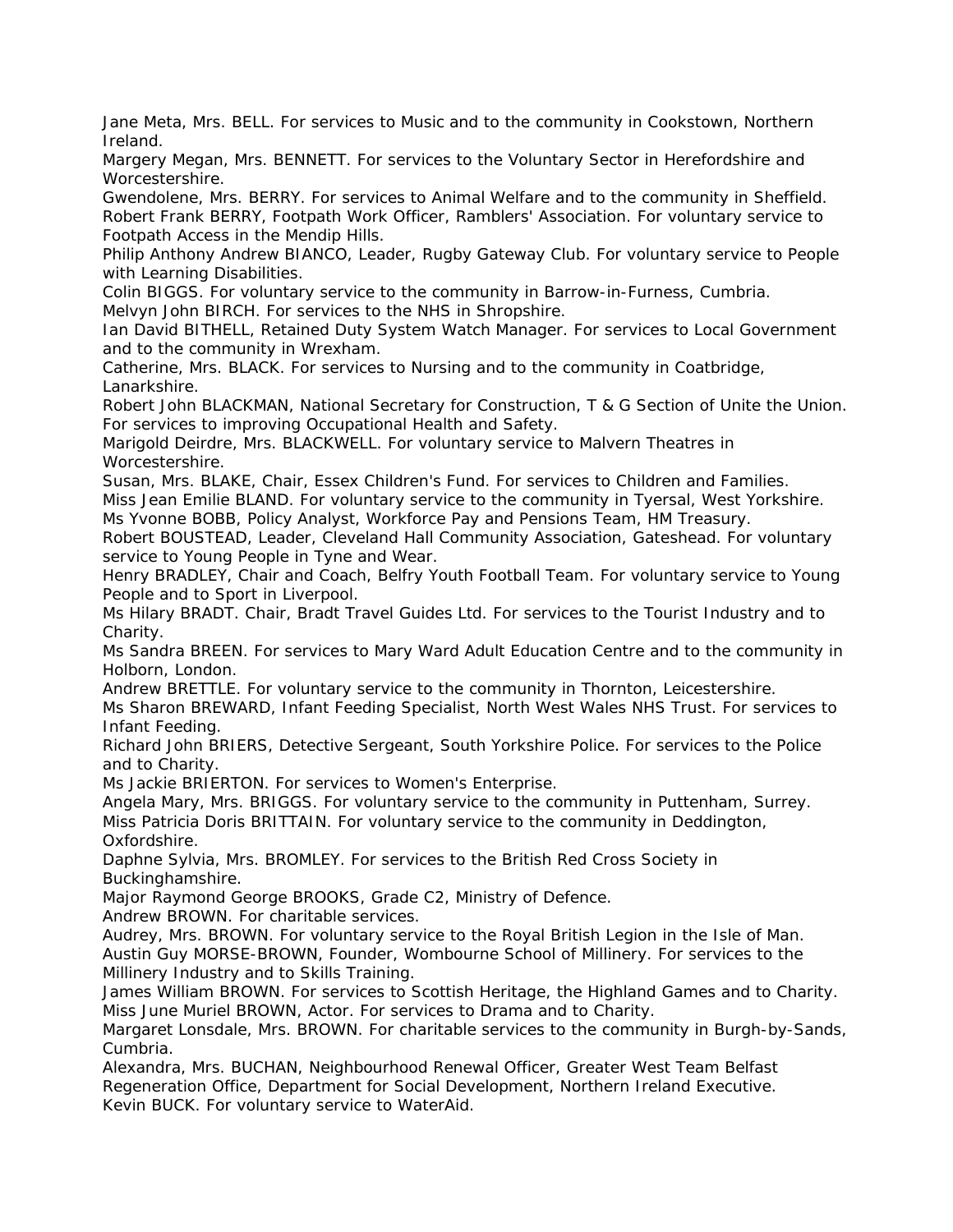Gloria Eleanor, Mrs. BUCKLEY, Member, Norfolk Gypsy and Traveller Liaison Group. For services to Community Relations.

Marie Ann, Mrs. BUCKLEY, Executive Officer, Jobcentre Plus, Department for Work and Pensions.

Dorothy, Mrs. BULLED. For services to the community in Maesgeirchen, Bangor, Gwynedd. Mary, Mrs. BURD, lately Director of Therapies, East London and City Mental Health Trust and Head of Psychology, Tower Hamlets. For services to Healthcare in East London.

Alfred Peter Paul BURDEN. For voluntary service to the Malaya and Borneo Veterans' Association.

Margaret, Mrs. BURKE, Officer, Dundee Contact Centre, HM Revenue and Customs. For public and voluntary service.

Molly Margaret, Mrs. BURKETT, Author. For services to Animal Welfare in Lincolnshire.

Ann MacDonald, Mrs. BURN, Chair, Moredun Community Association. For voluntary service to the community in Moredun, Fernieside and Craigour, South Edinburgh.

Ms Celia BURN, lately Parental Involvement Co-ordinator for Scotland. For services to Education.

Professor Alan Kenneth BURNETT, Head of The Department of Haematology, Cardiff University School of Medicine. For services to Medicine.

Miss Doreen BURNS, Staff Officer, Personnel Division, Department for Regional Development, Northern Ireland Executive. For public and voluntary service.

Kenneth Cyril BUTCHER. For voluntary service to Sport in Hampshire.

Brian William BUTLER, Director, Resource and Operations, Centre for Ecology and Hydrology, Natural Environment Research Council. For services to Environmental Science.

Thomas John BUTLER, J.P., Technical and Information Specialist, Cabinet Office. For public and voluntary service.

Linda, Mrs. CAIRNCROSS, Administrative Officer, Child Support Agency. For public and voluntary service.

Miss Penelope RITCHIE CALDER. For services to Museums and to the Voluntary Sector. Ian CAMPBELL. For services to the Pig Industry and to the Voluntary Sector.

Roy CANHAM. For services to Heritage in Wiltshire.

Paula, Mrs. CARPENTER. For services to Disabled People in Carmarthenshire.

Janet, Mrs. CARTER. For services to the Carter School of Dance and to the community in Hertford.

Michael CASHIN, Operations Manager, PAYE and Processing Office, Rochdale, HM Revenue and Customs.

Edward CASSIDY, lately Chair, East Midlands Regional Cultural Consortium, Culture East Midlands. For services to the Arts.

Dorothy May, Mrs. CHARLES. For voluntary service to the community in Leicestershire. Robert CHICKEN, Founder, R. J. Chicken and Sons. For services to the Cycle Industry.

Margaret Curtis, Mrs. CHORLTON. For services to Young People through the Woodmansterne Operatic and Dramatic Society in Surrey.

Angela, Mrs. CHRISTOPHER, Manager E, HM Prison Wormwood Scrubs. For public and voluntary service.

Peter William CLARE, Foundation Governor, The New Rosary Catholic Primary School, Hounslow, Middlesex. For voluntary service to Education.

Alan Macdonald CLARK, Member, Dartford Community Fundraising Committee, Cancer Research UK. For charitable services.

Ernest CLARK. For services to Hopefield Animal Sanctuary, Brentwood, Essex.

Paula, Mrs. CLARK. For services to Hopefield Animal Sanctuary, Brentwood, Essex.

Councillor George Kenneth CLEARY, Chair, National Association of Local Councils. For services to Local Government and to the community in Merseyside.

Ms Sheila COATES. For services to Women's Issues and to the community in South Essex.

Dr. Sarah Elizabeth COHEN. For voluntary service to Older People in Angus.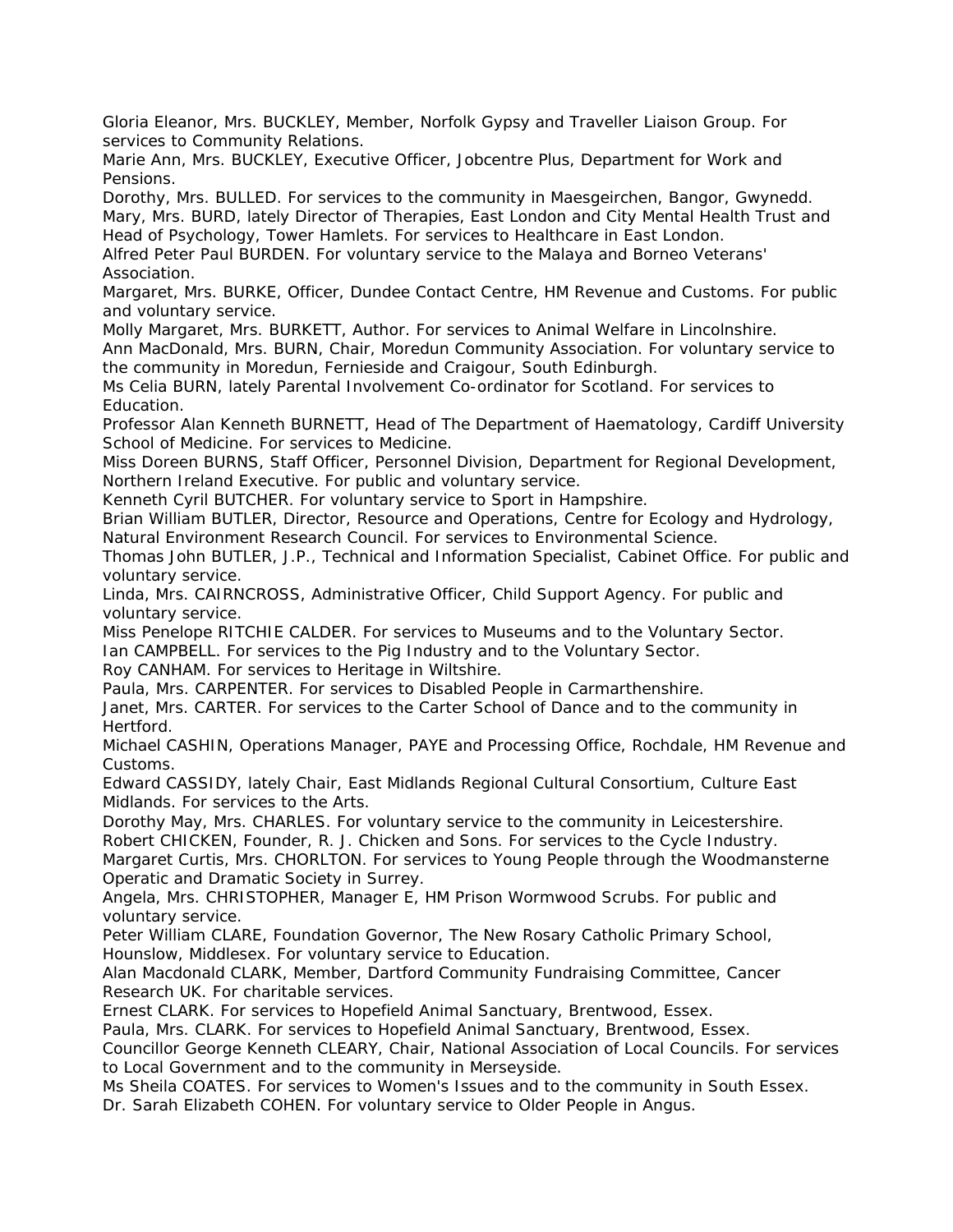Marcelle Anita, Mrs. COOK, Headteacher, Bedwas High School. For services to Education in Caerphilly.

Jill, Mrs. COOPER, Head Occupational Therapist, Royal Marsden Hospital. For services to the Allied Health Professions in the South East.

Keith COPELAND, Improvement Engineer, One NorthEast Regional Development Agency. For services to Skills Training.

Peter COUSINS. For services to People with Disabilities in West Lancashire.

David Stephen COX, lately Chief Executive, Surrey Council for Voluntary Youth Services. For voluntary services to Young People.

Susan Yvonne Elise, Mrs. COYNE. For services to Children and Young People in Bridgnorth, Shropshire.

Andrea, Mrs. CRAIG, Group Leader, Sunny Days Playgroup, Redcar. For services to Children and Families.

Carole, Mrs. CRESSEY, Director, Contact Services at Families Forward, Leeds. For services to Children and Families.

Robert Martin CROOKS. For voluntary service to the community in Guildford, Surrey. Raymond Grant CUMIN. For voluntary service to People with Learning Disabilities in Cheshire. James CURRIE, J.P., Chair, Northern Ireland Guardian Ad Litem. For services to Disadvantaged Young People in Northern Ireland.

Laurence Joseph CURRY. For voluntary service to the Cheshire Yeomanry Association.

David CURTIS, Executive Director of Nursing and Organisational Development, Pennine Care NHS Trust. For services to Healthcare in Greater Manchester.

Derek George CURTIS. For voluntary service to Community Transport in Plymouth. Michael Charles DAMMS, Chief Executive, East Lancashire Chamber of Commerce. For services to Business in the North West.

Miss Sharon Nicola DANIELS. For charitable services in Warwickshire.

Dr. James Hunter DANSKIN, Sustainable Energy Policy Analyst, Department for Environment, Food and Rural Affairs. For public and voluntary service.

Ms Jane DARBY. For voluntary service to the community in Sheffield, South Yorkshire. Naghma, Mrs. DARR. For public service.

Miss Elaine Margaret DAVEY. For voluntary service to the Girl Guides in Nottinghamshire. Lieutenant Colonel Eric William DAVIDSON, D.L. For voluntary service to the community in Lancashire.

Dr. Sarah DAVIDSON. For services to the British Red Cross Society.

Miss Celia DAVIES, Artistic Director, Peckelton Arts. For services to Music in Leicestershire. Godfrey William DAVIS, Chair of Hereford and Worcester Fire and Rescue Authority. For services to Local Government.

Mark James DAVISON. For services to the community in Gloucestershire.

Ms Sandra DAWE, Director, Strategy and Communications, VisitBritain. For services to the Tourist Industry.

George Steven DAWES. For voluntary service to Abbeyfield, Irvine and District Society and to the community in Dundonald, Ayrshire.

John DAWSON. For voluntary service to the community in Lemington, Newcastle-upon-Tyne. Ms Esther DEANS, Chair, Management Committee, Support Against Racist Incidents. For voluntary service to Community Relations.

Pamela, Mrs. DENNIS. For services to Visually Impaired People in South East Wales. Samatiben, Mrs. DESAI, Link Worker, Royal Bolton Hospital. For services to Social Care. Eileen Mary, Mrs. DEVENISH. For voluntary service to the community in Burbage, Marlborough, Wiltshire.

Balraj Singh DHESI. For services to the NHS and to the community in Warwickshire. Brian DICKENS, Director of Lambeth and Southwark Sport Action Zone. For services to Community Sport in London.

George Hickman DIGWEED, Clay Pigeon Target Shooter. For services to Sport and to Charity.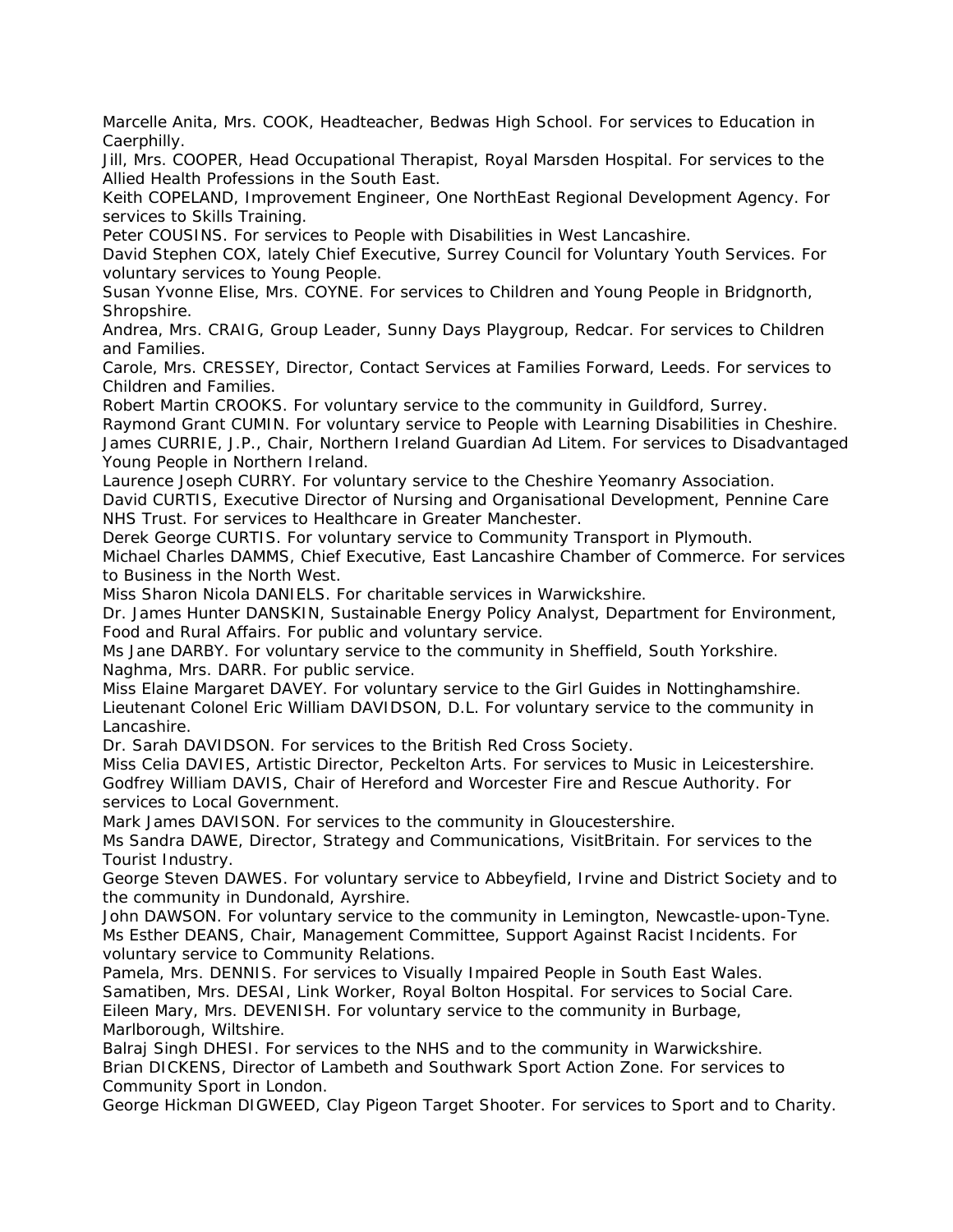Mark Alexander Albert DILLIWAY, Constable, City of London Police. For services to the Police. Edward DILLON, Commissionaire, Clatterbridge Centre for Oncology NHS Foundation Trust. For services to Healthcare in Merseyside and Cheshire.

Maureen Denise Rusk, Mrs. DISSON, Administrator, Health and Safety Executive.

Norman John Richard DIXON, Inspector, Lothian and Borders Police. For services to the Police. Miss Madge Esme« Mary DOBINSON. For services to the British Red Cross Society in London. Barbara Ruby, Mrs. DOHERTY. For voluntary service to Isabel Hospice, Hertfordshire.

Philip DOLAN. For voluntary service to Haemophiliacs in Scotland.

Dr. Christine Hazel DOUGLAS, Head of Child Psychology Department, Solihull NHS Care Trust. For services to Children and Families.

Keith DOWNING, Grade C2, Ministry of Defence.

Dr. Leslie Ernest DRAIN. For voluntary service to the Environment in South Oxfordshire. Eleanor, Mrs. DRAPER. For services to the Voluntary Sector in Wallasey, Cheshire.

Eunice, Mrs. DUNKLEY, lately Head, National Association of Probation and Bail Hostels. For services to Disadvantaged People.

Gary Hugh DUTTON, Chair, Synseal Holdings Ltd and Synseal Extrusions Ltd. For services to the Manufacturing Industry in Nottingham.

Marjorie Catherine Chrissie, Mrs. EAST. For voluntary service to HM Prison and Young Offenders' Institution Reading.

Gillian, Mrs. EDWARDS. For voluntary service to the community in Overseal, Derbyshire. Simon Barrington William EDWARDS, J.P. For voluntary service to the Administration of Justice and to the community in Leicester.

Stanley Edward ELDON, Chair, English Federation of Disability Sport in the South East. For voluntary service to Athletics.

Christopher William ELLIOTT, Higher Officer, Processing, South Directorate, HM Revenue and Customs.

Dr. Peter Richard ELLIOTT, lately General Medical Practitioner. For services to Healthcare and to the community in Suffolk.

Bryan John EMERY. For voluntary service to the Royal British Legion in Essex.

John EMSLEY, Executive Officer, Disability and Carers' Service, Department for Work and Pensions. For public and voluntary service.

Anthony EUSTANCE. For services to Education and to Young People in Liverpool and Cheshire. David William EVANS, Chair, Grass Roots Group plc. For services to Corporate Social Responsibility.

Ms Dee EVANS, Chair, a:gender\_Civil Service Diversity Network, Home Office.

Gillian, Mrs. EVANS. For voluntary service to the community in Dorset.

Ms Jillian EVANS, Producer, National Video Archive of Performance, Victoria and Albert Museum Theatre Collections. For services to Arts Heritage.

Richard EVANS. For services to the community in Gloucestershire.

The Reverend Canon Robert Arthur EVANS. For voluntary service to the Maritime Industry in Merseyside.

Susan Ann, Mrs. EVANS, Head of Development, Central Scotland Forest Trust. For services to Forestry.

Charles John FAIRBRASS, Leader, London Borough of Barking and Dagenham. For services to Local Government.

Dr. Kieran FALLON, General Dental Practitioner. For services to the NHS and to the community in Glasgow.

Miss Zahida FAZALEY, Witness Care Officer, Bury, Crown Prosecution Service.

Ms Marianne FELLOWES. For services to Domestic Violence issues in Suffolk.

Christine Ann, Mrs. FERGUSSON. For voluntary service to Sport and to the community in Newark, Nottinghamshire.

Andrew Thomas FESTING, President, Royal Society of Portrait Painters. For services to Art. John FIDDY, Chair, Norfolk Zipper Club. For charitable services to Cardiac Patients.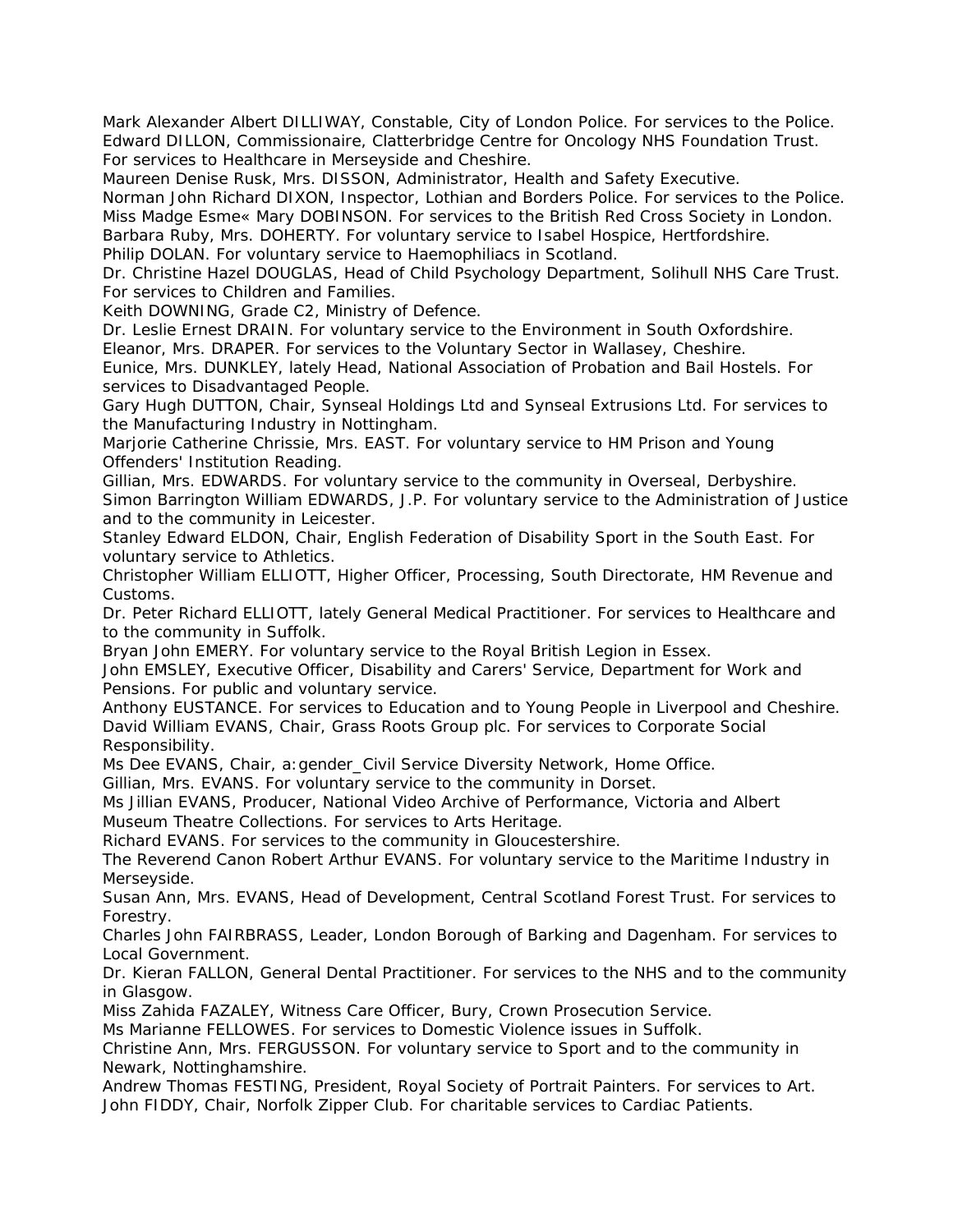Dr. Sheila Ernestine FILSHIE, J.P. For services to the Administration of Justice in Nottinghamshire.

Michael David FINN, Chair, Building Regulations Advisory Committee. For services to Building Standards.

Bridget Mary, Mrs. FITZGIBBON, Deputy Court Manager, Birkenhead County Court, HM Courts Service. For public and voluntary service.

Ms Julie FLEETING. For services to Women's Football.

Anne Pearson, Mrs. FLEMING. For services to the British Red Cross in Lothian.

Justin FLETCHER, Television Presenter. For services to Children's Broadcasting and to the Voluntary Sector.

John Owen FOULKES, Deputy Head Teacher, St. Margaret's Church of England High School, Liverpool. For services to Education and to the community in Tuebrook.

Robert Martyn Richmond FOX. For voluntary service to the community in Norfolk.

Alison, Mrs. FRANKLAND. For voluntary service to Swimming in Guernsey.

Miss Christine Elizabeth FRETTEN, Librarian, House of Commons.

Alexandra, Mrs. FRITH. For services to the Performing Arts, Young People and to Charity in Swansea.

Neil FROGGETT, Day Centre Officer, Langdale Centre, Blackpool Borough Council. For services to Local Government and to the Voluntary Sector.

Sister Christine FROST. For voluntary service to Children, Older Adults and to the community in Poplar, East London.

Timothy William FROST, Solicitor. For services to the Criminal Justice System in Cumbria. Ms Ena FRY, Young People's Project Manager, Fostering Network. For services to Children in Care.

Ethel Joan, Mrs. FRY. For voluntary service to the community in Bury St. Edmunds, Suffolk. Jane, Mrs. FRY, Manager of Salisbury Tourist Information Centre. For services to Tourism in the South West.

Christine, Mrs. FULTON, President, Care of Police Survivors. For voluntary service to the Families of Police Officers who have lost their lives in the line of duty.

Kate Sandra, Mrs. FYFE. For services to the Kiltmaking Industry in Scotland.

Pamela Bridget, Mrs. GALLIERS. For services to Foster Care and to the community in the London Borough of Merton.

Jonathan Edwin GAMBLE, Director for Adults and Lifelong Learning, Learning and Skills Council. For services to Further Education.

Stephen Geoffrey GAMGEE, Chief Excutive, The Wallich, Cardiff. For services to Homeless People.

Mahamad GARDI, Interpreter and Translator, Ministry of Defence.

Anne Bernice Abdy, Mrs. GARDNER. For services to Mental Health through the Crumbs Project in Bournemouth, Dorset.

Patricia Elaine, Mrs. GATES, Personal Secretary, Health and Safety Executive.

David GEE. For services to the Police and to the Voluntary Sector.

Dorothy Olive, Mrs. GEE. For voluntary service to the community in Nottingham.

Michael GEE. For voluntary service to the community in Nottingham.

Dr. Brian Albert GENNERY, lately Chair, Medical and Healthcare Products Regulation Agency, Independent Scientific Advisory Committee. For services to Public Health and to the Voluntary

Sector. Satbir Singh GIANY, Special Constable, Hampshire Constabulary. For voluntary service to the Police.

Margaret, Mrs. GIBBINGS, Manager, St. Kilda Residential Home NHS Care Trust, Brixham, Devon. For services to Social Care in Torbay.

Matthew GILL. For services to NHS Dentistry.

David Owen GILLARD, Arts and Music Journalist. For services to Journalism and to Charity.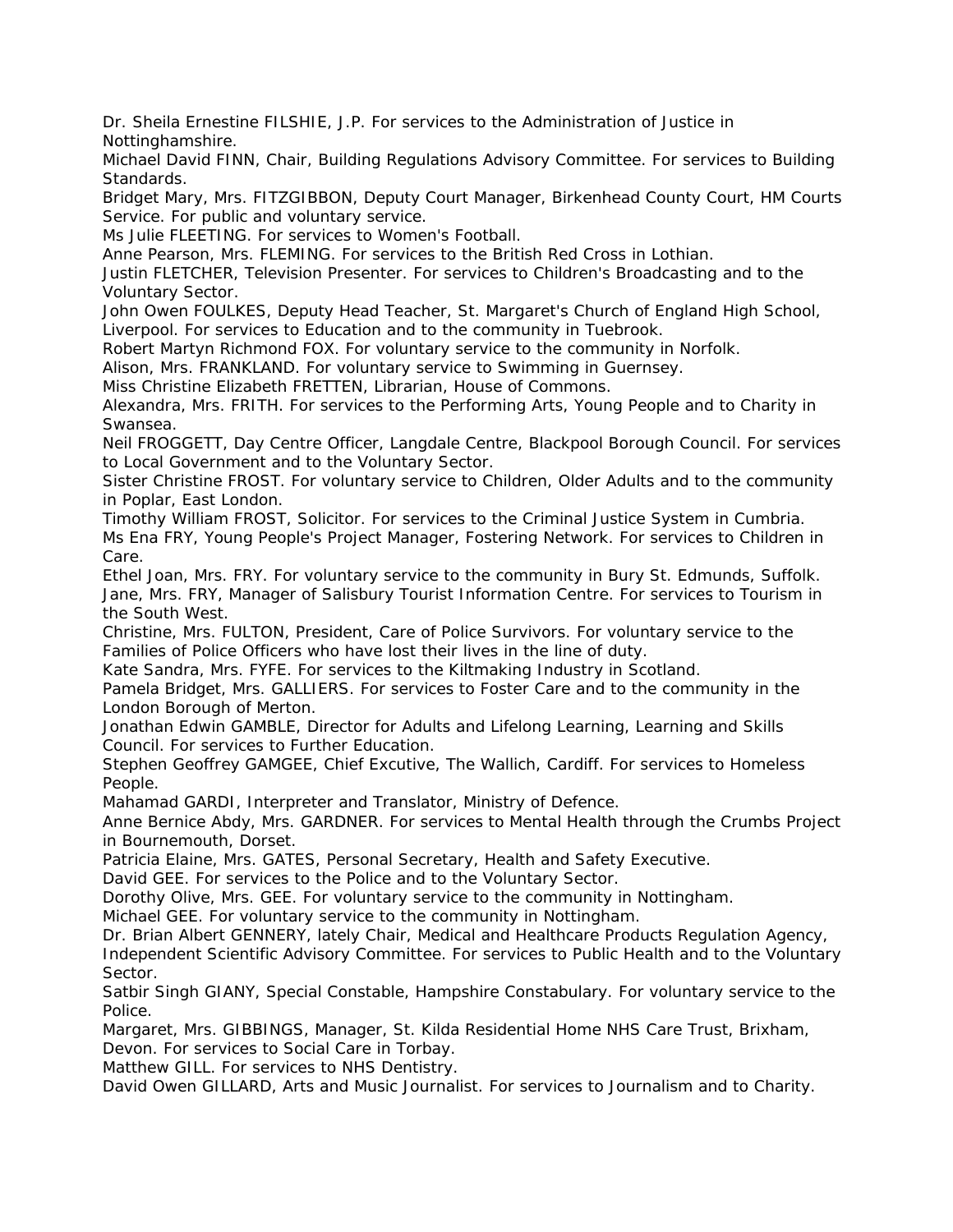Gudrun, Mrs. GILSON, Higher Executive Officer, Higher Education Governance Team, Department for Innovation, Universities and Skills.

Boyd Jamieson GLEN. For services to the Lanthorn Community Complex, Livingston, West Lothian.

Shaista, Mrs. GOHIR, Director, Muslim Voice UK and Director, Muslim Women's Network UK. For services to Muslim People and to Community Relations.

Ms Karin GOODBURN, Secretary-General, Chilled Food Association. For services to the Food Industry.

Donald GORDON. For services to the Trimontium Trust and to the community in Melrose, Scottish Borders.

Major Alan George GOWER. For services to the Army Benevolent Fund in Berkshire.

Baldev Krishan GOYAL. For voluntary services to the community in the London Borough of Havering.

Ms Lorraine GRADWELL, Chief Executive, Breakthrough UK Ltd. For services to Disabled People in Greater Manchester.

Lieutenant Commander Robert GRAHAM, Royal Naval Reserve (Retd.) For voluntary service to the Sea Cadet Corps in Musselburgh.

Edward Lawrance GRAVES. For services to Gamekeeping.

Margaret, Mrs. GRAY, lately Higher Executive Officer, The Pension Service. For public and voluntary service.

Peter Leonard GRIFFITHS, Director, Salon Culinaire in London and Birmingham. For services to the Hospitality Industry.

Janice Ann, Mrs. GRIGG. For voluntary service to Disabled People in the London Borough of Havering.

David Alan GRISENTHWAITE. For voluntary service to the Soldiers', Sailors' and Airmen's Families Association and to the community in Fife.

Joel Merrien GRUNNILL, Chair, Lifeboat Management Group, Royal National Lifeboat Institution, Skegness. For voluntary service to Maritime Safety.

Ms Tanika GUPTA, Playwright. For services to Drama.

Patrick Kevin HAGAN, Neighbourhood Manager, Toll Bar, Doncaster Metropolitan Borough Council. For services to Local Government and to the community in Doncaster, South Yorkshire.

Daisy May, Mrs. HALL. For voluntary service to the community in Abingdon, Oxfordshire. Ms Melanie HALL, Regional Director (South West) National Farmers' Union. For services to Animal Welfare and to the community in Gloucestershire.

Sheila, Mrs. HAMILL. For services to the Probation Board for Northern Ireland and to the Voluntary Sector.

Eric Mansell HAMMONDS. For charitable services in South Wales.

Ms Winifred Eileen HANNA, Personnel Manager, Northern Ireland Office.

Alice Mary, Mrs. HARBEY. For voluntary service to the community in Starkholmes, Derbyshire. Ms Yvonne Susan HARDING, Head of Nursing, North East Wales NHS Trust. For services to Healthcare and to the community in North East Wales.

Michael James Henry HARDWICK, Chair and Chief Executive, Bristol Children's Help Society. For voluntary service to Children and Families.

Barry HARDY. For voluntary services to Lifelong Learning and to the Open University in Inverness.

Bridget, Mrs. HARRINGTON, Caretaker and Lunchtime Welfare Supervisor, Sacred Heart Roman Catholic Primary School. For services to Education and to the community in Blackburn. John Shannon HARRISON. For services to Photography in Northern Ireland.

Catherine Ann, Mrs. HART. For voluntary service to Physically Disabled People in Leeds. Sheila Maureen, Mrs. HARVEY, Librarian, Landscape Institute. For services to Landscape Architecture.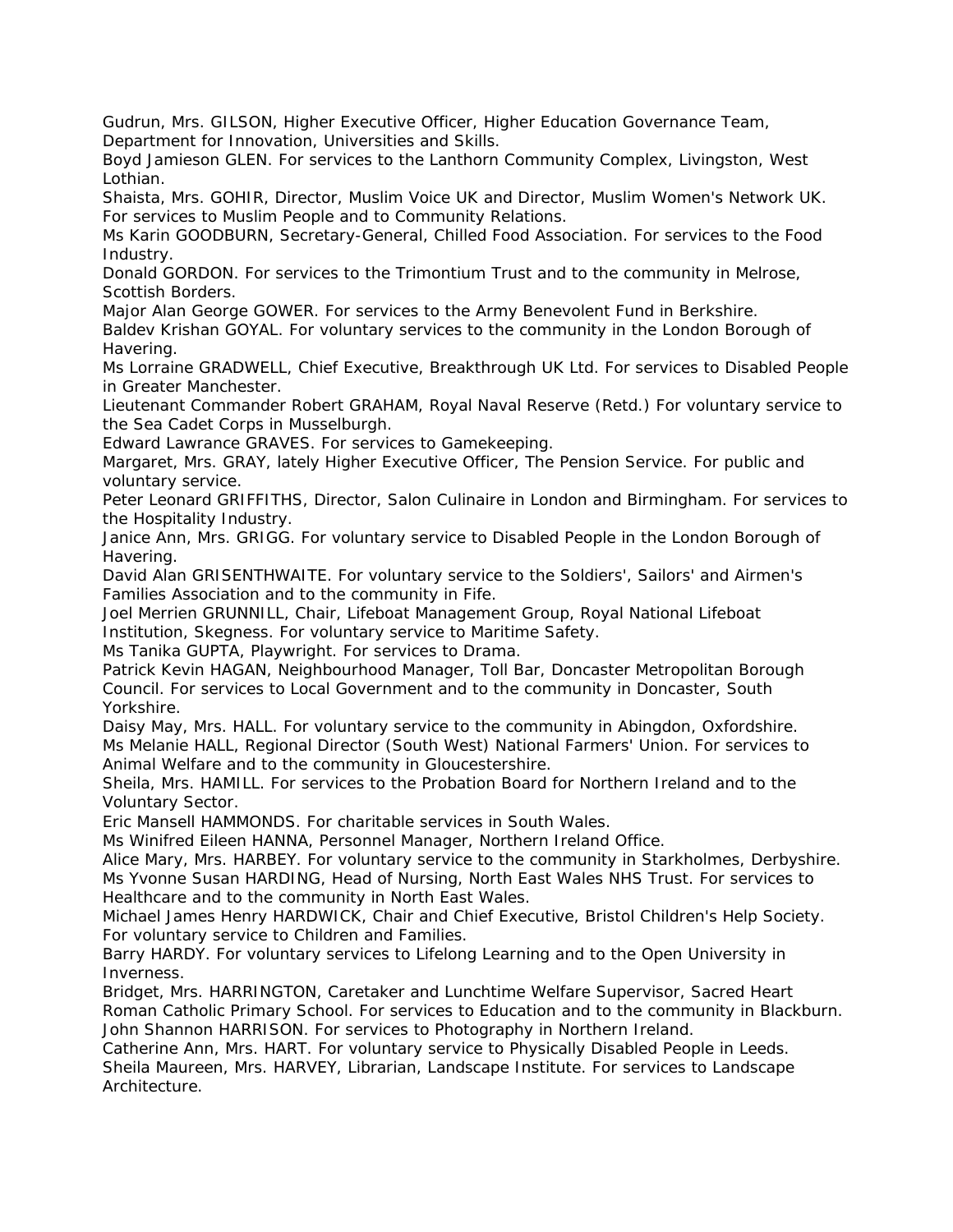Dr. Meraj Uddin HASAN, Director, South Wales Managed Clinical Network in Child Adolescent Psychiatry, Pontypridd and Rhondda NHS Trust. For services to Medicine and to the community in South Wales.

John Howey HASSAN. For voluntary service to Young People in Cleveland through the Duke of Edinburgh Award Scheme.

Desmond David HASSON, Principal, Ballysally Primary School, Coleraine. For services to Education in Northern Ireland.

Elizabeth Joyce Ann, Mrs. HAVARD. For services to the community in Neath Port Talbot. Gloria, Mrs. HAWKES, Housekeeper, House of Commons.

John Alexander HAY, Senior Lecturer, Deaf Studies, Wolverhampton University. For services to Higher Education and to Deaf People.

Robert John HAYCOCK, Senior Reserves Manager, Countryside Council for Wales. For services to Nature Conservation in Pembrokeshire.

David Jonathan HEALY. For services to Football and to the community in Northern Ireland. Andrew Somervell HENSON, Director, International Projects, National Physical Laboratory. For services to Measurement Science.

Angela, Mrs. HESKETH, Executive Officer, Jobcentre Plus. For public and voluntary service. Jacqueline Edith, Mrs. HESLOP. For services to the community in Spennymoor, County Durham.

Alexander HIGHLANDS. For services to the Voluntary Sector in Greater Manchester. Sharon, Mrs. HILDITCH, Founder, Crystal Clear Beauty. For services to Business.

Miss Elizabeth HILL. For voluntary service to the community in Northern Ireland.

Frank Smyth HILL, Human Resources Manager. For services to the Probation Board for Northern Ireland.

Frances Betty, Mrs. HINDE, lately Deputy Headteacher, Swanley Technology College, Kent. For services to Education and to Vulnerable People.

Geoffrey Roger HINDE, Teacher, Wirral Grammar School for Boys. For services to Education and to the Performing Arts in Merseyside.

Christopher Ian HINES. For services to the Environment.

David HIRST, Group Station Manager, Embankment, London Underground. For services to Public Transport.

Christopher Neville HOBSON. For voluntary service to the community in the East Riding of Yorkshire.

Maria, Mrs. HODGKINSON, lately Constable, Greater Manchester Police. For services to the Police and to the community in Stalybridge.

Philip HODGSON, Corporate Director of Community Services, Blaenau Gwent County Borough Council. For services to Local Government.

Susan Jean, Mrs. HOLDEN. For voluntary service to the community in Oxford.

Denis Edwin HOLLIDAY. For voluntary service to the community in Dorchester, Dorset.

David HOLLINGSHEAD, lately Executive Officer, Disability and Carers' Service, Department for Work and Pensions. For public and voluntary service.

Dr. Margaret HOLMES, Chair, North Belfast Senior Citizen's Forum. For voluntary service to the community in Northern Ireland.

Peter William HOLMES. For services to Sport in the West Midlands and to the community in Wolverhampton.

Christine Alison, Mrs. HOLVEY, Chief Executive and Project Director, Opportunity Wales. For services to eCommerce for Small Businesses.

Lee Martin David HOPGOOD. For services to Animal Welfare in Gloucestershire.

Lynda, Mrs. HOSKINS, Senior Development Worker of FRIEND. For services to Mental Healthcare in North Somerset.

William Peter HOWARD, Vice-Chair, Abbeyfield UK (Northern Ireland). For voluntary service to the community in Carrickfergus, Northern Ireland.

Dennis HUGHES. For voluntary service to the community in Blaenau Gwent.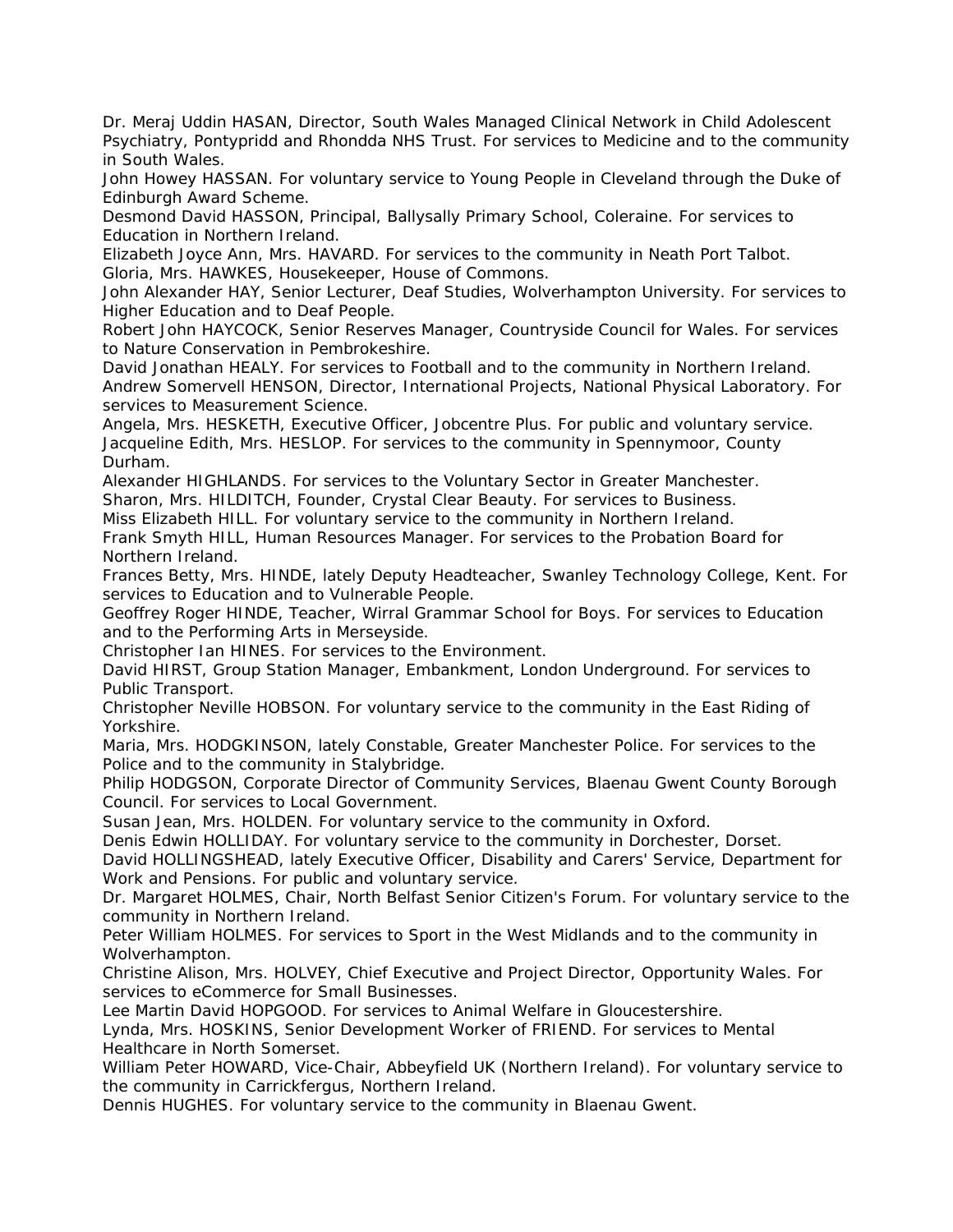John Woodward Frederick HUGHES. For voluntary service to the community in Chelmsford, Essex.

Mary Collette, Mrs. HUGHES, lately Surgical Ward Manager, Western Health and Social Care Trust, Erne Hospital. For services to Healthcare in Northern Ireland.

Patricia Pauline, Mrs. HUGHES. For services to the Water Industry in the West Midlands. Peter Hamish HUMPHRIES, lately Interpretation Manager, Cadw, Welsh Assembly Government. Peter David HUNT, Senior Water Sanitation Consultant Engineer, Mott MacDonald. For public service.

Roderick James HUNT. For services to Education, particularly Children's Literacy.

Zulfiqar HUSSAIN, Chief Executive, Global Synergy Solutions. For services to Business and to Charity in Yorkshire and the Humber.

Peter HUTCHINSON. For services to the Insurance Industry and to Charity.

Charles HUTTON, Senior Steward, Edinburgh Castle. For public and voluntary service.

Mary, Mrs. HUXHAM. For voluntary service to the community in Princes Park, Liverpool. Ms Janette HYNES, Founder and Director, Positive Mental Attitude Football League. For services to Disability.

Alfred Coutts INGRAM. For voluntary service to Mountain Rescue in Scotland.

Miss Mabel IRVING. For services to the Arts in Scotland.

Huedel, Mrs. MORGAN-ISAAC, Clinical Lead, Midwifery Led Unit, Llandough Hospital, Cardiff and Vale NHS Trust. For services to Healthcare.

Gillian, Mrs. JACKSON, Director, Dyscover. For voluntary service to People with Speech and Language Disabilities.

Norman George JACOBS, Founder and Managing Director, Jacobs Theatre and Leisure Group Ltd. For services to Business and to Charity in East Anglia.

Stephen JAGGER, Assistant Director (Strategic Housing), Barnsley Metropolitan Borough Council. For services to Local Government and to the community in Barnsley, South Yorkshire. Hugh Richard JAMES, Distinguished Specialist and Research Leader, Material Modelling Group, AWE. For services to the Defence Industry.

Raymond JEFFERY. For voluntary service to the Thrapston Town Band and to the community in Thrapston, Northamptonshire.

Alfred Edward JENKINS. For services to Heritage and to the community in Clee Hill, South Shropshire.

Myra Gillian, Mrs. JENNINGS, Chairperson, The Blenheim Project (Bradford and West Yorkshire Methodist Housing Ltd). For voluntary service to the community in Bradford, West Yorkshire. Linda, Mrs. JERMAN, Administration Officer, The Butts Primary School, Alton, Hampshire. For services to Education.

Pamela, Mrs. JERVIS, Headteacher, Brookfield High Sports College and Chair, Knowsley Community Sports Network. For services to Sports Education.

Alan JOHNSON. For services to Vintage and Veteran Vehicle Restoration and Heritage.

Brian Patrick JOHNSON, Senior Operational Manager, HM Revenue and Customs.

Judith Amy Waterlow, Mrs. JONES. For services to Healthcare and to the community in Taunton, Somerset.

Loretta Janet, Mrs. JONES, Ward Sister, Belfast Health and Social Care Trust, Musgrave Park Hospital and Branch Secretary, Royal College of Nursing. For services to Healthcare.

Malcolm Brian JONES. For voluntary service to Pen Trade Heritage in Birmingham.

Peter Thomas JOSEPHS, Outpatient Clerk, Barts and The London NHS Trust. For services to Healthcare and to the community in East London.

Dr. Prakash Chandra KAKOTY, General Medical Practitioner, Barnsley. For services to Healthcare and to the community in South Yorkshire.

Kulwant, Mrs. KAUR, General Catering Assistant, University of Birmingham. For services to Higher Education and to the community in Birmingham.

Denise Frances, Mrs. KEENAN. For services to the community through the St. Augustine's Centre in Halifax, West Yorkshire.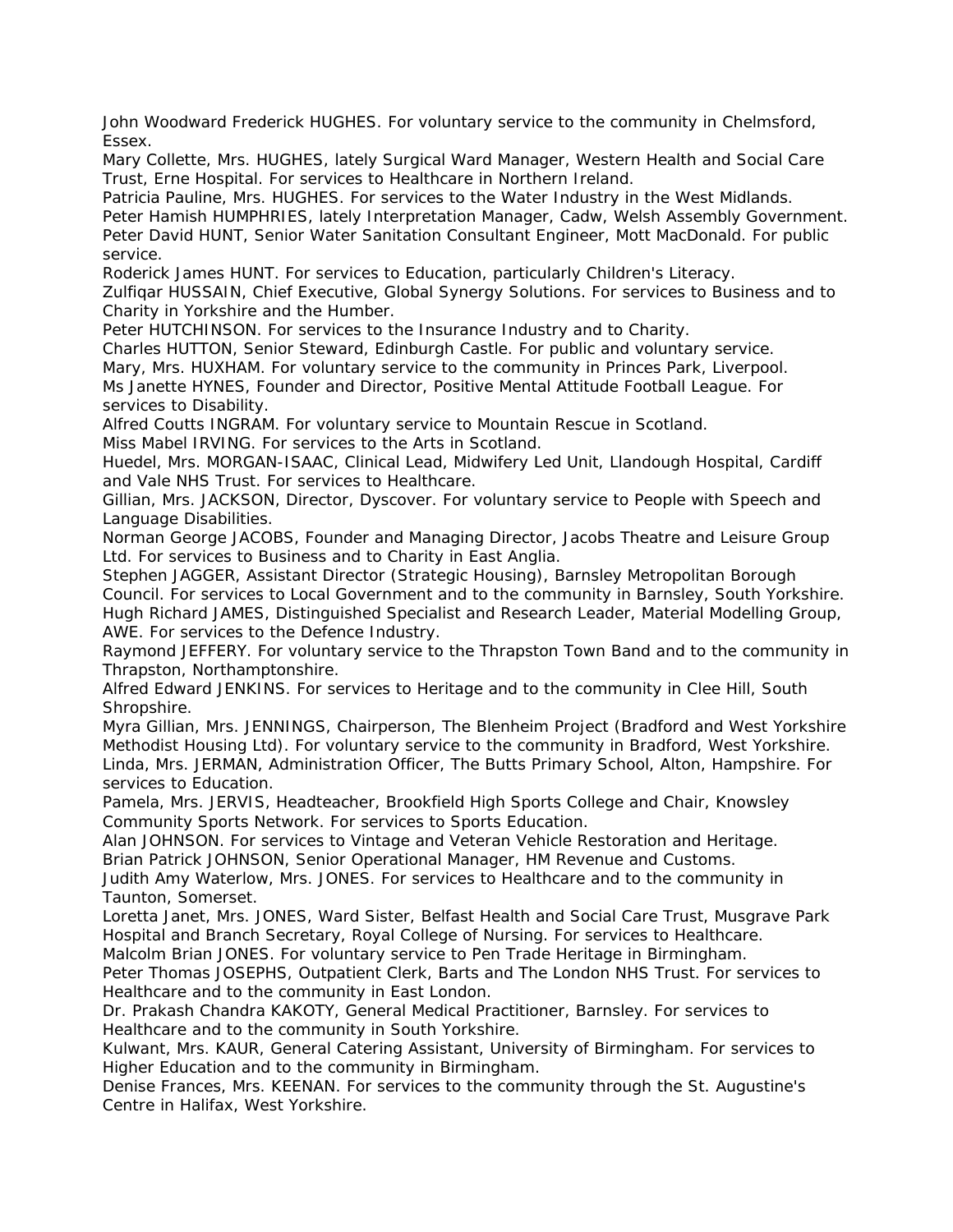George KELLEY. For services to Apethorpe Hall, Northamptonshire.

Aileen Probert, Mrs. KELLS. For voluntary service to the Girls' Brigade in Scotland. Miss Lynne Marie KEMP. For services to Buckenham Horse Riding for the Disabled Group in Norfolk.

The Reverend David James KERR, Chaplain, East Belfast Mission and lately President, Methodist Church in Ireland. For services to the community in Northern Ireland.

Robin Timothy KIEL, Higher Executive Officer, Music and Dance Scheme Team, Department for Children, Schools and Families.

Miss Maureen KIERNAN. For voluntary service to the community in Catrine, Ayrshire.

Hilary, Mrs. KING, President, World Indoor Bowls Council. For services to Bowls in Wales. Alexander KIRK, Deputy Principal, John Wheatley College. For services to Further Education and to the community in Glasgow.

Captain David Martin KIRKLAND. For services to the Aviation Industry in the Orkney Islands. The Reverend Desmond Robert KITTO, J.P. For voluntary service to the community in South Wales.

Carl KLEMM, Deputy Managing Director, Toyota (UK), Deeside. For services to the Automotive Industry and to the community in North Wales.

Edna Margaret, Mrs. KNIGHT, Founder, Unique Rare Chromosome Disorder Support Group. For voluntary services to People with a Chromosome Disorder and their Families.

Ms Elizabeth KNOWLES, lately Director, Newlyn Art Gallery, Cornwall. For services to Art and to Charity.

Stanley Keith KNOWLES. For services to the City of London Corporation.

Alvin KOFI, Examiner, Identity and Passport Service and Chair, Disability Support Network, Home Office. For public and voluntary service.

Dr. Kumar Jayant Shamrao KOTEGAONKAR, General Medical Practitioner, Bury. For services to Healthcare and to Education.

Yuet-Wah Emily, Mrs LAM-KWOK, Centre Manager, Learndirect Chinese Centre (North of England), Newcastle-upon-Tyne. For services to Learning and Skills and to the Chinese community in the North East.

Anthea Vivienne, Mrs. LACEY For services to Pharmacy and to the community in Ashford, Middlesex.

Lilian Mary, Mrs. LADLE. For services to Archaeology in Wareham, Dorset.

Robert LAMBERT, lately Detective Inspector, Metropolitan Police Service. For services to the Police.

Joseph Ernest LAMBTON, Estates Manager, St. Vincent's School for Blind and Partially Sighted Children, Liverpool. For services to Education.

Colin LANG, lately Police Constable, Norfolk Constabulary. For services to the Police and to Young People in Norwich.

William LANKESTER. For voluntary service to the community in Sidmouth, Devon.

Gordon William LAWRENCE, Assistant Project Manager, HMS Victory Project, Fleet Support Ltd. For services to Naval Heritage.

Phyllis Lilian, Mrs. LAWRENCE. For charitable services.

Dr. Michael Kenneth LEE, lately Director of Geology and Resources, British Geological Survey. For services to Science.

Gillian Mary, Mrs. LEWIS, lately Manager E, HM Prison Bedford.

Ajibha, Mrs. LINNEY, Director of Public Health & President, Twins and Multiple Births Association and Vice-President, Woking Community Relations Forum. For services to Healthcare.

Michael Anthony LINTON, Manufacturing Director, NP Aerospace Ltd. For services to the Armed Forces.

Thomas George LINTON, Reserve Constable, Police Service of Northern Ireland. For services to the Police.

Bernard Mathias LLEWELLYN. For services to Rural Affairs and to the Tourist Industry in Wales.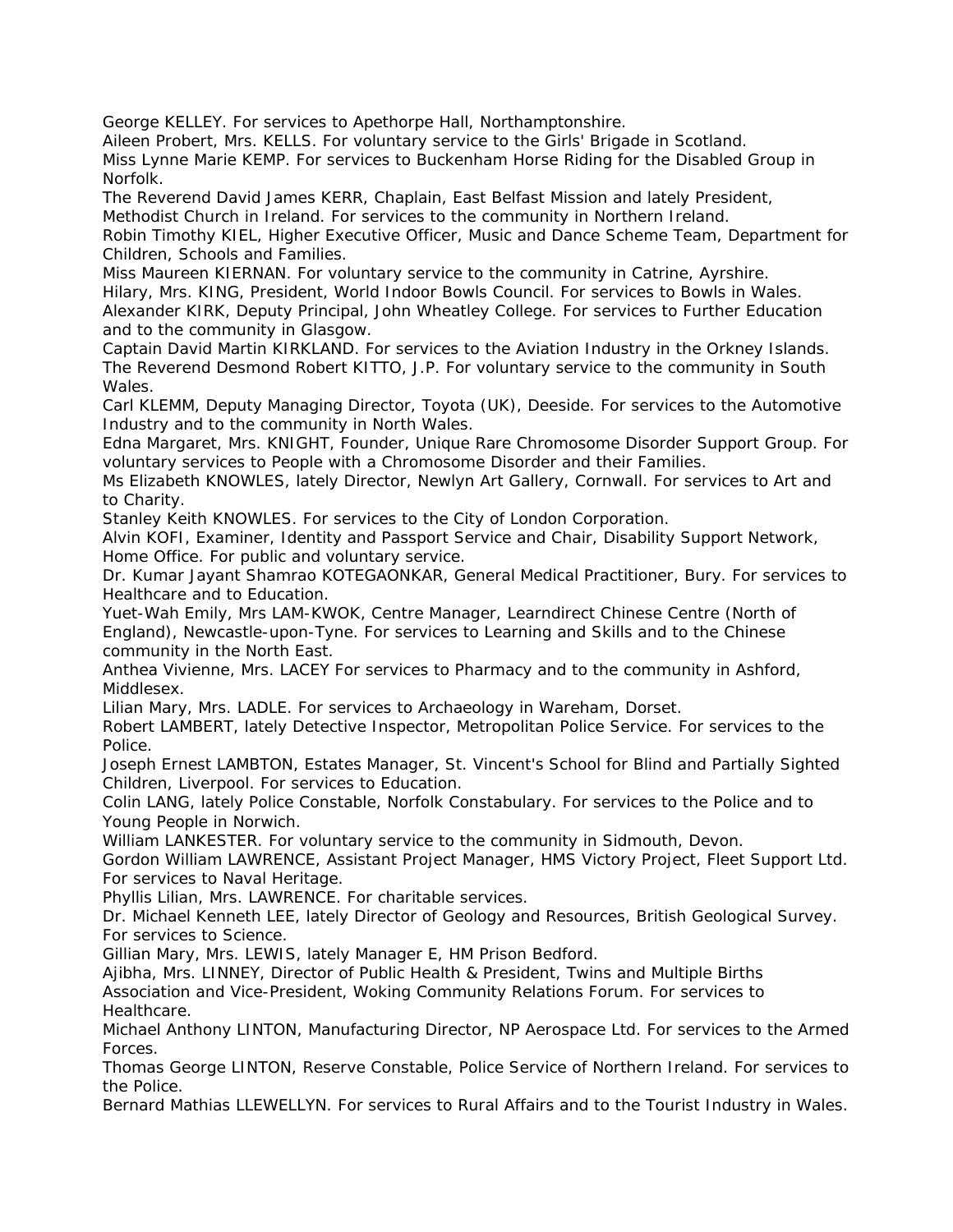Miss Sally Elizabeth LLOYD, Customer Care Manager, Tribunals Service, Ministry of Justice. For public and voluntary service.

Hilary Anne, Mrs. LOFTUS, lately Cook, Framework Housing Association. For services to Homeless People in Nottingham.

Margaret Joyce, Mrs. LONG. For voluntary service to the community in Ley Hill, Buckinghamshire.

Paula, Mrs. LOVITT, Head of Enquiry Unit and Night Duty Office, Department for Business, Enterprise and Regulatory Reform.

Raymond Charles LUCAS, Gardener, Newman College of Higher Education, Birmingham. For services to Higher Education and to Shire Horses.

Esther Malvina, Mrs. LUDLAM. For voluntary services to Elderly People in Sheffield, South Yorkshire.

Evelyn Olive, Mrs. LYNN, lately Mealtime Assistant, Stokenham Area Primary School, Devon. For services to Education.

Nicola Jayne, Mrs. LYONS. For voluntary service to the Search and Rescue Dog Association for England and to Mountain Rescue.

Scott MACARTHUR, Office Manager, Baghdad, Department for International Development. James Stewart MACKAY. For services to the Environment in South East Wales.

Phillip Reginald MAGGS. For voluntary service to Sport and to the community in Llanhilleth and Brynithel, Blaenau.

Iqubalhusein Ismail MAKATI, Returns Liason Officer, Home Office.

Neil MANTLE, Conductor. For services to Music in Scotland.

Maureen Susie, Mrs. MAPLESDEN, Chair, Buckland Park Play Centre, Portsmouth. For voluntary service to Young People.

Dr. Michael Francis MARKS. For voluntary service to Healthcare in the Third World.

Violet Joan, Mrs. MARSHALL. For services to Foster Care in Northern Ireland.

Kathleen Mary, Mrs. MARTIN, Private Secretary, The Health and Safety Executive, Department for Work and Pensions.

John Shane Wellings MASSEY. For charitable services in the West Midlands.

Richard MATCHETT. For services to Dance and to the Heritage of Black Dance.

Sheila Anne, Mrs. MATTHEWS. For voluntary service to the community in Henfield, West Sussex.

Elaine Mary, Mrs. MAWSON, lately General Manager, Harrogate Hospital. For service to the NHS and to the community in West and North Yorkshire.

Frank MAYO. For voluntary service to the Boys' Brigade in Cannock, Staffordshire.

The Reverend Theophilus Augustus MCCALLA, Chair, Nehemiah Housing Association. For services to the community in the West Midlands.

Miss Mary Louise MCCORDICK. For voluntary service to the community in Fermanagh, Northern Ireland.

Ms Mukami Irene Ndegwa MCCRUM. For services to Community Relations and Human Rights in Scotland.

Pascal MCDONALD, Chair, Development Committee, Foyle University of the Third Age. For services to Older People in Northern Ireland.

Ms Allegra Sarah Bazzett MCEVEDY, Chef, Restaurateur and Cookery Writer. For services to the Hospitality Industry.

Hazel Elizabeth, Mrs. MCGAHEY. For voluntary service to Youth Football in South Birmingham. Michael Charles MCGINNITY. For voluntary service to Disadvantaged People in the West Midlands.

Robert Keith MCGOWAN, Head Waiter, Lloyd's. For services to the Financial Services Industry in London.

Michael Joseph MCGUCKIN, Chief Executive, Cookstown District Council. For services to Local Government and to the community in Northern Ireland.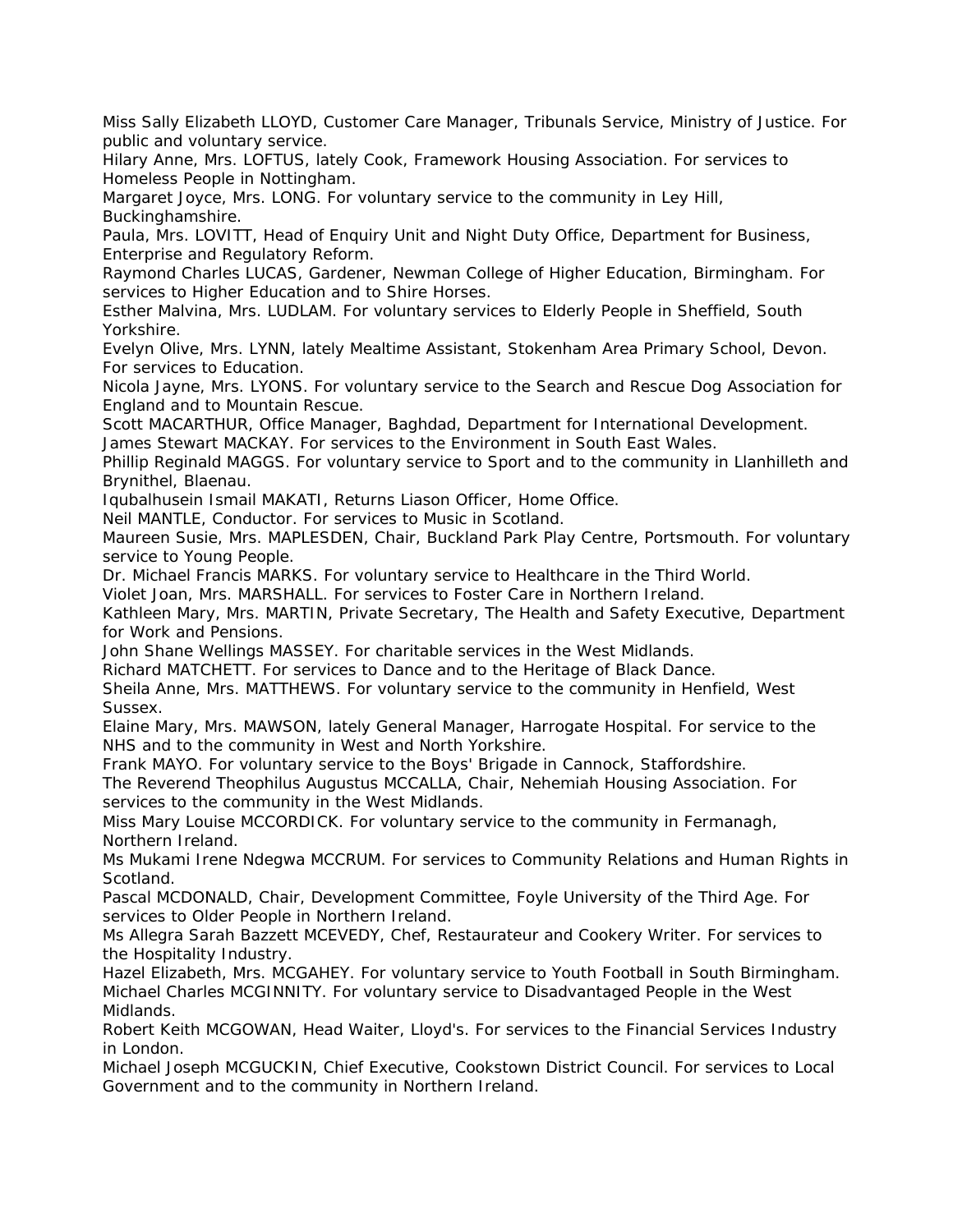Elizabeth, Mrs. MCGURK. For voluntary service to HM Prison and Young Offenders' Institution, Low Newton, Durham.

John MCKECHNIE, Executive Officer, The Pension Service. For public and voluntary service. Ann Scott, Mrs. MCLEAN. For services to People with Disabilities and to the community in Swale, Kent.

Joan, Mrs. MCLOUGHLIN, School Crossing Warden, Knowsley Metropolitan Borough Council. For services to Education in Huyton, Knowsley.

Dr. Alexander MCMINN. For services to the community in Ormskirk, Lancashire.

Mona, Mrs. MCNEE, Teacher of Reading and Writing. For voluntary service to Education. Gordon MCQUILTON, Managing Director, Specialised Orthotic Services Ltd. For services to Business.

Yvonne Annette, Mrs. MCVIE, Grade D, Ministry of Defence.

Gerald Rudyard Struan MEE. For voluntary service to Heritage in Leek, Staffordshire. Ms Felicity MENDELSON, Learning Council Project Manager, Newcastle-upon-Tyne City Council. For services to Skills Training in Local Government.

John Russell METCALFE. For voluntary service to Dorchester Abbey in Oxfordshire. Sheila Edith, Mrs. MILLARD, Vice-President and Archivist, Odiham Society. For voluntary service to the community in Hampshire.

Ian Kenneth MILLER, Commandant, City of London Special Constabulary. For services to the Police in London and Tayside, Scotland.

Valerie Ann, Mrs. MILLER, Subject Librarian, University of Kent. For services to Higher Education.

Irene, Mrs. MILSON. For voluntary service to the community in Princes Park, Liverpool. Hemendra Chhaganlal MISTRY. For charitable services.

Winston George MITCHELL, Higher Executive Officer, Equality Mainstreaming Team,

Department for Children, Schools and Families. For public and voluntary service.

Colin MITTON, Construction Works Manager, Costain Ltd. For services to Civil Engineering and to Health and Safety.

Irene Anne, Mrs. MOFFETT. For voluntary service to the Girls' Brigade in Northern Ireland. Andrew David William MOGER, Senior Executive Officer, Child Support Agency. For public and voluntary service.

James MOONEY. For services to Disadvantaged and Unemployed People in Scotland. Clifford John MOORE, Chief Executive, Milibern Trust. For services to Social Housing in Northern Ireland.

Elizabeth, Mrs. MOORE. For voluntary service to the community in Constantine, Cornwall. Judith, Mrs. MOORE, lately County Court Manager, Sheffield Combined Court Centre, Her Majesty's Courts Service.

Margaret, Mrs. MOORE. For voluntary service to the community in North Anston, South Yorkshire.

Miss Susan Elizabeth MOORE, Telephonist, Qualifications and Curriculum Authority. For services to Education and to Visually Impaired People.

Elizabeth Ann, Mrs. MORGAN, Psychotherapist. For public and voluntary service in Shropshire. Anne Vivien, Mrs. MORRISON. For services to Agriculture in Northern Ireland.

John Sidney MORTIMER. For services to the Civil Service Benevolent Fund, Department for Work and Pensions and for public and voluntary service.

David MUIRHEAD. For voluntary service to the Cornish Fishing Industry and to the Marine Environment.

Ms Tracey Lorraine MULLINGS, Executive Officer, JobCentre Plus. For public and voluntary service.

Professor David McKenzie MUNRO, President, Kinross-shire Civic Trust. For services to the Environment and to the community in Perth and Kinross.

Elizabeth Annette, Mrs. MURPHY, Founder and Chair, Beacon of Hope. For voluntary service to the community in Ceredigion.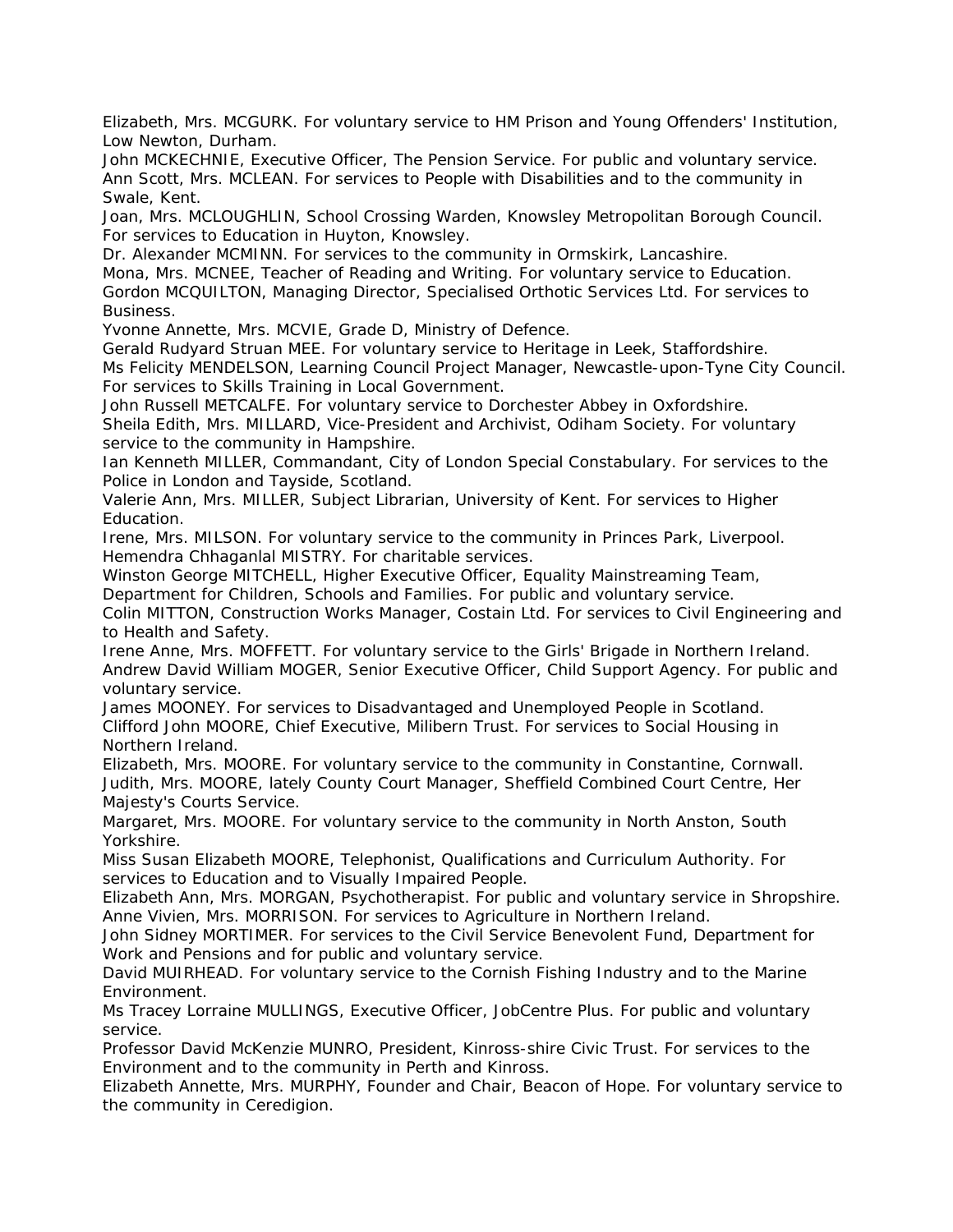John Haworth MYERS. For voluntary service to the community in Lancashire.

Surina, Mrs. NARULA. For charitable services in India.

Ms Barbara Jean NATASEGARA, Chief Executive Officer, Safer Wales. For services to the community in Cardiff.

Doreen Buglass, Mrs. NEIL, Teaching Assistant, Lukes Lane Community Primary School, Hebburn, Tyne and Wear. For voluntary service to Education.

Ms Susan NELSON, Learning and Development Consultant, Maritime and Coastguard Agency. Martin NEVILLE, Executive Officer, Child Support Agency. For public and voluntary service. Lynda, Mrs. NEWMAN. For services to Stroke Patients in Blackwater Valley, Hampshire.

John Francis NEWNHAM. For voluntary service to the Royal Marines Association in Shropshire. Councillor Robert Gray NEWTON, M.L.A., Councillor, Belfast City Council. For services to Local Government and to the community in Northern Ireland.

Derek NOBLE, Chair, Wirral Heart Beat. For services to Healthcare and to the community in the Wirral.

Robert Paterson NOBLE. For voluntary service to Equestrian Sport in Ayrshire.

Paul James O'GRADY, Comedian and Television Presenter. For services to Entertainment. Marion Elizabeth, Mrs. O'SULLIVAN, Commercial Director, D. J. Murphy (Publishers) Ltd. For services to the Publishing Industry and to Animal Welfare.

Ann, Mrs. OLDKNOW, J.P. For voluntary services to the community in Leeds, West Yorkshire. Professor Christopher ORR, Artist and Head, Printmaking Department, Royal College of Art. For services to Art.

Myra, Mrs. ORR. For services to the Soldiers', Sailors' and Airmen's Families Association. Miss Anastasia OSBOURNE, Team Leader, Special Projects, Operations Directorate,

Department for Business, Enterprise and Regulatory Reform.

Richard OSCROFT. For voluntary service to the community in Essex.

Patricia Violet, Mrs. OST. For charitable services.

Lilian Barbara, Mrs. OSTLE, School Secretary, Walesby Church of England Primary School, Newark, Nottinghamshire. For services to Education and to the community in New Ollerton, Nottinghamshire.

Avril, Mrs. OWTON, Hotelier. For services to the Hospitality Industry and to Charity in Hampshire.

Naana, Mrs. OTOO-OYORTEY. For services to Human Rights Issues for Women.

Lieutenant Colonel Brian Arthur PAGE. For services to the community in Andover, Hampshire. Albert Edward PALLENT, Amateur Boxing Trainer. For services to Sport and for voluntary service to the community in Tonbridge, Kent.

Sandra, Mrs. PARK, lately School Crossing Warden, Oxgangs Primary School. For services to Education and to the community in Edinburgh.

Linda, Mrs. RAYMONDE-PARKER, Manager, Lemon Tree Nursery, Taunton. For services to Early Years Education.

Ms Rebecca PARKER, Head of Physics, Simon Langton Grammar School for Boys, Canterbury. For services to Science and to Education.

Christopher PARKIN, lately Senior Executive Officer, Jobcentre Plus. For public and voluntary service.

Dr. Colin Howard PARSONS, Chief Executive Officer, North and Midlands School of Music. For services to Music Education and to Charity.

Balwantbhai Dayabhai Unka PATEL, President, Hindu Association of Bilston. For services to the community in Wolverhampton.

Hitesh Kaji PATEL. For services to Pharmacy and to the communities in Rothwell and Desborough, Leicestershire.

Anne, Mrs. PATER, Conductor-in-Charge of Music Performance, The Queen Katherine School, Kendal. For services to Education and to the Voluntary Sector in Cumbria.

Christopher PEARMAN, For service to the Voluntary Sector and to Disadvantaged Young People.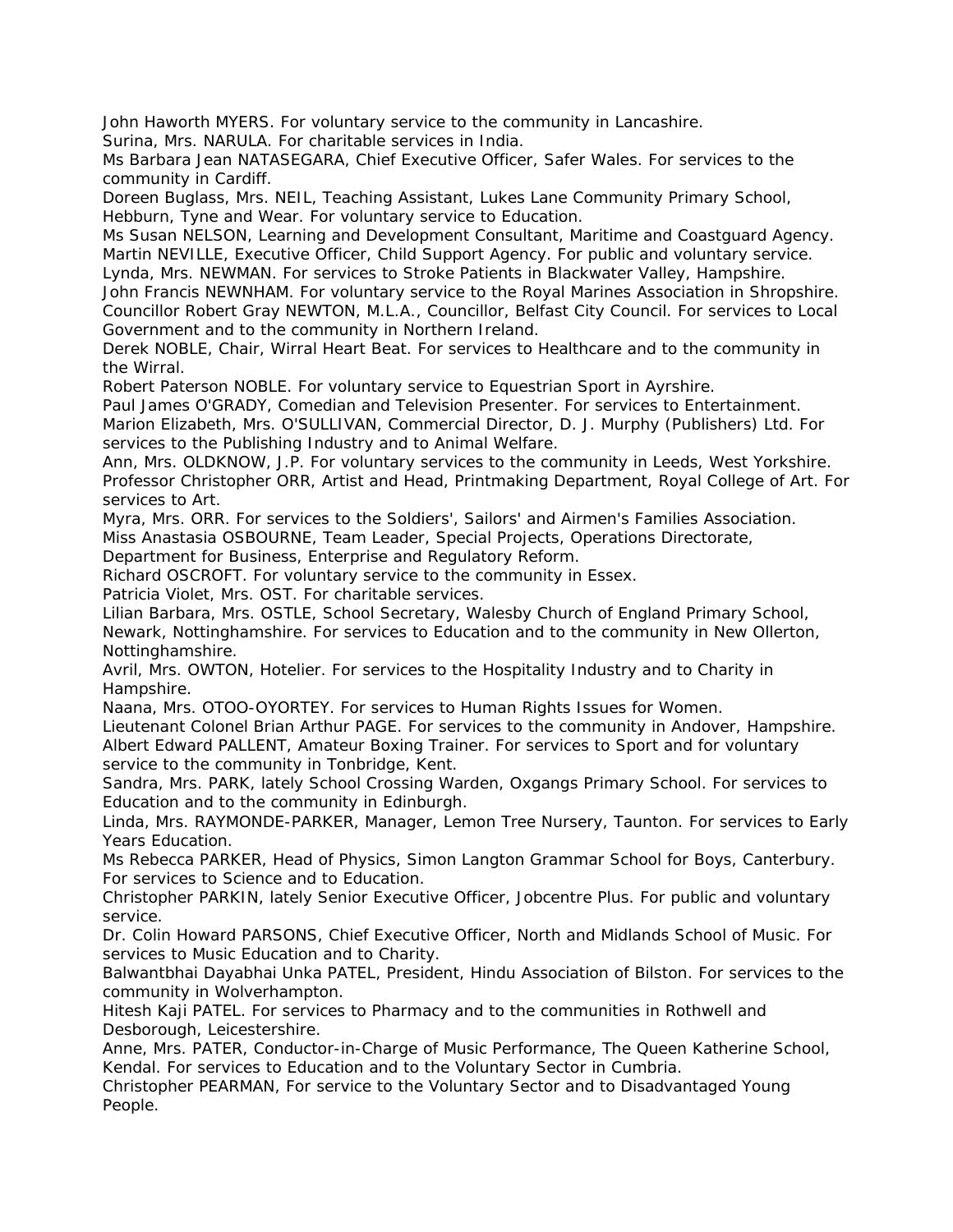Betty Pauline, Mrs. PEARSON. For services to Animal Welfare.

Wendy, Mrs. PEEK. For voluntary service to Visually Impaired Children and Young People in Sussex.

Catherine Latimer, Mrs. PEERS. For services to the Hereford Garrison Play School and Creche. Alan PENDLEBURY. For services to Agriculture in the South West.

David George PERKINS. For voluntary service to the community in Ewhurst Green, East Sussex.

Ina Elaine, Mrs. PERRY, Higher Officer, HM Revenue and Customs.

Philippa, Mrs. PERRY. For services to the Natural Environment and to the community in North East Wales.

Dr. Richard Edward William PETTIFER, Executive Director, Royal Meterological Society. For services to Science and to the community in Sherborne St. John, Hampshire.

Laura Clare, Lady PHILLIPS. For voluntary service to Contemporary Dance.

William John PIKE. For services to the Hospitality Industry in Scotland and to Charity.

David PINNIGER, Entomologist. For services to Pest Control and to Museum Conservation. David John POPE. For services to School Rugby and Athletics and to the community in

Northamptonshire.

Christopher Anthony George POWELL. For services to the community in Starbeck, North Yorkshire.

Gloria Jean, Mrs. POWELL. For voluntary service to the community in Hadleigh, Suffolk.

David John PRATT, Senior Officer, HM Prison and Young Offenders' Institution New Hall, Wakefield.

Andrew Graham PRIAULX, Racing Driver. For services to Sport and for voluntary service to the community in Guernsey.

Daphne Anne, Mrs. PRICE, Governor, Northgate High School, Dereham, Norfolk. For voluntary service to Education.

Edward Godwin PRICE, J.P., lately President, Gloucester and District Archaeological Group. For voluntary service to Archaeology in Frocester.

Jack PRIME, Higher Officer, HM Revenue and Customs.

Nicholas James PURDIE, Temporary Inspector, Northamptonshire Police. For services to the Police.

Joan, Mrs. PURVES. For voluntary service to the community in Hutton, Berwick-upon-Tweed. Saleem Arif QUADRI, Artist. For services to Art.

Sheliagh Ann, Mrs. RAM. For voluntary services to the Samaritans in London.

Ms Rosemarie RAMSEY, Founder and Headteacher, Mount Zion Supplementary School,

Lewisham. For services to Education and to the community in South East London.

Miss Moira RANDALL, Sergeant, South Wales Police. For services to the Police.

Jocelyn, Mrs. RAWLENCE. For voluntary service to the community in Pulham Market, Norfolk.

Ms Juliet RAWLINGS, Chair, Tenant Management Organisation. For services to Social Housing. Ms Vivienne RAYNER, Policy Manager, Federation of Small Businesses. For services to Business in the South West.

Bernard REES. For voluntary service to the community in St. Just, Cornwall.

Leslie Raymond REES, Councillor, Caerphilly County Borough Council. For services to Local Government and to the community in Caerphilly.

Cyrille REGIS. For services to the Voluntary Sector and to Football.

Claudine, Mrs. REID. For services to Social Enterprise and to the community in South London. Geoffrey Keith RENNIE. For voluntary service to the community in North Yorkshire.

Peter John Robert RICHARDSON. For services to Foster Care in Hampshire.

Wendy Diane, Mrs. RICHARDSON. For services to Foster Care in Hampshire.

John RILEY, Chair, Strathfillan Community Council. For voluntary service to the community in Strathfillan, Perthshire.

Miss Kathleen RISHWORTH. For voluntary service to the Civil Service Benevolent Fund.

Peter John RISLEY. For voluntary service to People with Diabetes.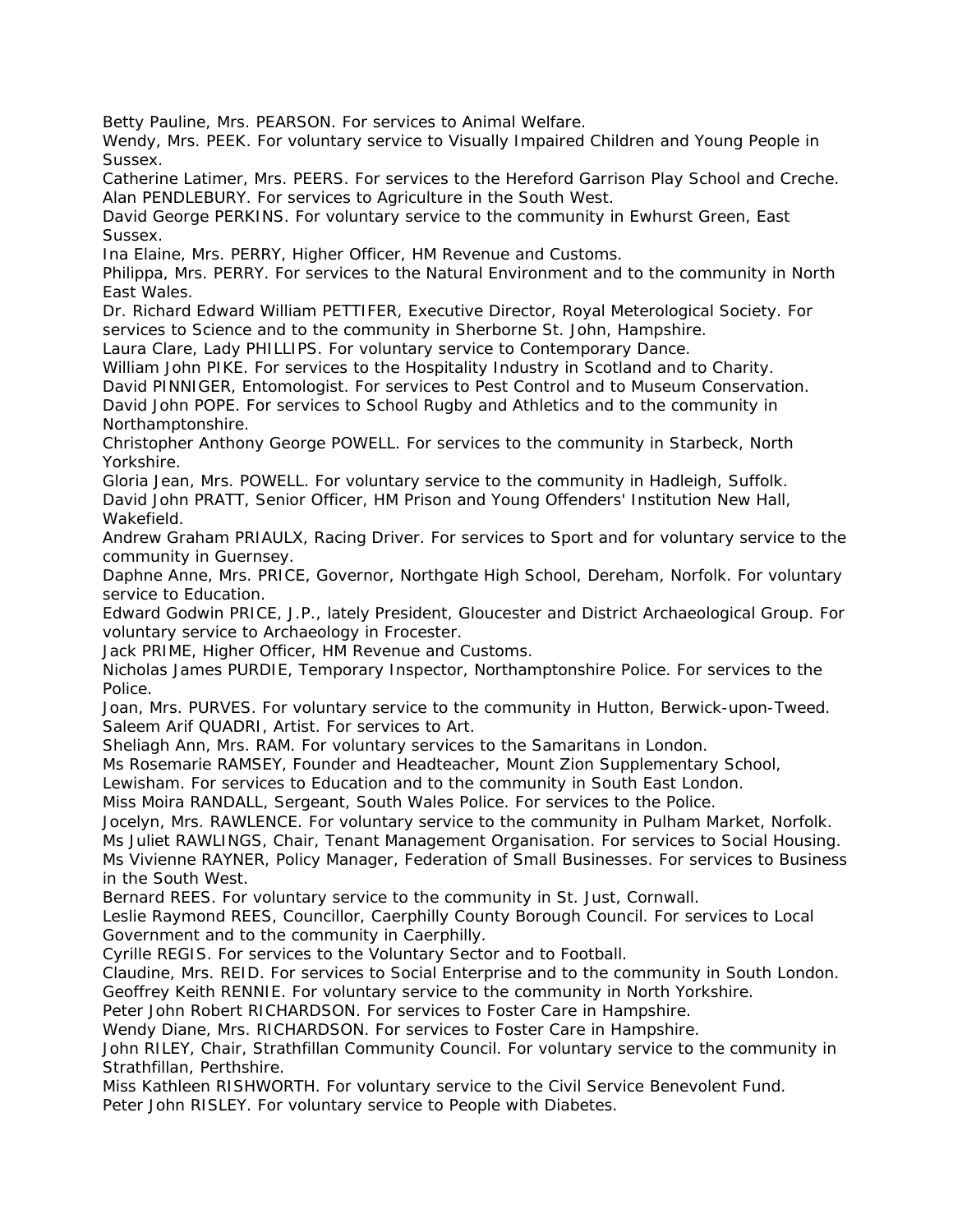David ROBERTS. For voluntary service to the community in Ottery St. Mary, Devon.

Dennis Hughes ROBERTS, lately Deputy Chair, Local Government Boundary Commission for Wales. For services to Local Government and to the community in Gwynedd.

Lorraine, Mrs. ROBERTSON, Grade E1, Ministry of Defence. For public and voluntary service. Maureen Leonard, Mrs. ROBERTSON, Chair, Glasgow Children's Panel Advisory Committee. For voluntary service to the Children's Hearings System.

Eileen Mary, Mrs. ROBINSON. For voluntary service to the Caterpillar Club.

Gillian Ann, Mrs. ROBINSON, Founder, Milton Keynes Community Cardiac Group. For services to Healthcare and to the community in Buckinghamshire.

June, Mrs. ROBINSON. For public service.

Desiree Leila Margaret, Mrs. RODERICK. For voluntary services to the Commandos Benevolent Fund.

Shirley Julianne, Mrs. RODWELL. For voluntary services in the field of Appeals and Public Relations, for People with Learning Disabilities in Westminster, London.

David Barter ROGERS, lately Sergeant, Ministry of Defence Police. For services to the Police. Brian Anthony ROPER. For charitable services in Bath.

Andrew Dixon ROSE, lately President, Irish Hockey Association. For voluntary service to Sport in Northern Ireland.

Jacqueline Mary, Mrs. ROSS, Head, Population Management Unit, National Offender Management Service, Ministry of Justice.

Professor Margaret ROSS, Professor of Software Quality, Southampton Solent University. For services to Higher Education.

Roger Hannant ROWE. For voluntary service to Music in Norfolk.

Iris, Mrs ROY, Non-Teaching Assistant and lately School Crossing Warden, St. James Church of England Primary School, Haslingden, Lancashire. For services to Education.

Ann Margaret, Mrs. RUDDICK, Chair, Tynedale Talking Newspaper Association. For voluntary service to Visually Impaired People in the North East.

Lesley, Mrs. RUSHTON. For services to the Engineering and Physical Sciences Research Council.

Ian James RUSSELL, Curriculum and Quality Leader, Forth Valley College. For services to Further Education in Central Scotland.

Farouk SAEED, Deputy Director, Export Control Compliance and Regulations, Thales UK. For services to the Defence Industry.

Dr. Paul SALVESON, Head of Government and Community Strategies, Northern Rail. For services to the Rail Industry.

Brian Samuel SAMUELS, Regional Field Officer, East Midlands Region, National Association of Head Teachers. For services to Education and to the Voluntary Sector.

Henry SANDON. For services to Broadcasting, the Ceramics Industry and to Charity.

Dudley Alexander Temple SAVILL. For charitable services in London.

Matthew Thomas SAVILL, Grade C1, Ministry of Defence.

Diane, Mrs. SCOTT. For voluntary service to North London Hospice.

Phyllis Mary, Mrs. SELF, Director, Whitehall Garden Centre. For services to the community in Lacock, Wiltshire.

Uanu SESHMI, Co-Founder, From Boyhood to Manhood Foundation. For services to Black and Minority Ethnic People.

Peter SHAROTT, Director, East and South East England Specialist Pharmacy Services. For services to Pharmacy.

Ms Vanessa SHAW, Head of Dietetics, Great Ormond Street Hospital. For services to Children's Healthcare.

Harry Lawton SHERRATT. For voluntary service to the British Limbless Ex-Servicemen's Association.

Ronald SIMISON. For services to Archaeology and to the Tourist Industry in Orkney.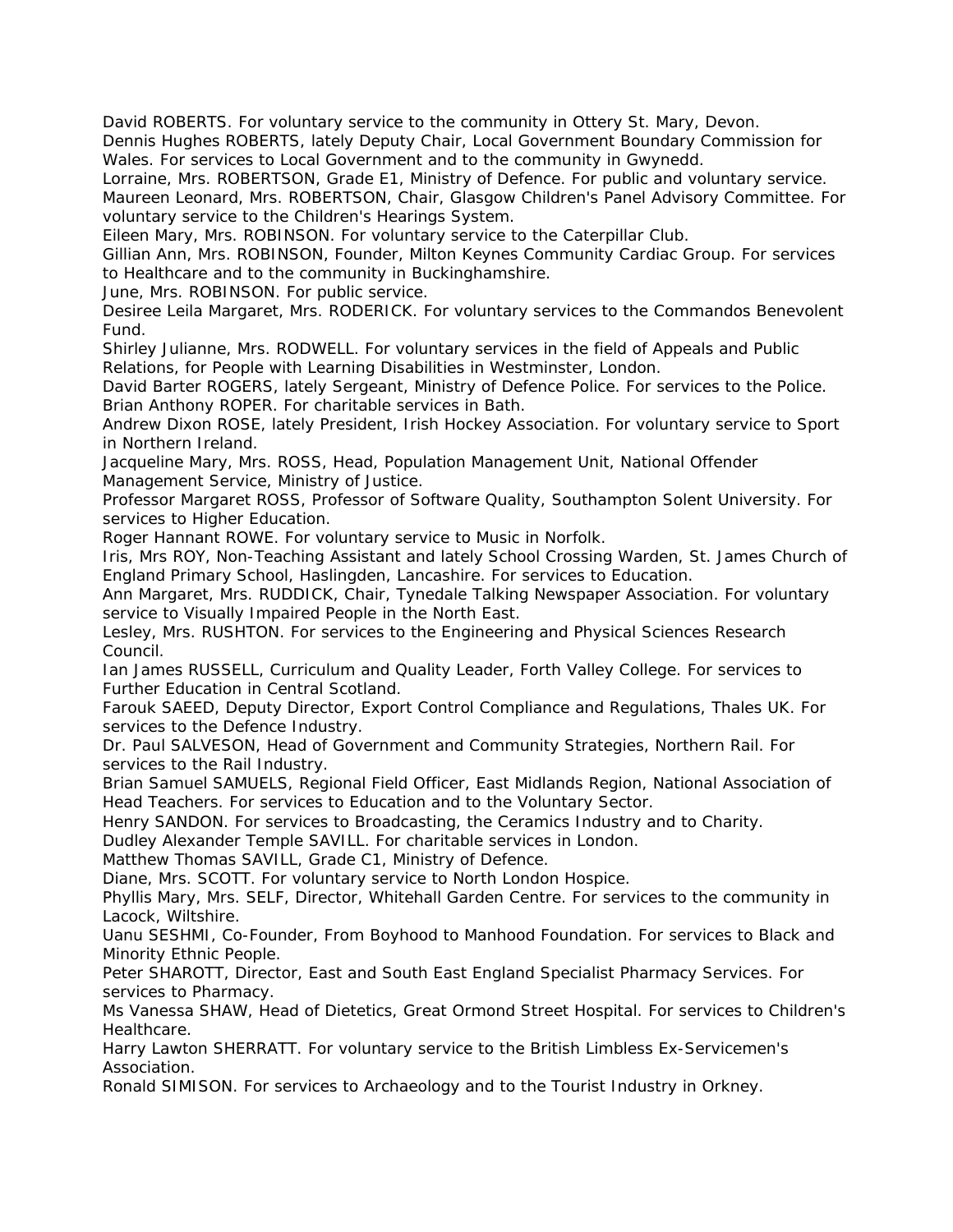James White SIMPSON, Chair, Scottish Coastal Forum. For services to the Environment and to the Voluntary Sector.

Anne, Mrs. SINCLAIR, Higher Executive Officer, The Pension Service. For public and voluntary service.

Bernard Gerald SINCLAIR. For voluntary service to Redbridge Jewish Youth and Community Centre, London.

Ms Sheila SLINGSBY, Chief Emergency Planning Officer, Sheffield City Council. For services to Local Government and to the community in Sheffield, South Yorkshire.

Andrew SMITH, Purchasing Director, BSW Timber plc. For services to the Scottish Forestry Industry.

Brian John Robert SMITH, Administrative Officer, HM Prison Stocken, Rutland.

Douglas Young SMITH, Q.V.R.M. For services to the Water Industry, particularly Overseas. Ian Trevor Gordon SMITH, lately Conductor, Southampton Youth Brass Band and Senior Music Teacher, Southampton Music Service. For services to Young People.

Jennifer Mary, Mrs. SMITH. For voluntary service to Hearing Dogs for Deaf People.

John Wilson SMITH. For voluntary service to the community in Newchurch, Isle of Wight.

Dr. John Richard HARPER-SMITH. For voluntary service to the community in Horncastle, Lincolnshire.

Ms Kelly SMITH, Striker, Arsenal Ladies and England. For services to Football.

Pauline, Mrs. SMITH, Deputy Head of Communications, Staffordshire Police. For services to the Police.

Dr. Philip Harold SMITH, Co-ordinator, Teacher Scientist Network. For services to Science Education.

Raymond John SMITH, Sailing Instructor, Mersea Island. For voluntary service to Young People and to Sport in Essex.

Roger William SMITH. For services to Young People in the London Boroughs of Barnet and Brent.

Steve SMITH. For services to the NHS and to the community in Hampshire.

Linda Diane, Mrs. SODERBERG, Manager, Radiological Sciences Directorate, Oxford Radcliffe Hospitals NHS Trust. For services to Healthcare in Oxfordshire.

Joanna Christonie Annie, Mrs. SPIERS, Founder and Trustee, Big Buzz, Everton, Liverpool. For voluntary service to Children.

The Reverend Robert Percival SPRATT, lately Prison Chaplain, HM Prison Preston, Lancashire. For public and voluntary service.

John STAFFORD. For services to Rural Crafts, particularly Hedge Laying.

Giles Justin Maxwell STIMSON. For services to the Financial Services Industry.

John Francis STOCKER. For charitable services to the Hospice Movement and to the community in St. Albans, Hertfordshire.

Diana Miranda, Mrs. STRATTON. For charitable services in Norfolk.

Louise, Mrs. STUART, Consultant Podiatrist, Manchester Primary Care Trust and Senior Lecturer in Podiatry, University of Salford. For services to the Allied Health Professions.

Giles Patrick STURDY, D.L. For services to the community in Dorset.

Brian SUMMERS, Chair, Tourism West Midlands. For services to the Tourist Industry and to the Voluntary Sector.

Veronica, Mrs. SUMMERS. For voluntary service to Older People in Cranbrook, Kent.

Peter Berkeley Douglas SUTHERLAND, Founder and President, Upper Thames Rowing Club. For voluntary service to Sport.

Raymond Albert SYKES. For services to Brass Band Music and to the community in South Elmsall, West Yorkshire.

Ms Shahien TAJ, Founder and Executive Director, Henna Foundation. For services to Diverse Community Engagement.

Gerald TASKER. For voluntary service to the community in Royton, Lancashire.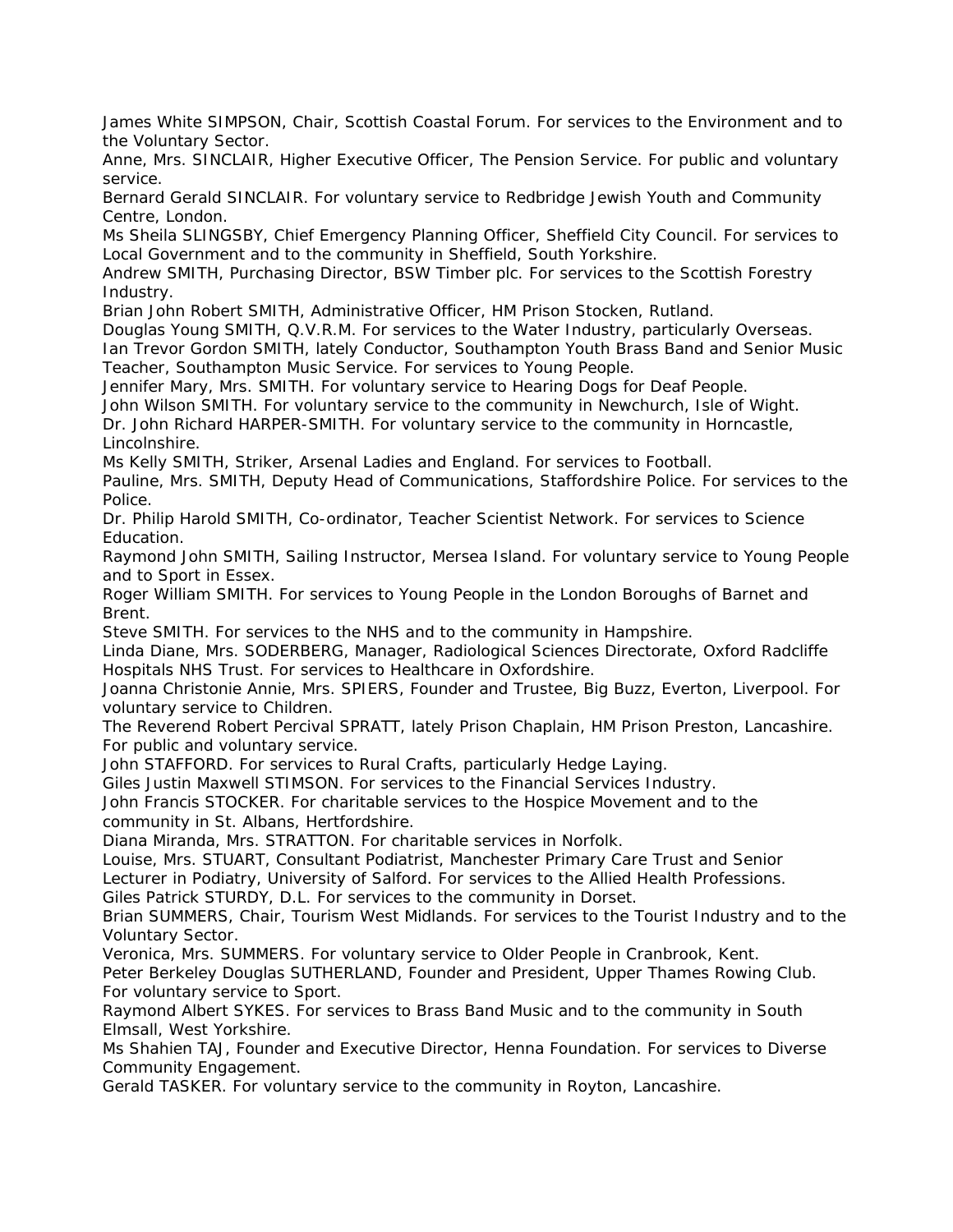Anthony Peter TAYLOR, Chair of Governing Body, Walsall College. For voluntary service to Further Education.

Paul Duncan TAYLOR. For charitable services in West Yorkshire.

Susan, Mrs. TERRY. For voluntary service to the community in Shellingford, Oxfordshire. Mahesh Paul THAPAR, Special Constable, Hertfordshire Constabulary. For services to the Police.

Tyndale THOMAS. For services to African Caribbean Gospel Music and to the community in the North.

John Andrew Kershaw THOMPSON, lately Deputy Headteacher, Derby Moor Community Sports College, Derby. For services to Education.

Colin THOMSON. For services to the NHS and to Charity in Wales.

The Reverend Professor June Barbara BOYCE-TILLMAN, Professor of Applied Music, University of Winchester. For services to Music and Education.

Beryl Julia, Lady TINDLE. For voluntary service to the community in Farnham, Surrey. Margaret Elizabeth, Mrs. TOBIN. For voluntary service to Children and Families in Leicestershire.

Miss Anne Rosemary TOOTLE. For voluntary service to the Leprosy Mission, West Bengal, India.

George TORRANCE, lately Facilities Management Team Leader, Linlithgow Academy, West Lothian. For services to Education.

Louis Andreas TTOFA. For voluntary service to the community in Ormskirk, Lancashire. The Reverend Canon William Reginald TWADDELL, Chair of the Board of Governors, Clounagh Junior High School Portadown. For voluntary service to Education in Northern Ireland.

Ms Anne Elizabeth TYRRELL, Founder and Managing Director, Anne Tyrrell Design Consultancy. For services to the Fashion Industry.

Honor, Mrs. USSHER. For voluntary service to the community in Gloucester.

Morgan Lewis VAUGHAN, former Councillor, Gwynedd County Council. For services to Local Government and to the community in Tywyn.

Amanda Elizabeth, Mrs. WADSWORTH, Senior Executive Officer, Jobcentre Plus. For public and voluntary service.

John WAINWRIGHT, Regional Winter Service Officer, Highways Agency.

Janet, Mrs. WALES, Study Support Manager, Runshaw College. For services to Special Needs Further Education and to the community in Preston, Lancashire.

Eric WALKER. For voluntary service to the Wey and Arun Canal.

Richard Edward WALKER, Acting Sergeant, Police Service of Northern Ireland. For services to the Police.

Jennifer, Mrs. WALLACE, Co-ordinator, Central England, Women's Royal Volunteer Service. For services to the community in the West Midlands.

Edwin John WALSH. For services to the community in Blackburn, Lancashire.

Marian, Mrs. WALTERS, lately School Secretary, Kempsey Primary School, Worcester and Clerk to the Governors, Kingfisher School, Redditch. For services to Education and to the Arts.

Dr. Anthony Edward WARN. For services to the Water Industry.

Don WARRINGTON, Actor. For services to Drama.

The Reverend Hilary Odette WATKINS. For voluntary service to the Citizen's Advice Bureau and to the community in the South West.

Roy Victor WATKINSON, lately Hazardous Waste Policy Manager, Environment Agency. For public service.

Rodney James WATSON, Managing Director, Killyhevlin Hotel. For services to the Tourist Industry in Northern Ireland.

Herbert Ronald WATTS. For voluntary service to Horticulture.

Frederick Richard WEBB. For voluntary service to the Scouts in Middlesex.

Kitty Elaine Joan, Mrs. WEBBER, Volunteer Ambulance Hospital Driver. For services to the community in Devon.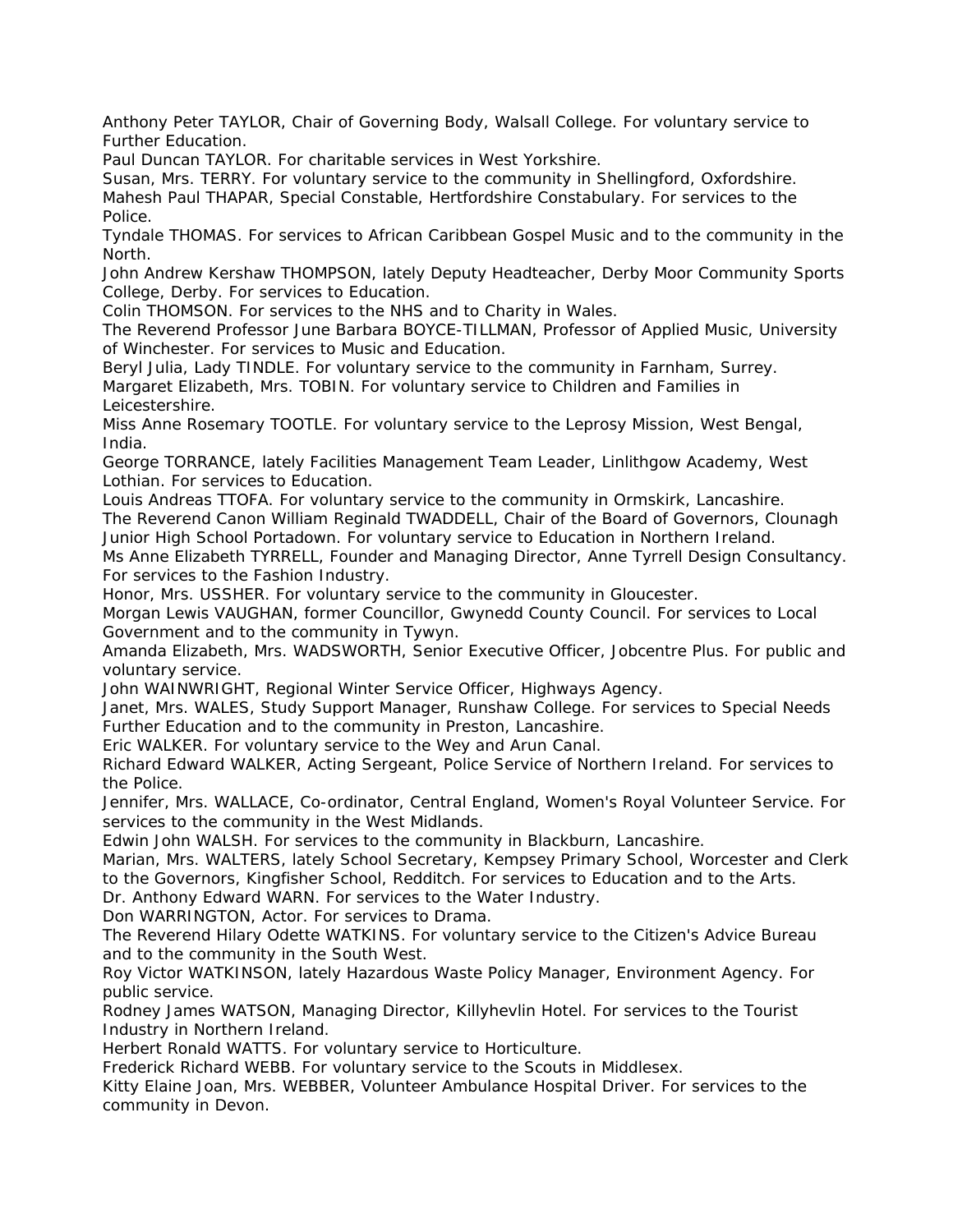Leslie WEBBER. For voluntary service to Angling and to Young People.

Catherine, Mrs. WEGWERMER, Principal, St. Joseph's Primary School, Crumlin. For services to Education in Northern Ireland.

Elizabeth Isabella, Mrs. WEIR, Field Officer, Rural Support. For services to Farmers and to the community in Northern Ireland.

Ms Wendy WELLS. For services to the community in Sheffield, South Yorkshire.

Ms Paulette WEST. For services to Banking and to Business for Black and Minority Ethnic People.

Miss Judith Ann WESTACOTT. For services to the community in Totnes, Devon.

Alex Alphonso WHEATLE, Writer. For services to Literature.

William Charles WHEATLEY. For voluntary service to the community in Beeston, Nottinghamshire.

Colin John WHEELER, Chief Executive, Licensed Trade Charity. For services to the Voluntary Sector.

Derek WHEELER. For voluntary service to Heritage in Hitchin, Hertfordshire.

Charles David WHITE. For voluntary service to the Royal Naval Association.

Patricia, Mrs. WHITE, Member, Technical Support Team, Department of Oncology, Queen's University, Belfast. For services to Biomedical Research.

Doris Irene, Mrs. WHITING. For voluntary service to the community in Trowbridge, Wiltshire. Jim WILES. For voluntary service to the community in Newport Pagnell, Buckinghamshire.

Sheila, Mrs. WILES. For voluntary service to the community in Newport Pagnell, Buckinghamshire.

Margaret Ann, Mrs. WILKINSON, Head of Projects, Neighbourhood Initiatives Foundation. For services to Town and Country Planning.

Susan Mary, Mrs. WILKINSON, Librarian, HM Prison Birmingham. For services to Reading and Literacy.

Barbara, Mrs. WILLIAMS. For services to the communities in Deal and Walmer, Kent. The Reverend Diane Patricia WILLIAMS, Chaplain, University of Edinburgh. For services to Higher Education.

Dr. John Hugh WILLIAMS, lately Head of Heritage Conservation, Kent County Council. For services to Local Government.

Alexander Maybin WILSON, Chairman, Broughshane and District Community Association. For services to the community in Northern Ireland.

Miss April Geraldine WILSON. For charitable services to the community in Sheringham, Norfolk.

Colin Gordon John WILSON, Chair, Portishead and Bristol Lifeboat Trust. For voluntary service to Maritime Safety.

Miss Gillian Mary WILSON. For charitable services to the community in Sheringham, Norfolk. Robert Henry WILSON, Conductor and Musical Director, Donaghadee Male Voice Choir. For voluntary service to Music in Northern Ireland.

Sheila Scott, Mrs. ANDERSON-WITTY, lately Head of Communications, Natural Environment Research Council. For services to Science.

Patrick Hugh Mackenzie Smyth WOOD, Chair, Harpenden Branch, Royal National Lifeboat Institution. For voluntary service to Maritime Safety.

Ronald James WOOLLACOTT. For services to the community in the London Borough of Southwark.

Miss Jane WOOLLEY. For voluntary service to the community in Hambledon, Surrey. Commander Michael William WORRALL, Royal Navy (Retd), Grade C2, Ministry of Defence. Neil Francis WRAGG, Chief Executive, Youth at Risk UK. For services to Young People. Robert John WRIGHT, Coxswain, Royal National Lifeboat Institution, Pwllheli. For voluntary service to Maritime Safety.

Alice Elizabeth Primrose, Mrs. WYBORN. For services to People with Eczema.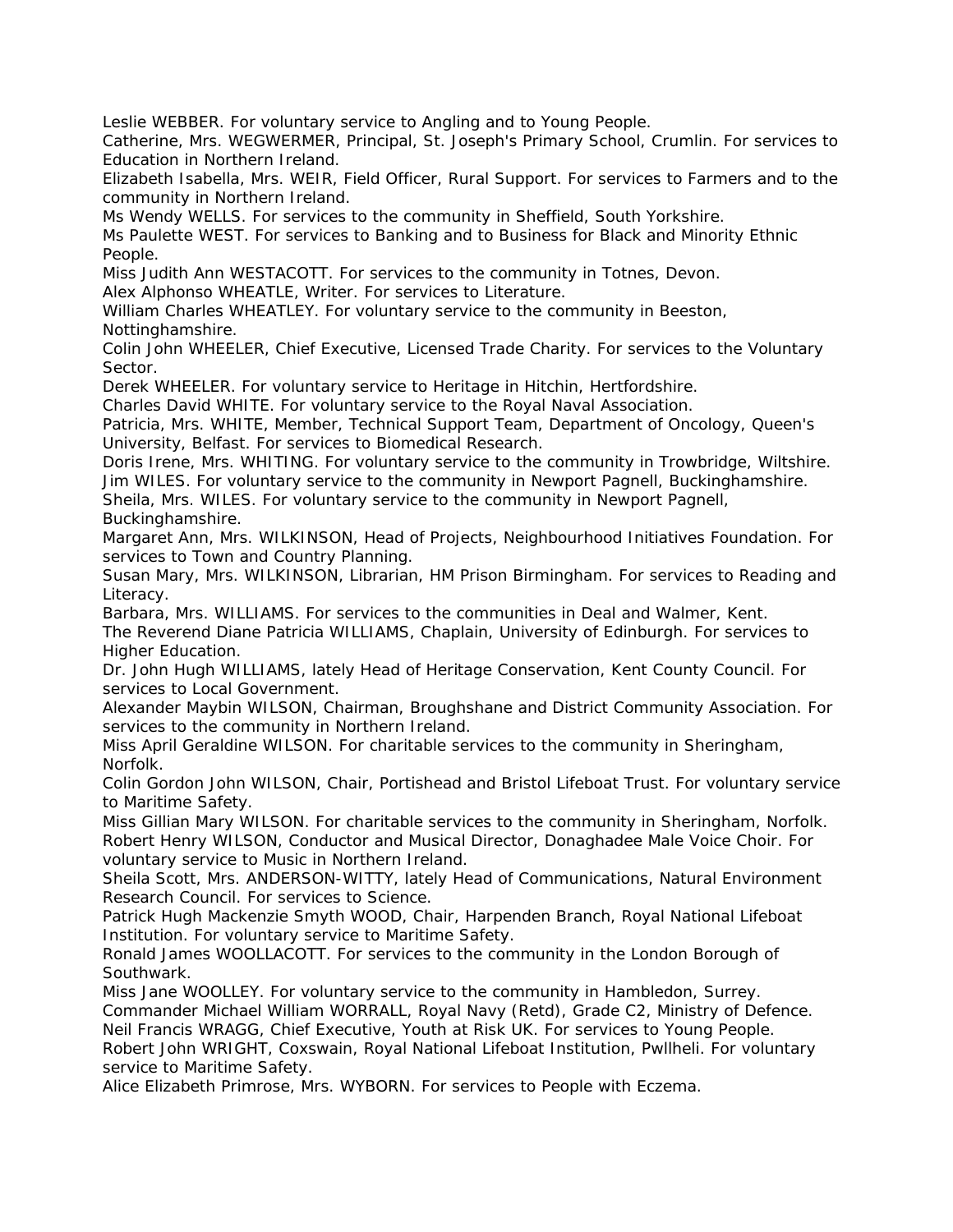Hai Shuet YEUNG, Artist. For services to Chinese Art and to the community in North East Lincolnshire.

Ian Macrae YOUNG, lately Director of International Development, NHS Scotland. For services to Healthcare.

Morris YOUNG, Senior Officer, Audit Service, E-Commerce and International Team Leader, HM Revenue and Customs.

DIPLOMATIC SERVICE AND OVERSEAS LIST

C.B.E.

To be Ordinary Commanders of the Civil Division of the said Most Excellent Order:

Rajinder LOOMBA. For charitable services to poor widows and their children overseas,

particularly in India, and to UK/India interests more widely.

Richard Charles PERRY, O.B.E., Vice President, Cable and Wireless Network Planning, UK. Dr. Oliver Wolf SACKS, Physician, author and academic. For services to medicine. O.B.E.

To be Ordinary Officers of the Civil Division of the said Most Excellent Order:

David William ALDERDICE, lately Director, British Council, Iraq.

Miss Victoria Elizabeth BILLING, Deputy Consul General, British Consulate-General Jerusalem. Ms Hazel CAMERON, lately First Secretary (Civil Justice and Rights), Office of the UK Permanent Representative to the European Union, Brussels.

David Gratton CAMPBELL. For services to education and development in East Africa.

Dr. George William Hunter CAUTHERLEY. For services to public policy development in Hong Kong.

Ms Gillian Angela DARE, lately First Secretary Political, British Embassy, Harare.

Paul Tobias DOUBLEDAY, Director, British Council, Syria.

Stephen John Richard GILMAN. For services to British commercial interests in Asia.

Miss Alison Jill GORDON, First Secretary, Foreign and Commonwealth Office.

Mark Timothy Bundy GORE, Head of Education, British Council, Delhi.

Dr. David Michael HAINES, First Secretary, Foreign and Commonwealth Office.

Dr. Derek Charles HATHAWAY. For services to charitable interests in the UK.

Angus Francis JACKSON. For reconstruction efforts in Southern Iraq.

Professor Judith Mary Longstaff MACKAY, M.B.E. For services to tobacco control in Asia.

James MCGILLIGAN. For services to social causes and the use of alternative energy in rural communities in India.

Paul David NOON, lately Deputy Head of Mission, British Embassy Kinshasa.

Vandana, Mrs. SAXENA PORIA. For services to British trade and investment in India.

John Richard RICHARDSON. For services to British business interests in Libya.

John Edward RYAN. For services to business interests and the community in Montserrat.

Ian Paul SIMMONS, Counsellor, Foreign and Commonwealth Office.

Ms Emma Morgan SKY, M.B.E., lately Political Adviser to the Commander of Multi-national Corps\_Iraq. For services to UK-Iraq and UK-US relations.

Professor Glyndwr Alan VALE. For services to controlling and eradicating tsetse flies in Africa. Alexander Eric VINES, Founding Head of the Africa Programme, Royal Institute of International Affairs.

Mark William WARDLE, First Secretary, Foreign and Commonwealth Office.

Peter Michael WENTWORTH. For services to British commercial interests in Malaysia.

Ms Anna WINTOUR, Editor in Chief of Vogue USA. For services to British journalism and British fashion in the USA.

M.B.E.

To be Ordinary Members of the Civil Division of the said Most Excellent Order:

Carlton Llewelyn ALLEN. For philanthropic activities in Montserrat.

Claire Elizabeth, Mrs. BORRELL. For services to victims of domestic violence in Gibraltar. Thomas John BURKE, lately Second Secretary, British Consulate-General Istanbul.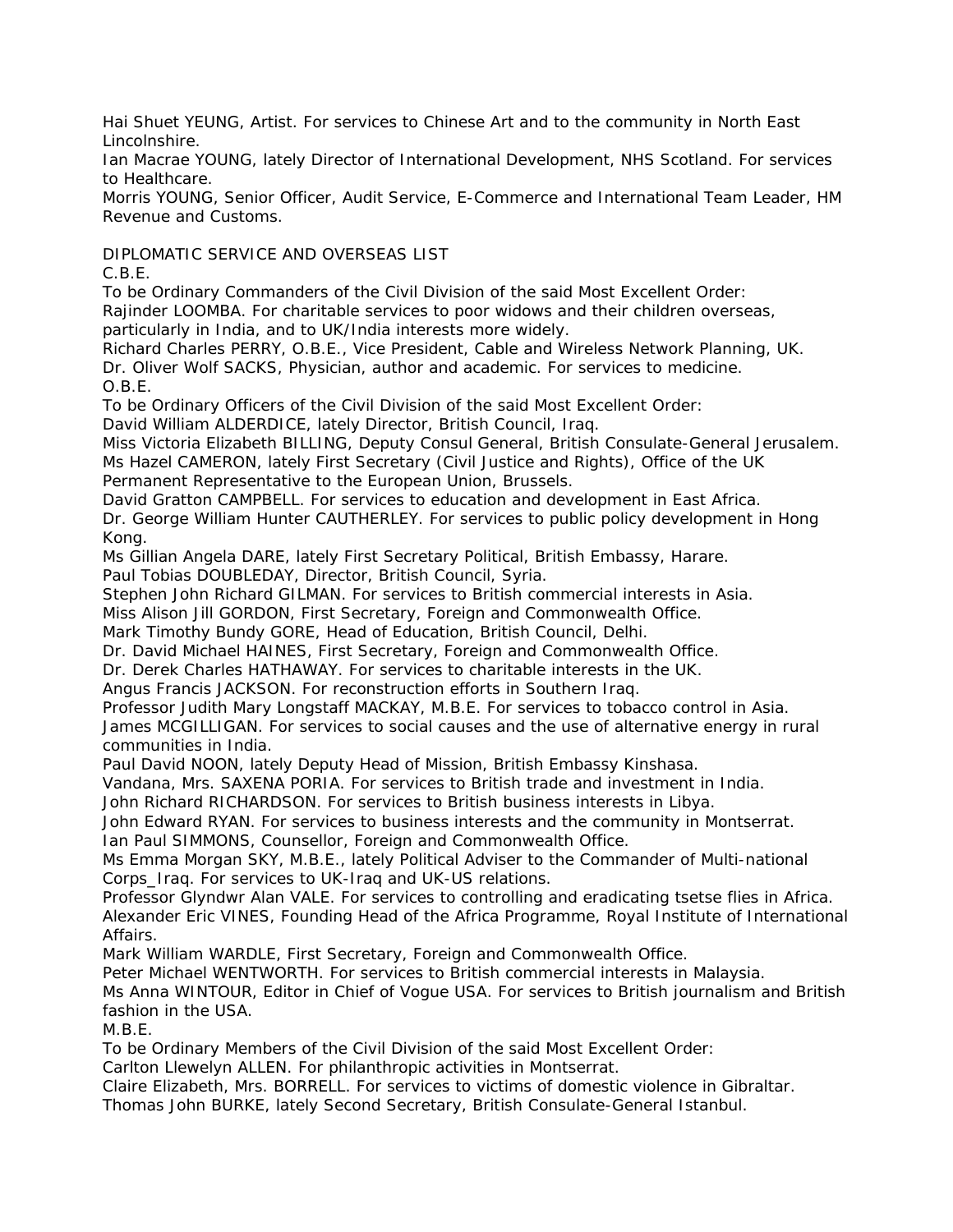Alison Clare, Mrs. CATTANACH, First Secretary, Foreign and Commonwealth Office.

Peter Lloyd CHANDLER, First Secretary, Foreign and Commonwealth Office.

Betty Jean, Mrs. CHRISTIAN, lately Island Secretary and Communications Officer, Pitcairn Island. For public service.

Adrian James CLARKE, First Secretary, Foreign and Commonwealth Office.

Sarah Jane, Mrs. DEAN. For services to the education of deprived children in Zambia.

Peter DOBSON. For services to the British community in Tunisia.

Jonathan Charles DOUGLAS. For services to the British arts in Hong Kong.

Miss Kim GOULD, lately Deputy Head of Mission, British Embassy Asmara.

Stephen David GRAHAM, First Secretary, Foreign and Commonwealth Office.

Leslie GREAVES. For services to ex-service men and women in Germany.

James HARKINS. For services to humanitarian aid overseas, especially Bosnia.

Professor Iraj HASHI. For services to education and economic reconstruction in Kosovo.

William Robert HENDERSON, L.V.O., lately Consul, British Consulate Portimao.

Stefan Alexander HOWELLS. For services to sport and human and social development in southern Africa.

Stephen HOWLAND. For services to British education in the Middle East.

Helen, Mrs. LAM YIM KIT LING, Professional Assistant to the Director, British Council, Hong Kong.

Ms Shalini MAHTANI. For services to corporate social responsibility in Hong Kong.

Norma, Mrs. MARTINDALE. For services to British nationals in Tenerife.

James MCDONALD CHECA. For services to British-Peruvian relations, the British community andËthe arts in Peru.

Clive John MENDEZ, Deputy Registrar, Supreme Court, Gibraltar. For services to the judiciary. Kalid MUHMOOD. For services to education in Vietnam.

Harry Edward Maughn MURPHY. For services to sport in Gibraltar.

Ms Goona NAIDU. For services to British ex-service men and women in France.

Diane Cheryl, Mrs. PERRY. For services to education in Brussels.

Elizabeth, Mrs. RAMSAY, Client Relations Manager, British Council, Sydney.

William ROBINSON, lately Chief Security Officer, British High Commission New Delhi.

Pastor Winston Audley ROSE. For services to the community in the Cayman Islands.

Patrick George Martin SHERWOOD. For services to the British Hospital in Montevideo.

Anita Jane, Mrs. SMITH. For charitable services to the Bansang Hospital in Gambia.

Paul Henry Richard SMITH, Director General of Civil Aviation, Cayman Islands. For services to the aviation industry.

Dr. Christopher Malcolm STUBBS. For services to mentally handicapped children and families in Sri Lanka.

David Leckie THOMAS. For services to the construction of village schools in Nepal.

Ms Jane WALKER. For services to disadvantaged children in the Philippines.

David George WELLS, Overseas Security Manager, British High Commission Karachi.

Brian Gordon James WILKIE. For services to British commercial interests and charitable activities in the United Arab Emirates.

Robin Wilfrid WOODS. For services to the conservation of wildlife in the Falkland Islands. Joan Elizabeth, Mrs. DILLAS-WRIGHT. For services to healthcare in Bermuda.

MINISTRY OF DEFENCE

Whitehall, London SW1

14 June 2008

The QUEEN has been graciously pleased, on the occasion of the Celebration of Her Majesty's Birthday, to give orders for the following appointments to the Royal Red Cross: Royal Red Cross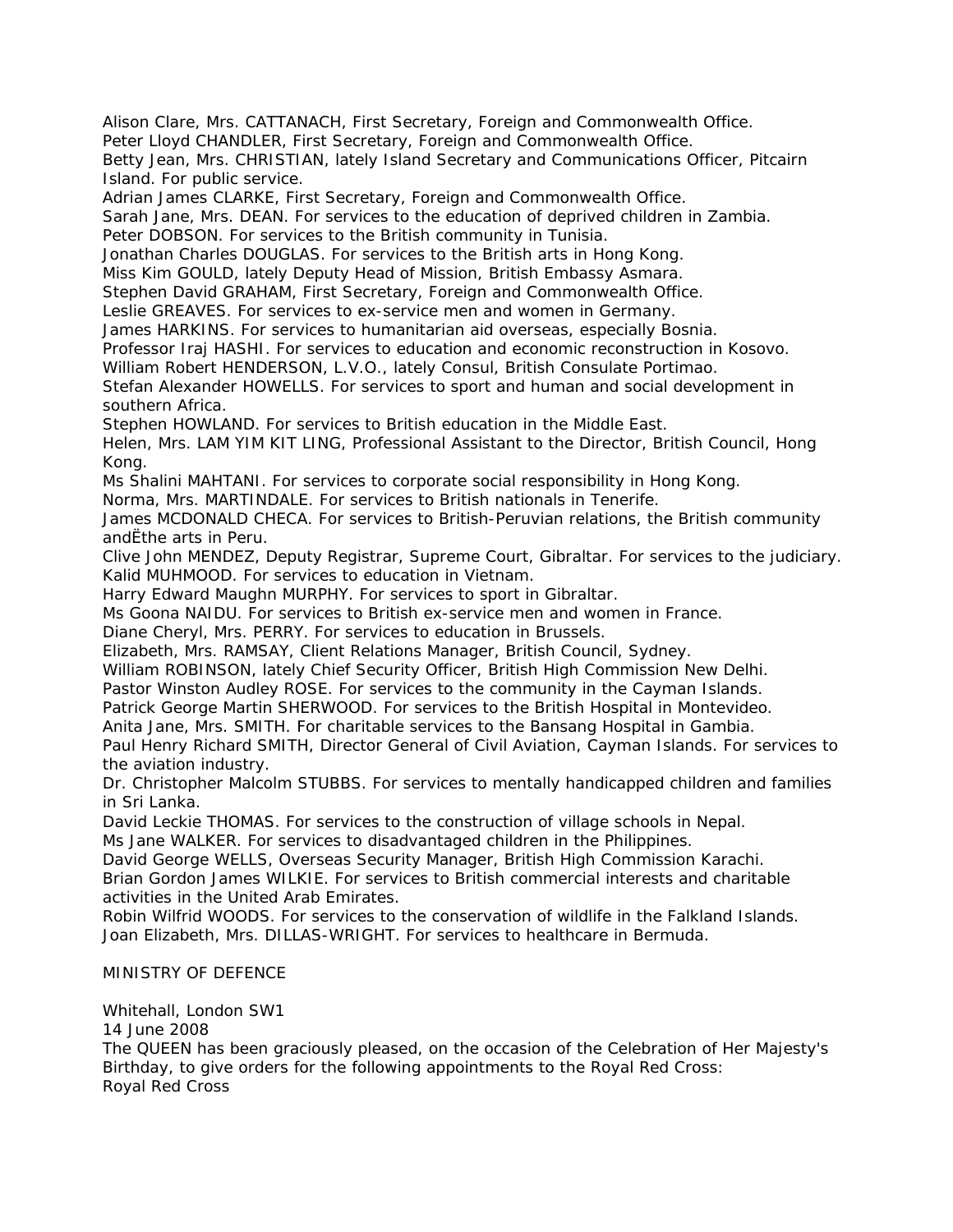# ARMY

R.R.C.

To be an Ordinary Member of the Royal Red Cross, First Class:

Major Carol Ann CHAMBERS (542919), Queen Alexandra's Royal Army Nursing Corps. A.R.R.C.

To be Ordinary Associates of the Royal Red Cross, Second Class:

Major Julie LINGARD, T.D. (538247), Queen Alexandra's Royal Army Nursing Corps, Territorial Army.

Major Karen Jennifer STOCKBRIDGE (548372), Queen Alexandra's Royal Army Nursing Corps.

ROYAL AIR FORCE

R.R.C.

To be an Ordinary Member of the Royal Red Cross, First Class:

Group Captain Jacqueline Lesley GROSS (409260U), Princess Mary's Royal Air Force Nursing Service.

A.R.R.C.

To be Ordinary Associates of the Royal Red Cross, Second Class:

Squadron Leader Sarah Elizabeth CHARTERS (2640499R), Royal Auxiliary Air Force. Squadron Leader Teresa Anne GRIFFITHS (409501S), Princess Mary's Royal Air Force Nursing Service.

## CENTRAL CHANCERY OF THE ORDERS OF KNIGHTHOOD

St. James's Palace, London SW1

14 June 2008

The QUEEN has been graciously pleased, on the occasion of the Celebration of Her Majesty's Birthday, to approve the award of The Queen's Police Medal for Distinguished Service to the undermentioned:

Queen's Police Medal

Q.P.M.

ENGLAND AND WALES Roger BAKER, Chief Constable, Essex Police. Andrew BELCHER, Constable, West Midlands Police. Keith BRISTOW, Chief Constable, Warwickshire Police. Brian FENLON, Constable, Greater Manchester Police; Treasurer, Police Federation of England and Wales. John Edward FRANCIS, Inspector, Metropolitan Police Service. Roger GOMM, Superintendent, Metropolitan Police Service. Christopher Adam GREGG, Chief Superintendent, West Yorkshire Police. David JOHNSTON, lately Commander, Metropolitan Police Service. Brian David LANGSTON, Chief Superintendent, Thames Valley Police. Grahame Ronald MAXWELL, Chief Constable, North Yorkshire Police. David Richard MORGAN, Constable, Dyfed Powys Police. Stephen John MORGAN, Chief Superintendent, British Transport Police. Martin Barnabas RICHARDS, Chief Constable, Sussex Police. David Charles Nelson WARCUP, Deputy Chief Constable, Northumbria Police. Russell John WATE, Detective Chief Superintendent, Cambridgeshire Constabulary. David Anthony WHITE, Chief Inspector, Metropolitan Police Service. Janet Elizabeth WILLIAMS, Deputy Assistant Commissioner, Metropolitan Police Service.

**SCOTLAND** 

Robert BALLANTYNE, Special Constable, Grampian Police.